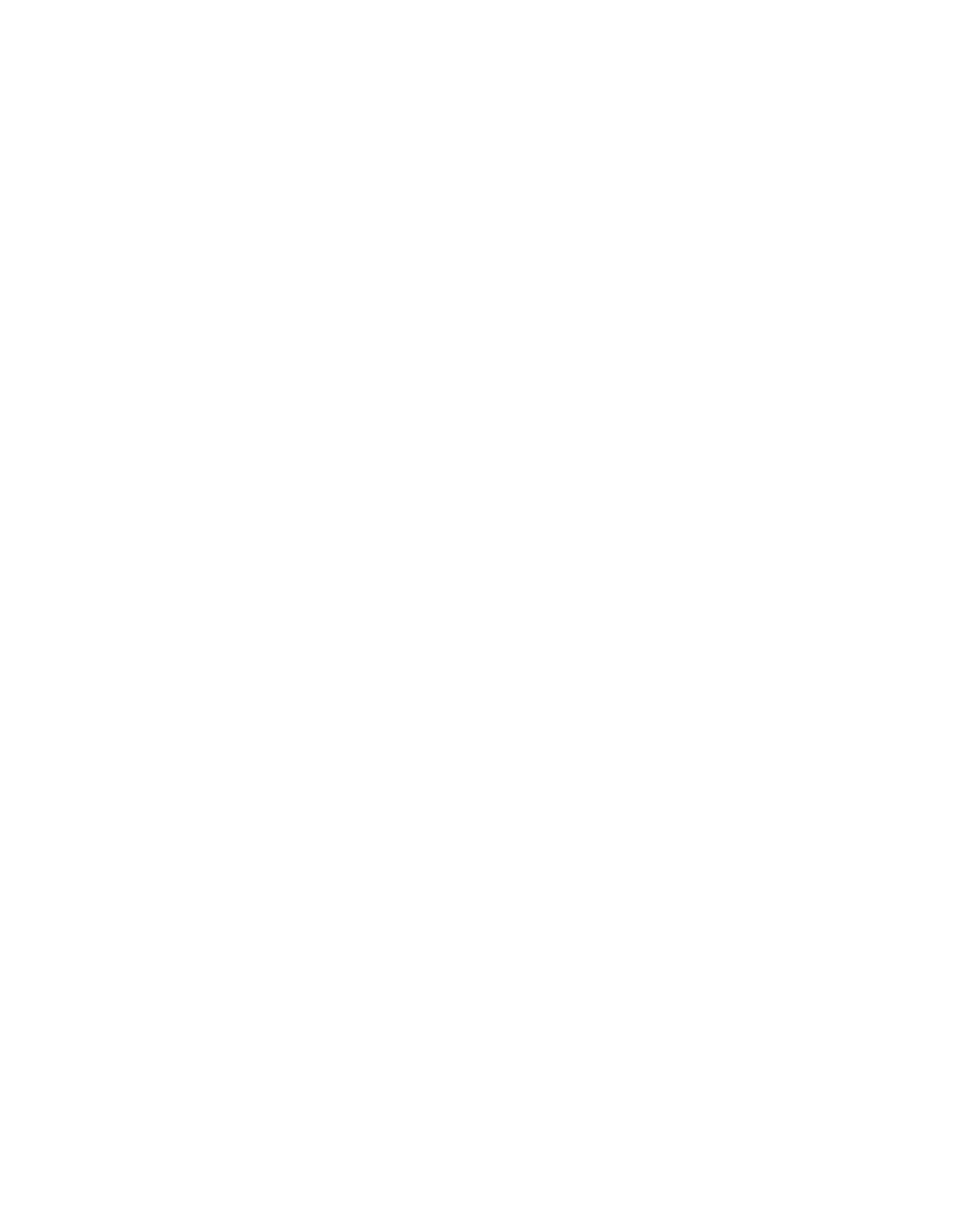## **FIVE COUNTY CHILD DEVELOPMENT PROGRAM, INC.**

## **MANUAL OF ACCOUNTING POLICIES AND PROCEDURES**

#### **TABLE OF CONTENTS**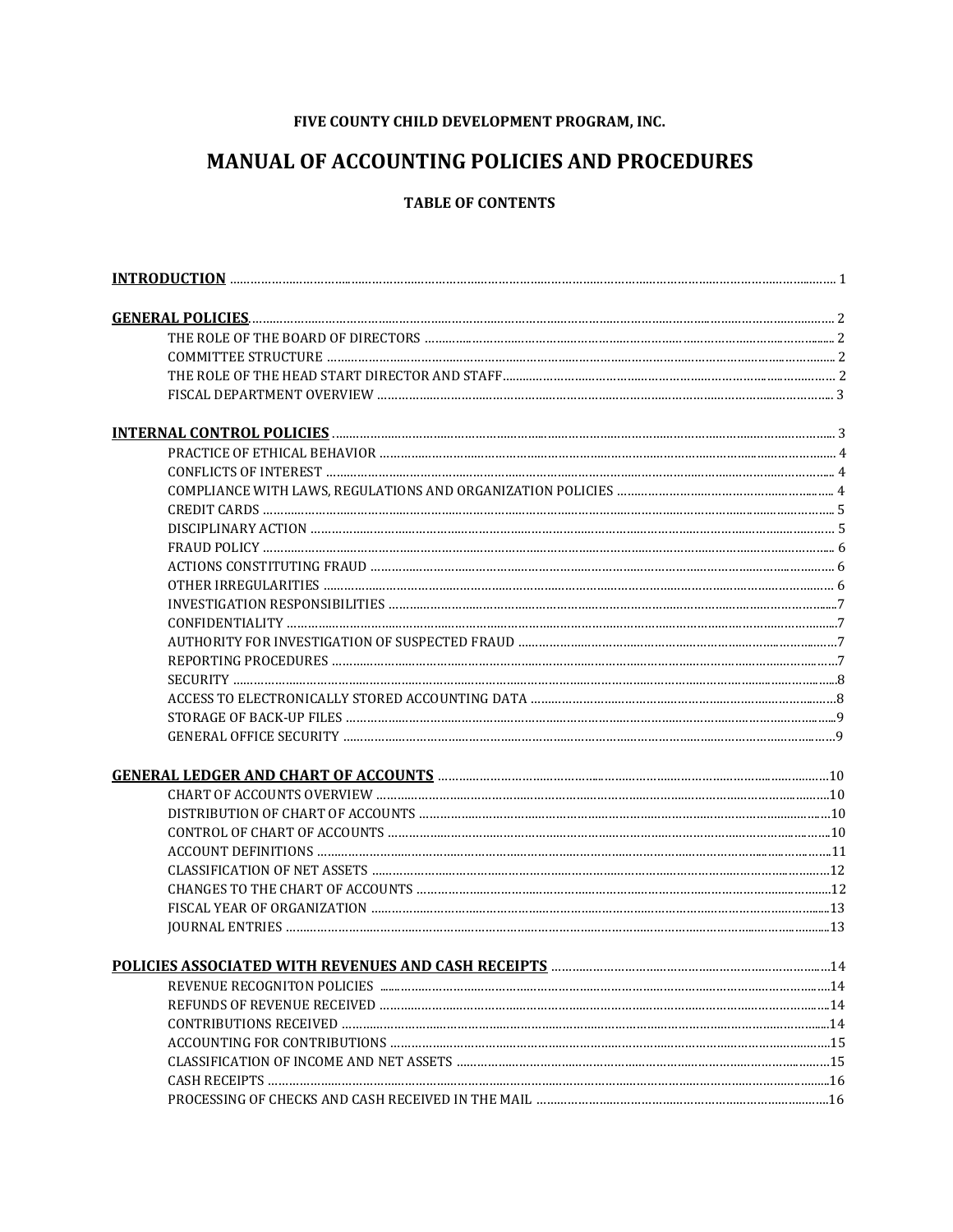| POLICIES PERTAINING TO SPECIFIC ASSET AND LIABILITY ACCOUNTS MARKET MANAGEMENT 27 |  |
|-----------------------------------------------------------------------------------|--|
|                                                                                   |  |
|                                                                                   |  |
|                                                                                   |  |
|                                                                                   |  |
|                                                                                   |  |
|                                                                                   |  |
|                                                                                   |  |
|                                                                                   |  |
|                                                                                   |  |
|                                                                                   |  |
|                                                                                   |  |
|                                                                                   |  |
|                                                                                   |  |
|                                                                                   |  |
|                                                                                   |  |
|                                                                                   |  |
|                                                                                   |  |
|                                                                                   |  |
|                                                                                   |  |
|                                                                                   |  |
|                                                                                   |  |
|                                                                                   |  |
|                                                                                   |  |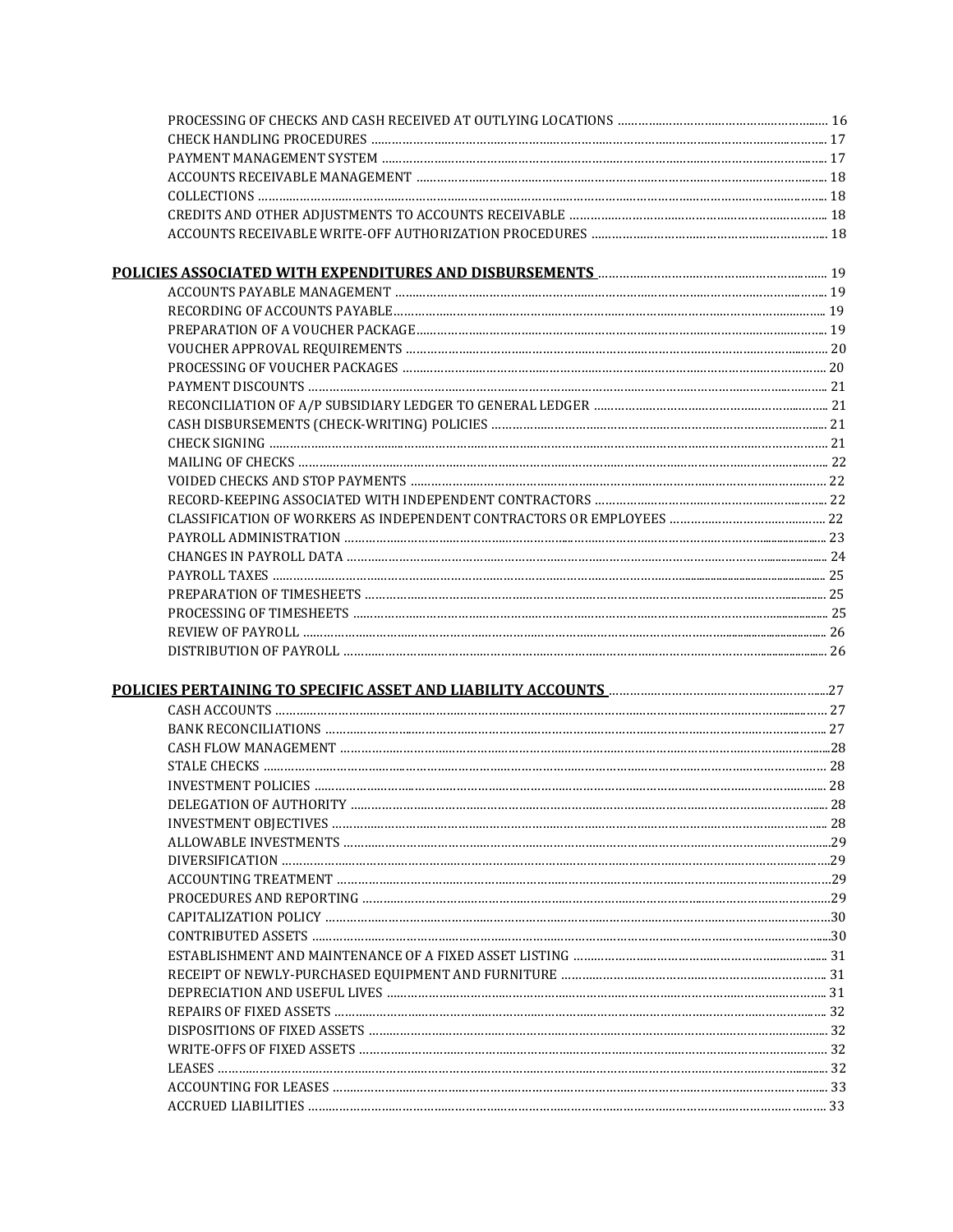## **FINANCIAL MANAGEMENT POLICIES**

| PREPARATION FOR THE ANNUAL AUDIT manufacturer and content to the form of the state of the state of the state o |  |
|----------------------------------------------------------------------------------------------------------------|--|
|                                                                                                                |  |
|                                                                                                                |  |
|                                                                                                                |  |
|                                                                                                                |  |
|                                                                                                                |  |
|                                                                                                                |  |
|                                                                                                                |  |
|                                                                                                                |  |
|                                                                                                                |  |
|                                                                                                                |  |
|                                                                                                                |  |
|                                                                                                                |  |
|                                                                                                                |  |
|                                                                                                                |  |
|                                                                                                                |  |
|                                                                                                                |  |
|                                                                                                                |  |
|                                                                                                                |  |
|                                                                                                                |  |
|                                                                                                                |  |
|                                                                                                                |  |
|                                                                                                                |  |
|                                                                                                                |  |
|                                                                                                                |  |
|                                                                                                                |  |
|                                                                                                                |  |
|                                                                                                                |  |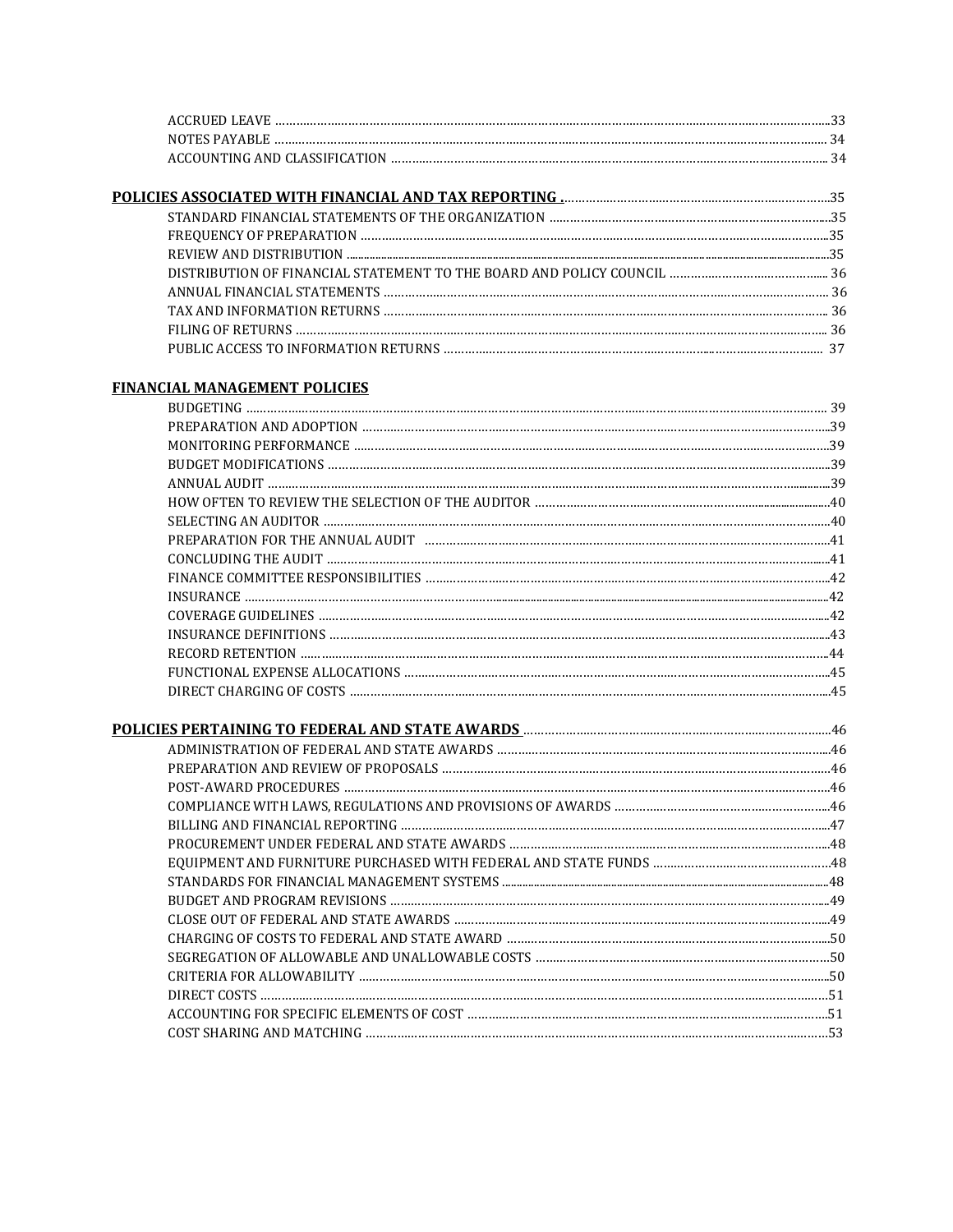## **INTRODUCTION**

The following manual is intended to provide an overview of the accounting policies and procedures for Five County Child Development Program, Inc., which shall be referred to as "FCCDP" or "Organization" throughout this manual.

FCCDP is incorporated in the state of Mississippi. FCCDP is exempt from federal income taxes under IRS Section  $501(c)(3)$ as a nonprofit corporation. FCCDP's tax-exempt mission is:

## *"Improving the Quality of Life of Children, Families, and Communities"*

This manual shall document the financial operations of the Organization. Its primary purpose is to formalize accounting policies and selected procedures for the accounting staff and to document internal controls. FCCDP's policy is to adhere to generally accepted accounting principles (GAAP).

The contents of this manual were approved as official policy of the Organization by the Board of Directors, Head Start Director, and Fiscal Officer. All FCCDP staff is bound by the policies herein, and any deviation from established policy is prohibited.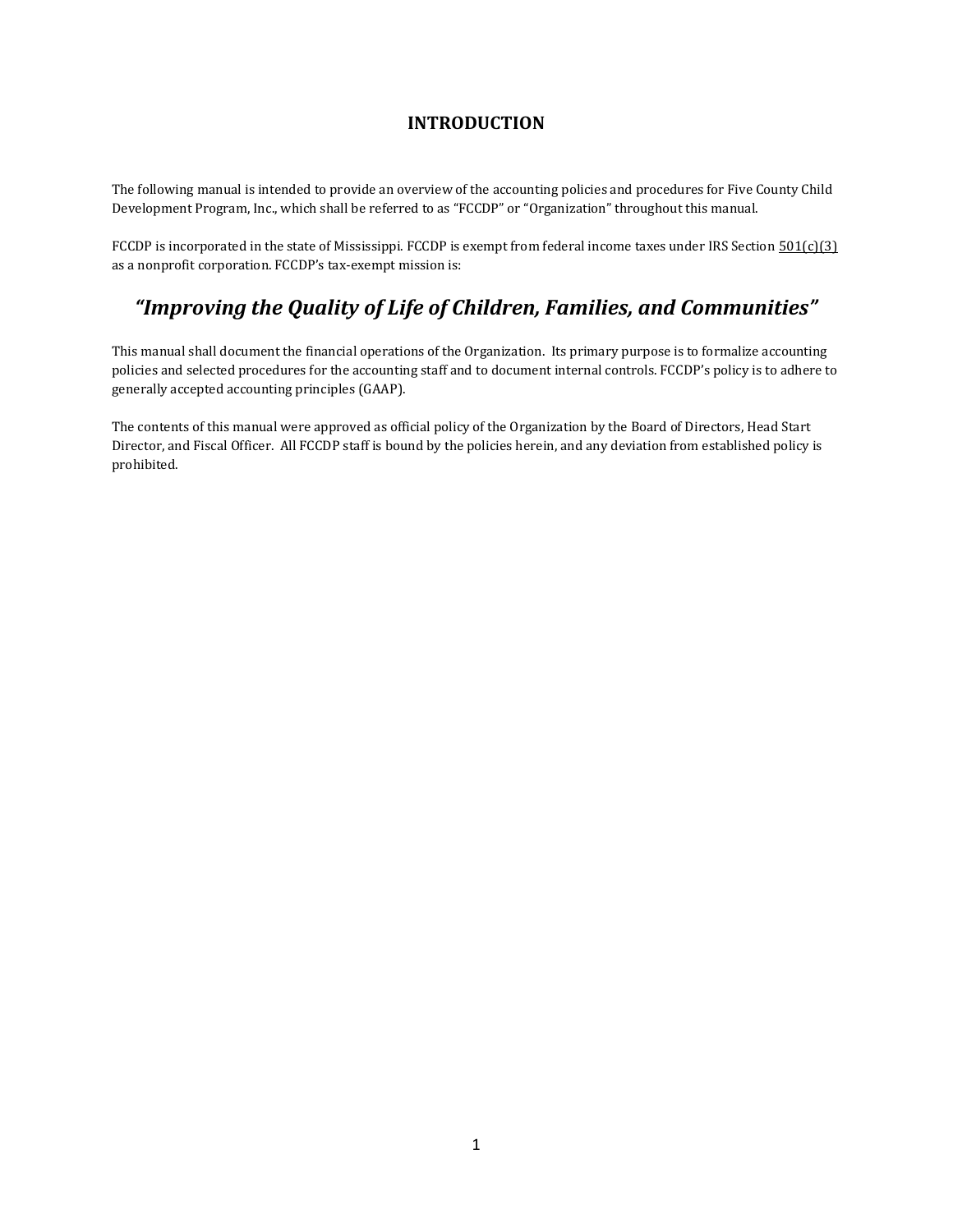## **GENERAL POLICIES**

## **ROLE OF THE BOARD OF DIRECTORS**

Five County Child Development Program, Inc. is governed by its Board of Directors, which is responsible for the oversight of the Organization by:

- 1. Establishing broad policies, including financial and personnel policies and procedures.
- 2. Ensuring appropriate internal controls are developed and implemented to safeguard Federal funds.
- 3. Approving grant applications
- 4. Reviewing financial and program information
- 5. Soliciting prospective contributors
- 6. Hiring, evaluating, and working with the Head Start Director
- 7. Reviewing and approving the annual audit
- 8. Authorizing establishment of all bank accounts and check signers

## **COMMITTEE STRUCTURE**

The Board of Directors shall form committees to assist the board in fulfilling its responsibilities. These committees are responsible for the review of particular areas and providing recommendations to the full board. Board level committees consist if the following:

- 1. Executive Committee
- 2. Finance Committee
- 3. Audit Committee
- 4. Personnel Committee
- 5. Program Committee
- 6. Public Relations Committee

#### **ROLES OF THE HEAD START DIRECTOR AND STAFF**

The Head Start Director shall be responsible for the day-to-day oversight and management of Five County Child Development Program, Inc. The Head Start Director reports directly to the board. The Head Start Director is responsible for hiring and evaluating Department Directors and Area Managers. Each Department Head reports directly to the Head Start Director.

Department Heads are responsible for hiring employees to work in the respective departments with approval from the Head Start Director. All employees within the department shall report directly to that Department Head, who shall be responsible for managing and evaluating all employees within the department.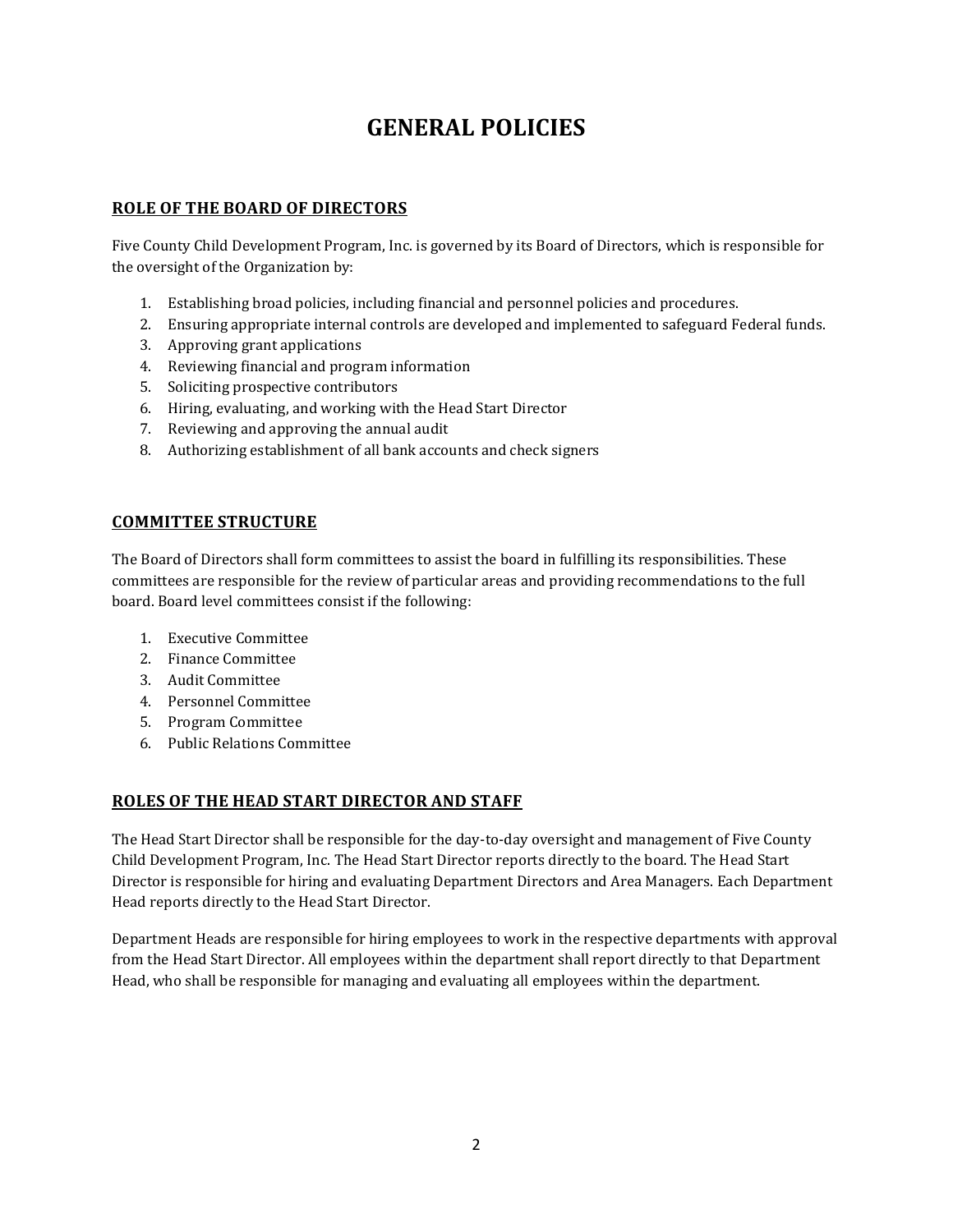#### **FISCAL DEPARTMENT OVERVIEW**

The Fiscal Department consists of several staff that manage and process financial information for FCCDP. The positions comprising the Fiscal Department of FCCDP are as follows:

Fiscal Officer Payroll Manager/Cash Disbursements/Senior Accountant Purchasing Officer Accounts Payable/ In-Kind Officer Benefits Secretary/Bookkeeper Computer Technician/ Inventory Manager

Other officers and employees of FCCDP who have financial responsibilities are as follows:

Head Start Director Treasurer – Board-Level Finance Committee Executive Committee Full Board of Directors

#### The primary responsibilities of the Fiscal Department consist of:

General Ledger Budgeting Cash and Investment Management Asset Management Grants and Contracts Administration Purchasing Accounts Receivable and Billing Cash Receipts Accounts Payable Cash Disbursements Payroll and Benefits Financial Statement Processing External Reporting of Financial Information Bank Reconciliation Reconciliation of Sub-Ledgers Compliance with Government Reporting Requirements Annual Audit Leases Insurance

All financial records will be maintained on the Cougar Mountain business accounting software.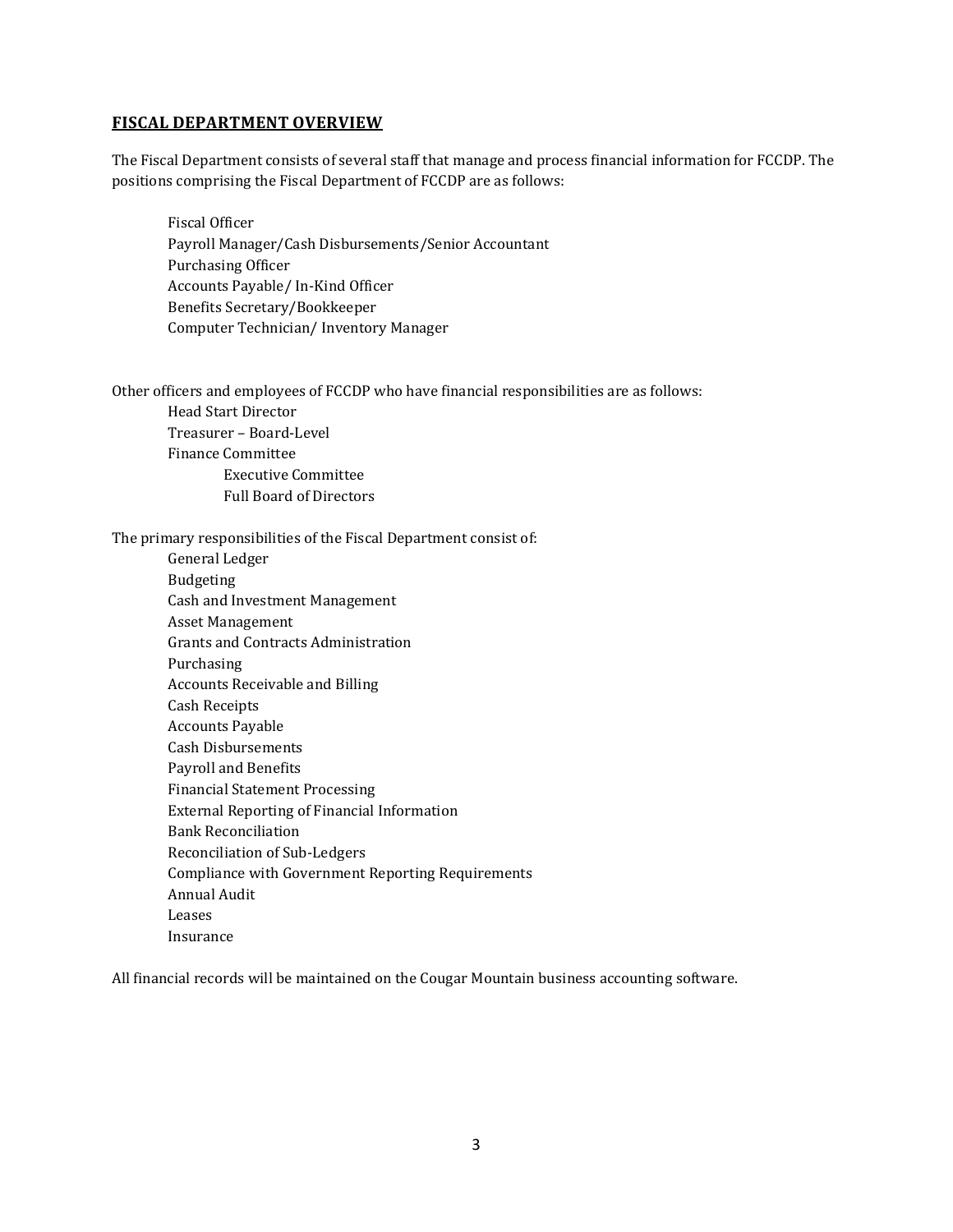## **INTERNAL CONTROL POLICIES**

## **PRACTICE OF ETHICAL BEHAVIOR**

Unethical actions, or the appearance of unethical actions, are unacceptable under any conditions. The policies and reputation of FCCDP depend to a very large extent on the following considerations.

Each employee must apply her/his own sense of personal ethics, which should extend beyond compliance with applicable laws and regulations in business situations, to govern behavior where no existing regulation provides a guideline. It is each employee's responsibility to apply common sense in business decisions where specific rules do not provide all the answers.

In determining compliance with this standard in specific situations, employees should ask themselves the following questions:

- 1. Is my action legal?
- 2. Is my action ethical?
- 3. Does my action comply with FCCDP policy?
- 4. Am I sure my action does not appear inappropriate?
- 5. Am I sure that I would not be embarrassed or compromised if my action became known within the Organization or publicly?
- 6. Am I sure that my action meets my personal code of ethics and behavior?

Each employee should be able to answer "yes" to all of these questions before taking any action.

Each director, manager and supervisor is responsible for the ethical business behavior of her/his subordinates. Directors, managers and supervisors must weigh carefully all courses of action suggested in ethical as well as economic terms, and base their final decisions on the guidelines provided by this policy as well as their personal sense of right and wrong.

#### **CONFLICTS OF INTEREST**

In addition, no employee, officer, or agent of FCCDP shall participate in the selection, award, or administration of a contract involving FCCDP if a real or apparent conflict of interest would be involved. Such a conflict would arise when the employee, officer, or agent, or any member of his or her immediate family, his or her partner, or an organization that employs or is about to employ any of the parties indicated herein, has a financial or other interest in the firm selected.

#### **COMPLIANCE WITH LAWS, REGULATIONS AND ORGANIZATION POLICIES**

FCCDP does not tolerate the willful violation or circumvention of any federal, state, local, or foreign law by an employee during the course of that person's employment; nor does the Organization tolerate the disregard or circumvention of FCCDP policy or engagement in unscrupulous dealings. Employees should not attempt to accomplish by indirect means, through agents or intermediaries, that which is directly forbidden.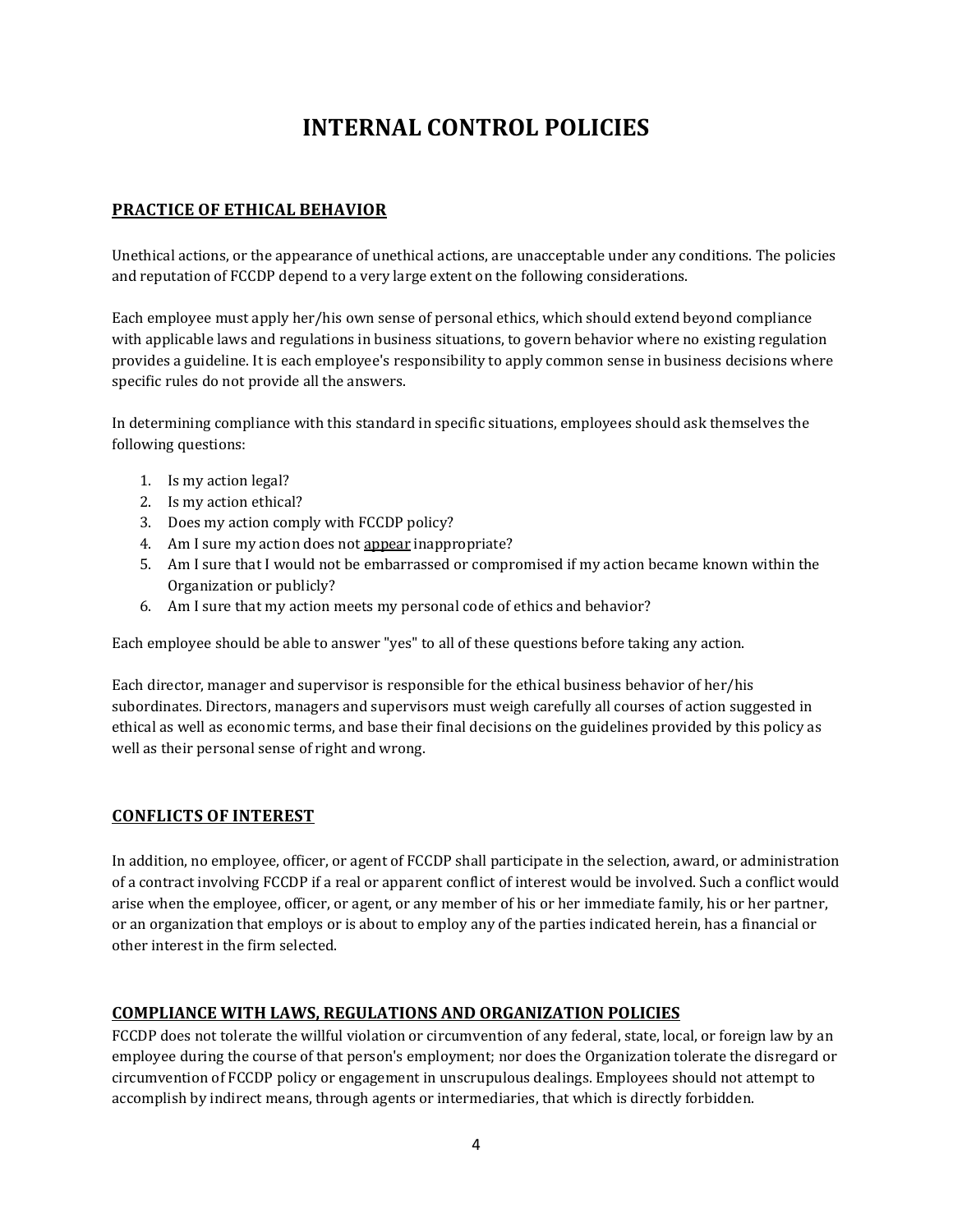Implementation of the provisions of this policy is one of the standards by which the performance of all levels of employees will be measured.

## **CREDIT CARDS**

The following guidelines shall be followed in regards to credit cards issued by FCCDP to employees:

- 1. Credit cards will be issued to Program Directors or other designated employees, as approved by the Executive Director.
- 2. Any employees issued a credit card by FCCDP should consider themselves in a position of trust with the agency and should act accordingly. Employees should act in a responsible and ethical manner in relation to the use of agency credit cards.
- 3. FCCDP reserves the right to perform a credit check on any cardholding employees.
- 4. It is the responsibility of the cardholding employee to ensure that all purchases made on an FCCDP credit card are reasonable and allowable in accordance with the 2 CFR 230 and program regulations.
- 5. Under no circumstances are employees to use credit cards issued by FCCDP for personal purchases or for cash advances of any kind.
- 6. The employee acting as cardholder is responsible for supplying each vendor with a copy of FCCDP's sales tax exemption certificate.
- 7. Each employee with an FCCDP credit card in his or her possession should exercise proper caution in guarding against theft or loss of the credit card. In the event of theft or loss, the employee is to notify the Fiscal Officer immediately.
- 8. All purchases made on FCCDP credit cards are subject to FCCDP's procurement policy and should follow all guidelines set forth in the Procurement Procedures Manual.
- 9. It is the cardholder's responsibility to submit receipts and all other necessary documentation to Accounts Payable in order to ensure that the payment is made on time. The cardholder should also verify that charges on the monthly statement are valid.
- 10. Each Program Director is responsible for establishing program-specific procedures for the use of credit cards in compliance with the stipulations of the various grants and awards. Please see the Appendix for program-specific procedures.

#### **DISCIPLINARY ACTION**

Failure to comply with the standards contained in this policy will result in disciplinary action that may include termination, referral for criminal prosecution, and reimbursement to the Organization or to the government, for any loss or damage resulting from the violation. As with all matters involving disciplinary action, principles of fairness will apply. Any employee charged with a violation of this policy will be afforded an opportunity to explain her/his actions before disciplinary action is taken.

Disciplinary action will be taken:

1. Against any employee who authorizes or participates directly in actions that are a violation of this policy.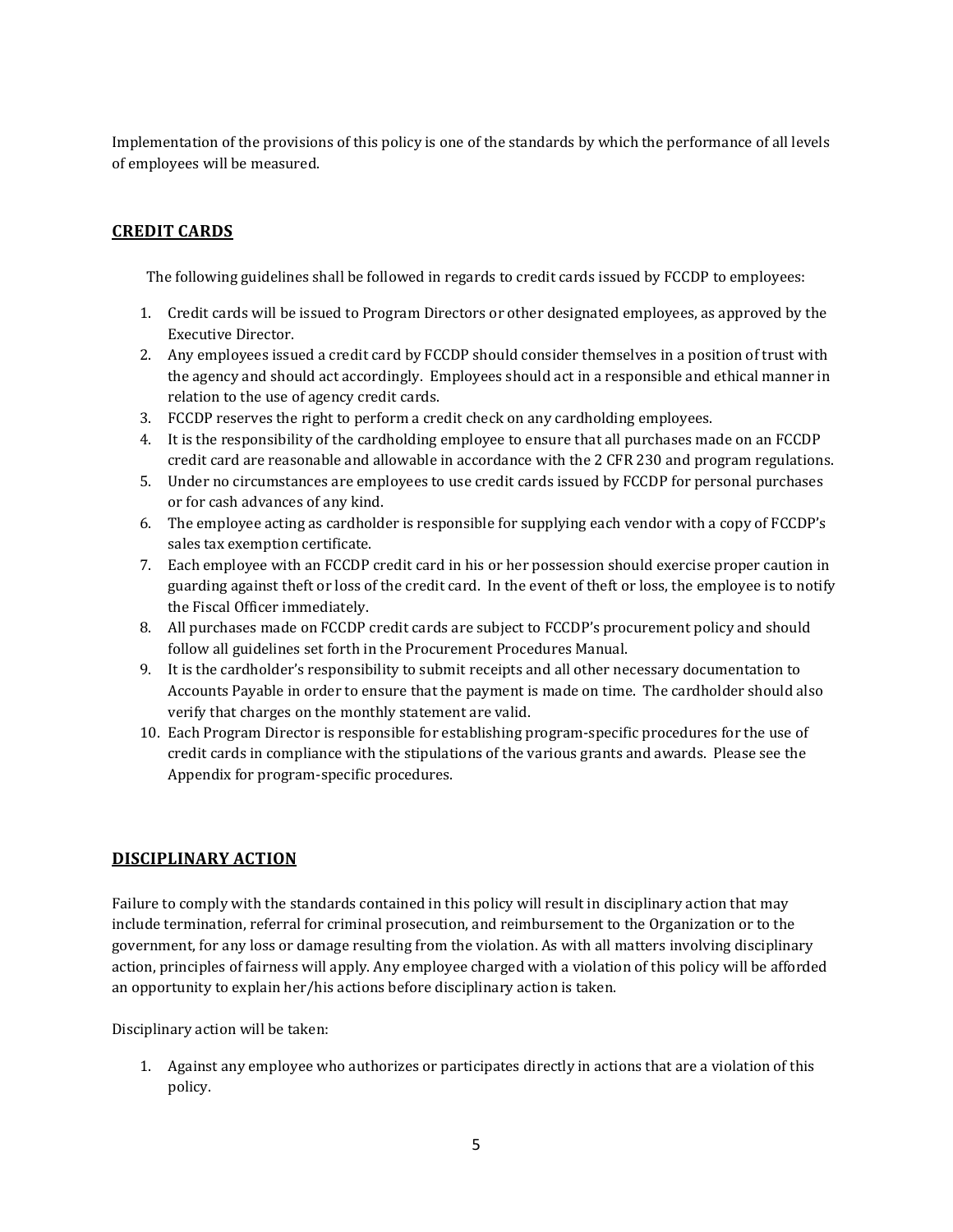- 2. Against any employee who has deliberately failed to report a violation or deliberately withheld relevant and material information concerning a violation of this policy.
- 3. Against any director, manager or supervisor who attempts to retaliate, directly or indirectly, or encourages others to do so, against any employee who reports a violation of this policy.

## **FRAUD POLICY**

This policy applies to any fraud or suspected fraud involving employees, officers or directors, as well as members, vendors, consultants, contractors, funding sources and/or any other parties with a business relationship with FCCDP. Any investigative activity required will be conducted without regard to the suspected wrongdoer's length of service, position/title, or relationship with FCCDP.

Management is responsible for the detection and prevention of fraud, misappropriations, and other irregularities. Fraud is defined as the intentional false representation or concealment of a material fact for the purpose of inducing another to act upon it to his or her injury. Each member of the management team will be familiar with the types of improprieties that might occur within his or her area of responsibility, and be alert for any indication of irregularity.

Any fraud that is detected or suspected must be reported immediately to the Head Start Director, the Fiscal Officer or the Board Treasurer.

#### **ACTIONS CONSTITUTING FRAUD**

The terms fraud, defalcation, misappropriation, and other fiscal irregularities refer to, but are not limited to the following:

- 1. Any dishonest or fraudulent act
- 2. Forgery or alteration of any document or account belonging to FCCDP
- 3. Forgery or alteration of a check, bank draft, or any other financial document
- 4. Misappropriation of funds, securities, supplies, equipment, or other assets of FCCDP
- 5. Impropriety in the handling or reporting of money or financial transactions
- 6. Disclosing confidential and proprietary information to outside parties
- 7. Accepting or seeking anything of material value from contractors, vendors, or persons providing goods or services to FCCDP. Exception: gifts less than a nominal value.
- 8. Destruction, removal or inappropriate use of records, furniture, fixtures, and equipment
- 9. Any similar or related irregularity

#### **OTHER IRREGULARITIES**

Irregularities concerning an employee's moral, ethical, or behavioral conduct should be resolved by the department management and the Executive Director. If there is a question as to whether an action constitutes fraud, contact the Fiscal Officer or the Board Treasurer for guidance.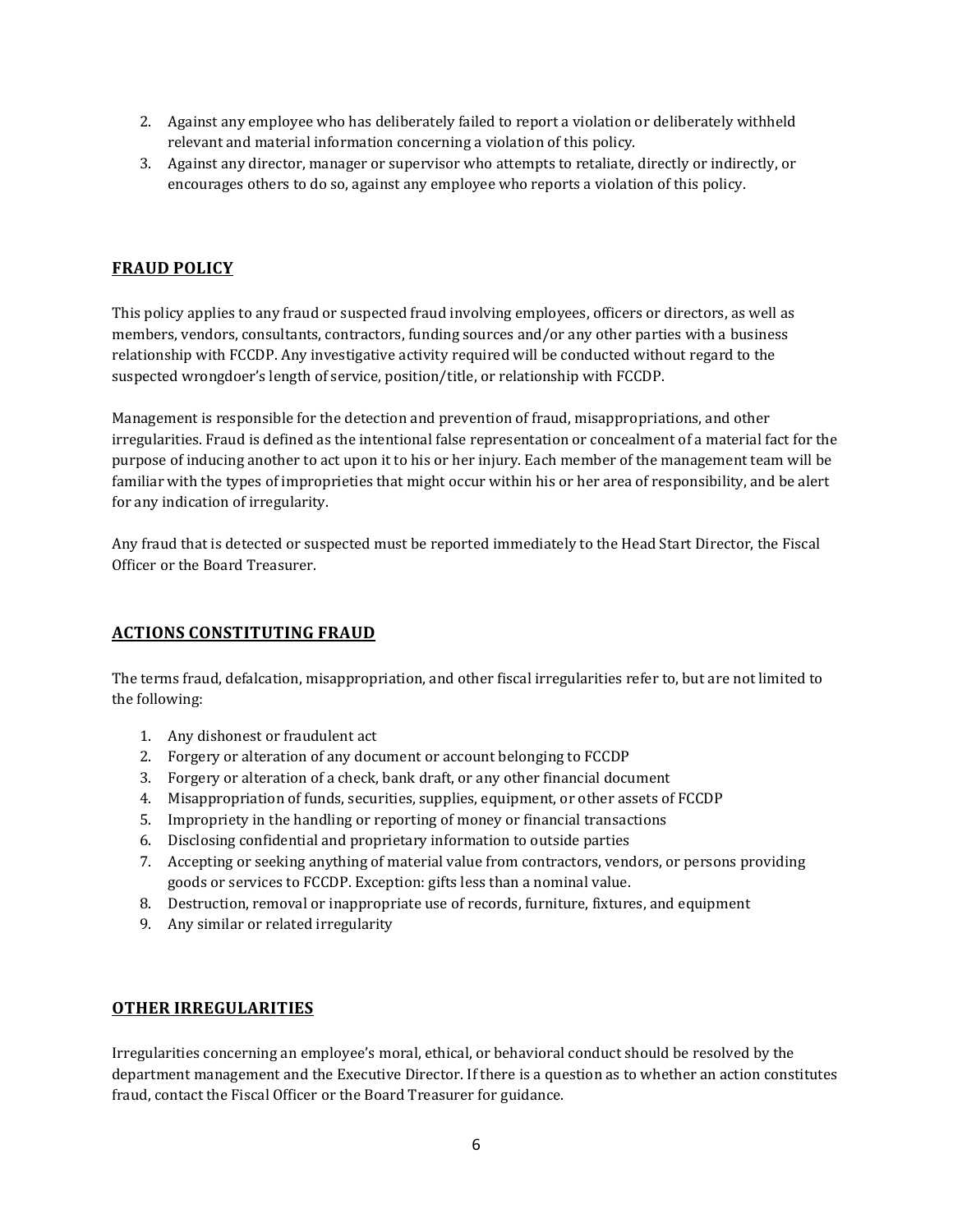## **INVESTIGATION RESPONSIBILITIES**

The Board Treasurer has the primary responsibility for the investigation of all suspected fraudulent acts as defined in the policy. The Board Treasurer may utilize whatever internal and/or external resources he/she considers necessary in conducting an investigation. If an investigation substantiates that fraudulent activities have occurred, the Board Treasurer will issue reports to appropriate designated personnel and to the FCCDP Board of Directors.

Decisions to prosecute or refer the examination results to the appropriate law enforcement and/or regulatory agencies for independent investigation will be made in conjunction with legal counsel and senior management, as will final dispositions of the case.

If suspected fraud or other wrongdoing involves programs funded in whole or in part with federal or state funds, additional responsibilities, such as special reporting and disclosure to the awarding agency, may apply to the organization. It is the policy of FCCDP to fully comply with all additional reporting, disclosure and other requirements pertaining to suspected acts of fraud as described in award documents.

## **CONFIDENTIALITY**

The Fiscal Officer, Head Start Director, and the Board Treasurer treat all information received confidentially. Any employee who suspects dishonest or fraudulent activity must notify the Fiscal Officer or the Board Treasurer immediately, and should not attempt to personally conduct investigations or interviews/interrogations related to any suspected fraudulent act (see Reporting Procedures section below).

Investigation results will not be disclosed or discussed with anyone other than those who have a legitimate need to know. This is important in order to avoid damaging the reputations of persons suspected but subsequently found innocent of wrongful conduct and to protect FCCDP from potential civil liability.

#### **AUTHORITY FOR INVESTIGATION OF SUSPECTED FRAUD**

The Board Treasurer will have:

- 1. Free and unrestricted access to all FCCDP records and premises, whether owned or rented; and
- 2. The authority to examine, copy, and/or remove all or any portion of the contents of files, desks, cabinets, and other storage facilities on the premises without prior knowledge or consent of any individual who may use or have custody or any such items or facilities when it is within the scope of his/her investigations.

#### **REPORTING PROCEDURES**

Great care must be taken in the investigation of suspected improprieties or irregularities so as to avoid mistaken accusations or alerting suspected individuals that an investigation is under way.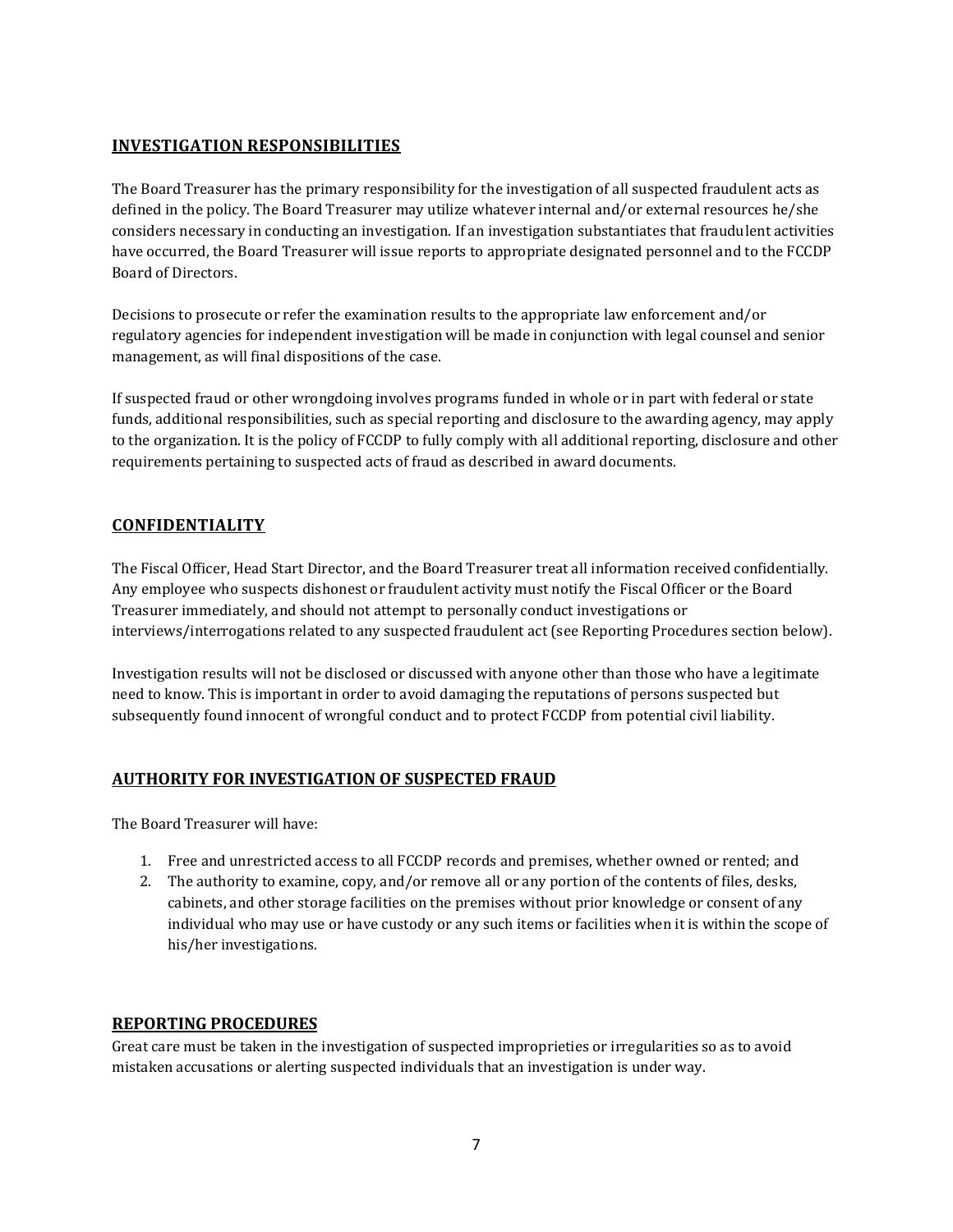An employee who discovers or suspects fraudulent activity will contact the Fiscal Officer or the Board Treasurer immediately. The employee or other complainant may remain anonymous. All inquiries concerning the activity under investigation from the suspected individual(s), his or her attorney or representative(s), or any other inquirer should be directed to the Head Start Director or legal counsel. No information concerning the status of an investigation will be given out. The proper response to any inquiry is "I am not at liberty to discuss this matter." Under no circumstances should any reference be made to "the allegation", "the crime", "the fraud", "the forgery", "the misappropriation", or any other specific reference.

## **SECURITY**

Locks will be maintained on the doors to the offices of the FCCDP Fiscal Department. These doors shall be closed and locked in the evenings and whenever the Fiscal Department is vacant. The keys to these locks will be provided to all accounting personnel, Fiscal Officer, and Head Start Director.

The FCCDP corporate seals, blank check stock and signature stamp shall be stored in a fireproof file cabinet in the Fiscal Department. This cabinet will be locked with a key that is kept in the Fiscal Department. Access to this file cabinet shall be by keys under the control of the Fiscal Officer and the Head Start Director.

## **ACCESS TO ELECTRONICALLY STORED ACCOUNTING DATA**

It is the policy of FCCDP to utilize passwords to restrict access to accounting software and data. Only duly authorized accounting personnel with data input responsibilities will be assigned passwords from the Fiscal Officer and Computer Technician that allow access to the system.

Accounting personnel are expected to keep their passwords secret and to change their passwords on a regular basis, no less frequently than quarterly. Administration of passwords shall be performed by a responsible individual independent of programming functions.

Each password enables a user to gain access to only the software and data files necessary for each employee's required duties.

The Fiscal Officer will also:

- Ensure the file server remains locked at all times unless in use, and
- Observe all work being done by outside parties to the accounting computer network.

The accounting staff's responsibilities relating to electronic security will include:

- Provide the Fiscal Officer with personal passwords for both the network and the accounting software programs.
- Upon completion of using a program or terminal, exit from the program.
- Will not share passwords with or log-on for anyone.
- If a password has been shared, the staff is required to notify the Fiscal Officer immediately and a new password will be assigned.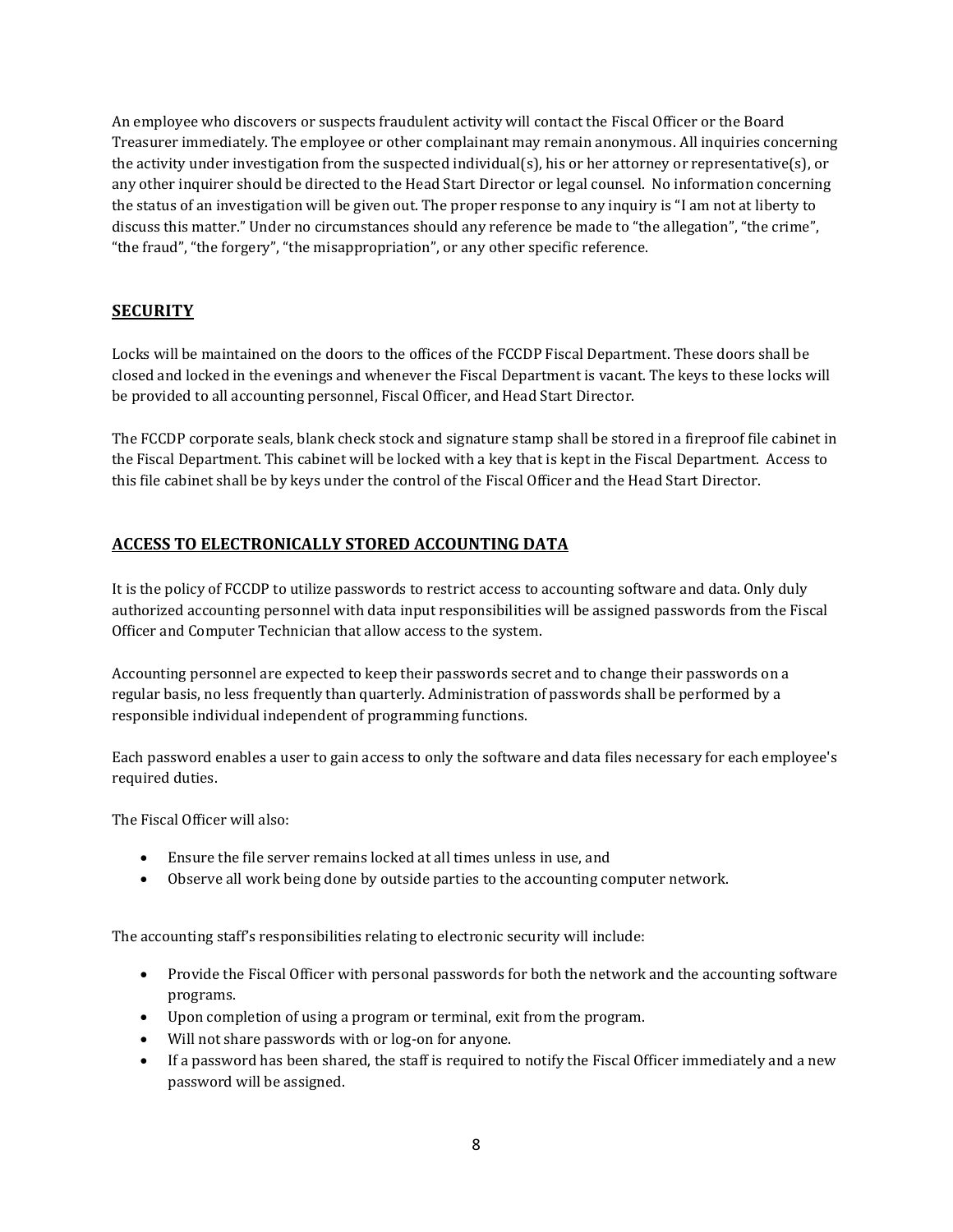## **STORAGE OF BACK-UP FILES**

It is the policy of FCCDP to maintain back-up copies of electronic data files off-site in a secure, fire-protected environment. Access to back-up files shall be limited to individuals authorized by management.

The Computer Technician will be responsible for the backup procedures which will include:

- Perform daily incremental backup Monday through Friday using an online data storage facility.
- Perform a full backup on Saturday using an online data storage facility.
- Complete a full backup on the last day of each month using an online data storage facility.

A duplicate copy of all data is stored at a secondary online data storage facility. Both archives are readily available to authorized personnel at any time.

#### **GENERAL OFFICE SECURITY**

During normal business hours, all visitors are required to check in with the receptionist. After hours, a security key is required for access to the offices of FCCDP. Keys are issued only to employees of FCCDP as their job responsibilities require.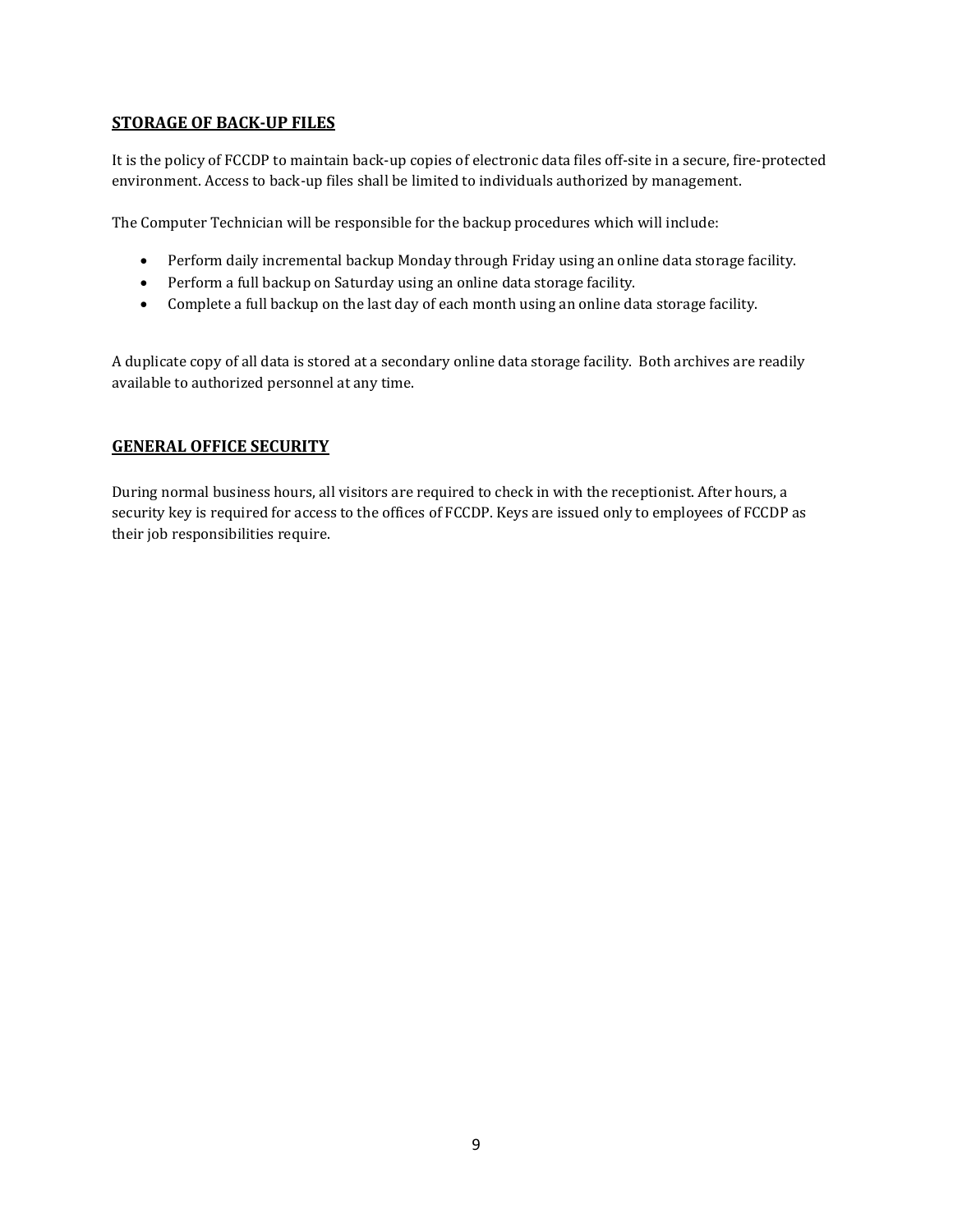## **GENERAL LEDGER AND CHART OF ACCOUNTS**

The general ledger is defined as a group of accounts that supports the information shown in the major financial statements. The general ledger is used to accumulate all financial transactions of FCCDP, and is supported by subsidiary ledgers that provide details for certain accounts in the general ledger. The general ledger is the foundation for the accumulation of data and reports.

## **CHART OF ACCOUNTS OVERVIEW**

The chart of accounts is the framework for the general ledger system, and therefore the basis for FCCDP's accounting system. The chart of accounts consists of account titles and account numbers assigned to the titles. General ledger accounts are used to accumulate transactions and the impact of these transactions on each asset, liability, revenue and expense account. Additionally, the use of programs and sub-programs are utilized to properly classify expenses by grant.

FCCDP's chart of accounts is comprised of four types of accounts:

- 1. Assets
- 2. Liabilities & Fund Balances
- 3. Revenues
- 4. Expenses

## **DISTRIBUTION OF CHART OF ACCOUNTS**

All FCCDP employees involved with account coding responsibilities (assignment or review of coding) or budgetary responsibilities will be issued a current chart of accounts. As the chart of accounts is revised, an updated copy of the chart of accounts shall be distributed to these individuals promptly.

#### **CONTROL OF CHART OF ACCOUNTS**

FCCDP's chart of accounts is monitored and controlled by the Fiscal Officer. Responsibilities include the handling of all account maintenance, such as additions and deletions. Any additions or deletions of accounts should be approved by the Fiscal Officer, who ensures that the chart of accounts is consistent with the organizational structure of FCCDP and meets the needs of each division and department. The Fiscal Officer is responsible for maintaining account code combinations in the Cougar Mountain system.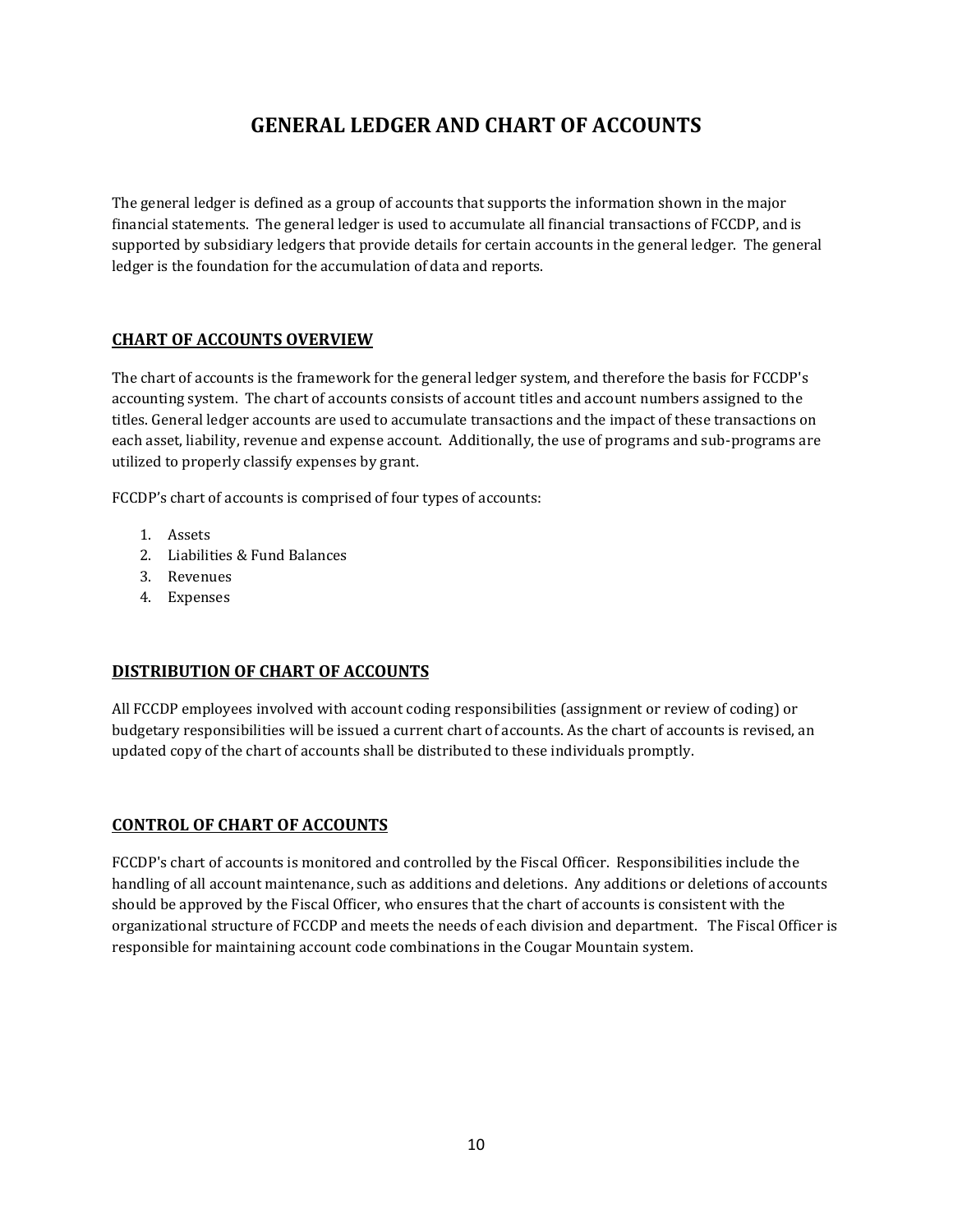## **ACCOUNT DEFINITIONS**

| General Ledger       |                 |                                                                                                                                                                                                                                                                                                                                                                                                                                                                                                                                           |
|----------------------|-----------------|-------------------------------------------------------------------------------------------------------------------------------------------------------------------------------------------------------------------------------------------------------------------------------------------------------------------------------------------------------------------------------------------------------------------------------------------------------------------------------------------------------------------------------------------|
| <b>Account Range</b> | <u>Category</u> | Definition                                                                                                                                                                                                                                                                                                                                                                                                                                                                                                                                |
| 1000 - 1999          | Assets          | Assets are probable future economic benefits obtained<br>or controlled by the organization as a result of past<br>transactions or events. Assets of FCCDP are classified as<br>current assets, fixed assets, contra-assets, and other assets.<br>Current assets are assets that are available or can be made readily<br>available to meet the cost of operations or to pay current liabilities.<br>Some examples are cash, temporary investments, and receivables<br>that will be collected within one year of the statement of financial |
|                      |                 | position date.                                                                                                                                                                                                                                                                                                                                                                                                                                                                                                                            |
|                      |                 | Fixed assets are tangible assets with a useful life of<br>more than one year that are acquired for use in the<br>operation of the organization and are not held for<br>resale.                                                                                                                                                                                                                                                                                                                                                            |
|                      |                 | Contra-assets are accounts that reduce asset accounts, such as<br>accumulated depreciation and reserves for uncollectible accounts<br>receivable                                                                                                                                                                                                                                                                                                                                                                                          |
|                      |                 | Other assets include long-term assets that are assets acquired<br>without the intention of disposing them in the near future. Some<br>examples are security deposits, property and long-term<br>investments.                                                                                                                                                                                                                                                                                                                              |
| $2000 - 2999$        | Liabilities     |                                                                                                                                                                                                                                                                                                                                                                                                                                                                                                                                           |
|                      |                 | Liabilities are probable future sacrifices of economic<br>benefits arising from present obligations of the organization to<br>transfer assets or provide services to other entities in the future as<br>a result of past transactions or events. Liabilities of FCCDP are<br>classified as current or long-term.                                                                                                                                                                                                                          |
|                      |                 | Current liabilities are probable sacrifices of economic benefits that<br>will likely occur within one year of the date of the financial<br>statements or which have a due date of one year or less. Common<br>examples of current liabilities include accounts payable, accrued<br>liabilities, short-term notes payable, and deferred revenue.                                                                                                                                                                                           |
|                      |                 | Long-Term Liabilities are probable sacrifices of economic benefits<br>that will likely occur more than one year from the date of the                                                                                                                                                                                                                                                                                                                                                                                                      |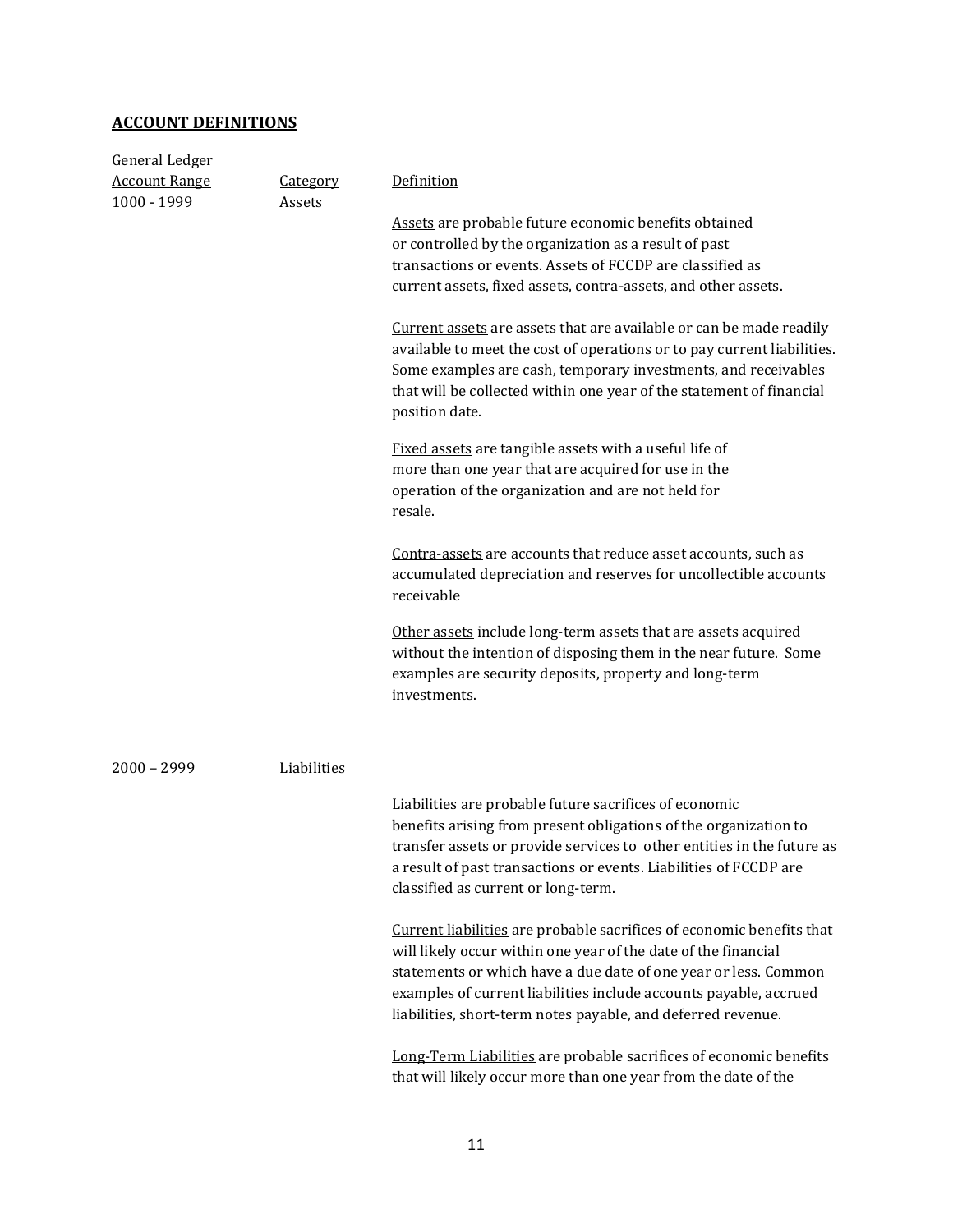|               |                      | financial statements. An example is the non-current portion of a<br>mortgage loan.                                                                                                                                                                                                                                                                                |
|---------------|----------------------|-------------------------------------------------------------------------------------------------------------------------------------------------------------------------------------------------------------------------------------------------------------------------------------------------------------------------------------------------------------------|
| $3000 - 3999$ | <b>Fund Balances</b> | Fund Balances are net assets and are further defined in<br>the next section.                                                                                                                                                                                                                                                                                      |
| $4000 - 4999$ | Revenues             | Revenues are inflows or other enhancements of assets, or<br>settlements of liabilities, from delivering or producing goods,<br>rendering services, or other activities that constitute an<br>organization's ongoing major or central operations. Revenues of<br>FCCDP include contributions received from donors and grants<br>received from government agencies. |
| 5000 - 9999   | Expenses             | <b>Expenses</b> are outflows or other use of assets or incurrences of<br>liabilities from delivering or producing goods, rendering services,<br>or carrying out other activities that constitute FCCDP's ongoing<br>major or central operations.                                                                                                                  |

#### **CLASSIFICATION OF NET ASSETS**

Net assets of the Organization shall be classified based upon the existence or absence of donor-imposed restrictions as follows:

**Unrestricted Net Assets** - Net assets that are not subject to donor or funding source imposed stipulations.

**Temporarily Restricted Net Assets** - Net assets subject to donor imposed stipulations that may or will be satisfied through the actions of the Organization and/or the passage of time.

**Permanently Restricted Net Assets** - Net assets subject to donor or funding source imposed stipulations that the Organization permanently maintain certain contributed assets. Generally, donors or funders of such assets permit the Organization to use all or part of the income earned from permanently restricted net assets for general operations or for specific purposes.

Net assets accumulated by FCCDP that are not subject to donor imposed restrictions, but which the Board of Directors of the Organization has earmarked for specific uses, shall be segregated in the accounting records as "board-designated" funds within the unrestricted category of net assets.

#### **CHANGES TO THE CHART OF ACCOUNTS**

Additions to, deletions from, or any other changes to FCCDP's standard chart of accounts shall be done through the maintenance function of Cougar Mountain, and only with the approval of the Fiscal Officer.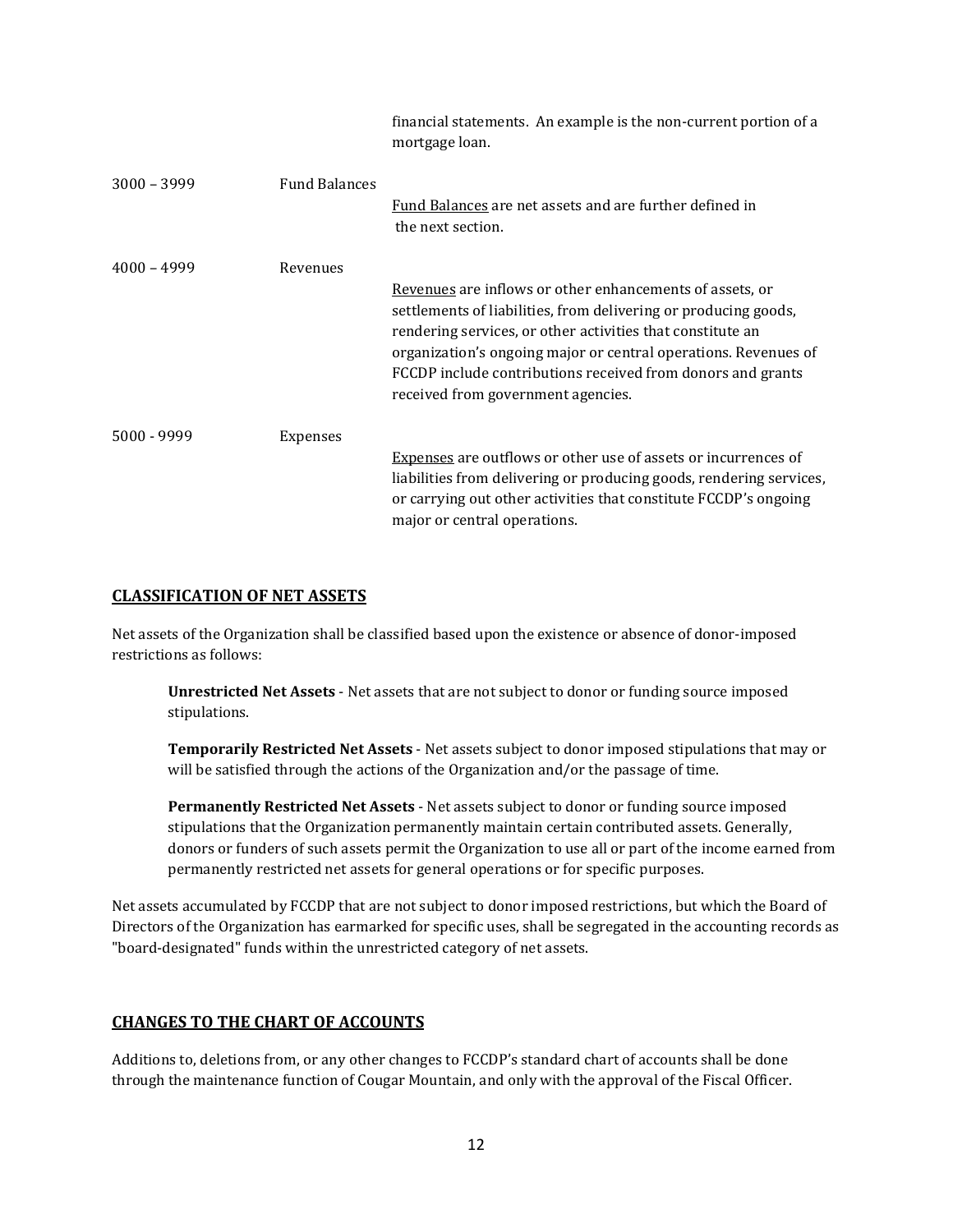## **FISCAL YEAR OF ORGANIZATION**

FCCDP shall operate on a fiscal year that begins on October 1 and ends on September 30. Any changes to the fiscal year of the organization must be ratified by majority vote of FCCDP's Board of Directors.

#### **JOURNAL ENTRIES**

All general ledgers entries that do not originate from a subsidiary ledger shall be supported by journal vouchers, which shall include a reasonable explanation of each such entry. Examples of such journal entries include:

- 1. Recording of noncash transactions (in-kind)
- 2. Corrections of posting errors
- 3. Non-recurring accruals of income and expenses
- 4. Adjusting and reclassification entries

Certain journal entries, called recurring journal entries, occur in every accounting period. These entries may include, but are not limited to:

- 1. Depreciation of fixed assets
- 2. Amortization of prepaid expenses
- 3. Accruals of recurring expenses
- 4. Amortization of deferred revenue

Support for recurring journal entries shall be in the form of a schedule associated with the underlying asset or liability account or, in the case of short-term recurring journal entries or immaterial items, in the form of a memo explaining the purpose of the transaction and the signature of the authorizer.

It is the policy of FCCDP that all journal entries not originating from subsidiary ledgers shall be authorized in writing on the posted transactions report by initialing or signing the entries.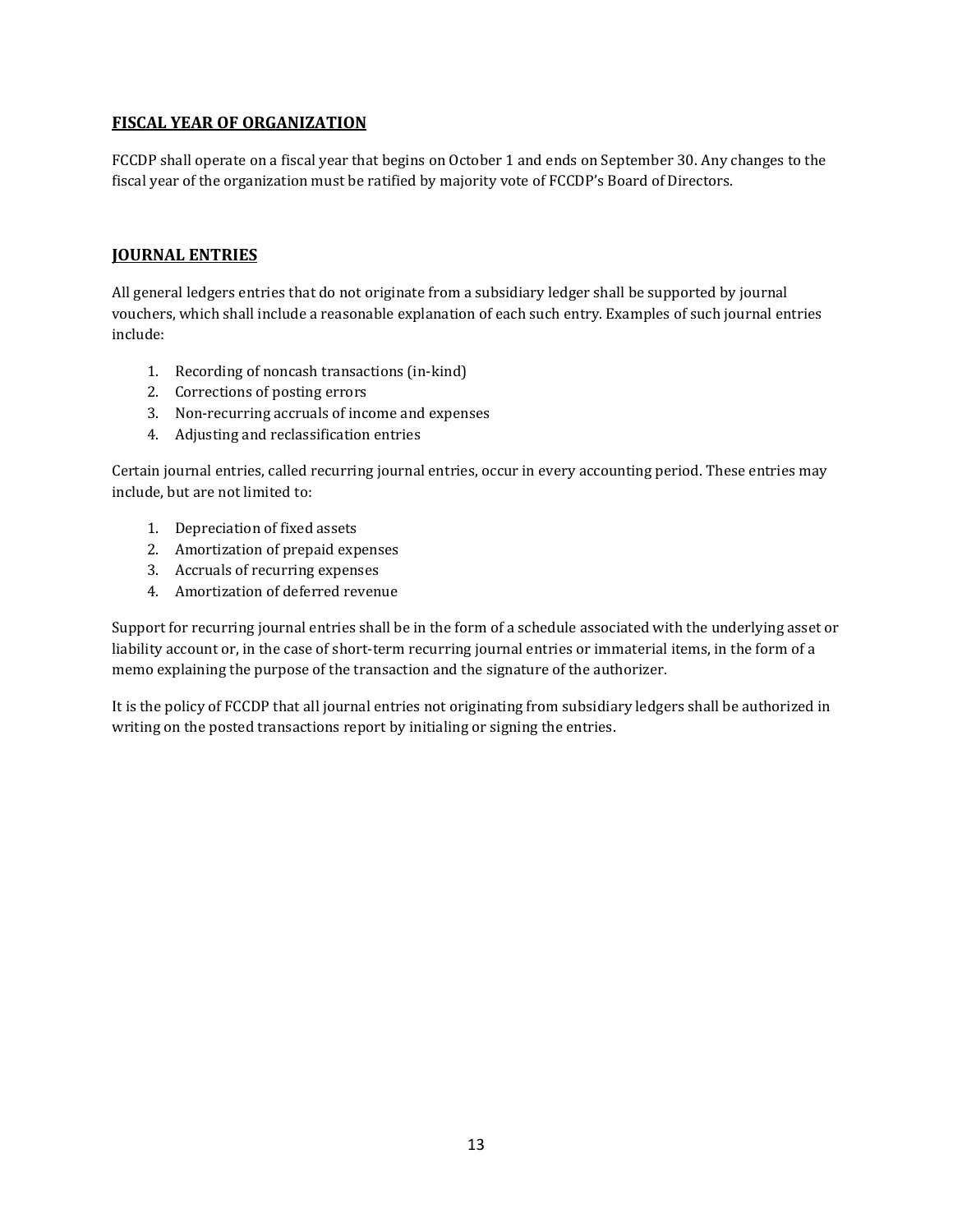## **POLICIES ASSOCIATED WITH REVENUES AND CASH RECEIPTS**

## **REVENUE RECOGNITON POLICIES**

FCCDP receives revenue from several types of transactions. Revenue from each of these types of transactions is recognized in the financial statements of FCCDP in the following manner:

- 1. **Grant income** Monthly accrual based on incurrence of allowable costs (for cost-reimbursement awards) or based on other terms of the award (for fixed price, unit-of-service, and other types of awards)
- 2. **Miscellaneous Revenue** Monthly accrual, based on the terms of each agreement. Such revenue includes rents, interest and dividends
- 3. **Fee for Service income** Monthly accrual, based on services provided
- 4. **Contributions**  Recognized as income when received, unless accompanied by restrictions or conditions (see the next section on contribution income)

Categories of revenue may be recorded on the cash basis of accounting (i.e., recorded as revenue when received) for internal reporting as deemed appropriate by the Fiscal Officer. Fiscal year-end revenue accruals will be recorded for audit purposes.

#### **REFUNDS OF REVENUE RECEIVED**

The following policies apply to refunds associated with revenue collected by FCCDP:

#### *Funding Sources:*

Grant payments may be refunded if, at the completion of accounting for all activities, the fiscal department calculates an overpayment. In addition, a funding source may request a refund based upon information gathered during a monitoring visit or upon review of final report submission. The Fiscal Officer will work with the appropriate program director to assure such calculations are correct, and to approve the refund.

#### **CONTRIBUTIONS RECEIVED**

The following definitions shall apply with respect to the policies described in this section:

**Contribution** - An unconditional transfer of cash or other assets to the Organization, or a settlement or cancellation of the Organization's liabilities, in a voluntary nonreciprocal transfer by another entity acting other than as an owner.

**Condition** - A donor-imposed stipulation that specifies a future and uncertain event whose occurrence or failure to occur gives the promisor a right of return of the assets it has transferred to the Organization or releases the promisor from its obligation to transfer its assets.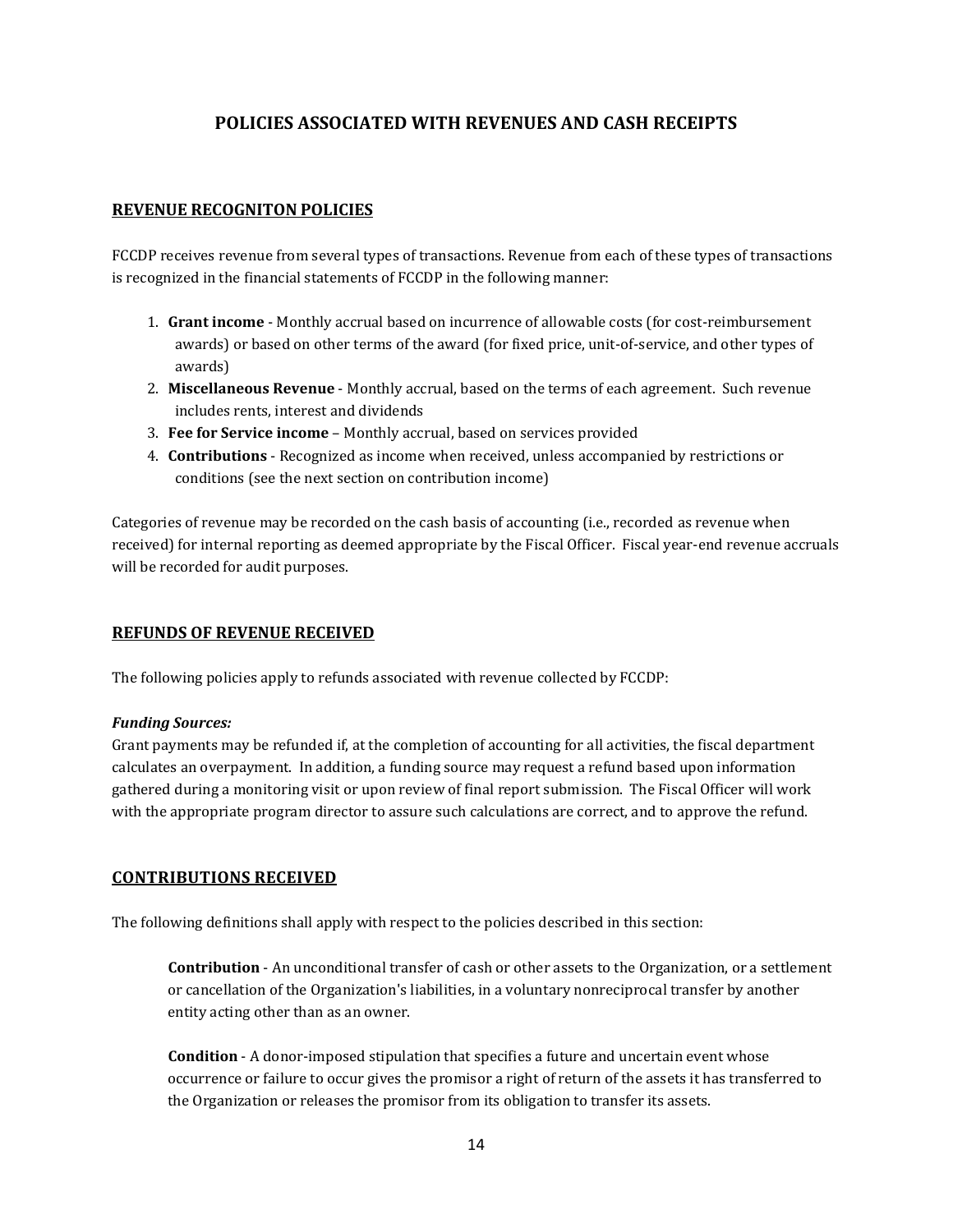**Restriction** - A donor-imposed stipulation that specifies a use for the contributed asset that is more specific than broad limits resulting from the nature of the Organization, the environment in which it operates, and the purposes specified in FCCDP's articles of incorporation and bylaws. Restrictions on FCCDP's use of an asset may be temporary or permanent.

**Nonreciprocal Transfer** - A transaction in which an entity incurs a liability or transfers assets to FCCDP without directly receiving value from FCCDP in exchange.

**Exchange Transaction** - A reciprocal transaction in which FCCDP and another entity each receive and sacrifice something of approximately equal value.

## **ACCOUNTING FOR CONTRIBUTIONS**

FCCDP shall recognize contribution income in the period in which the Organization receives restricted or unrestricted assets in nonreciprocal transfers, or unconditional promises of future nonreciprocal asset transfers, from donors. Contribution income shall be classified as increases in unrestricted, temporarily restricted, or permanently restricted net assets based on the existence or absence of such restrictions.

When the final time or use restriction associated with a contributed asset has been met, a reclassification between temporarily restricted and unrestricted net assets shall be recorded.

When it receives support in the form of volunteer labor, FCCDP shall record contribution income and assets or expenses if one of the following two criteria is met:

- 1. The contributed service creates or enhances a nonfinancial asset (such as a building or equipment), or
- 2. The contributed service possesses all three of the following characteristics:
	- a. It is the type of service that would typically need to be purchased by FCCDP if it had not been contributed,
	- b. It requires specialized skills (i.e. formal training in a trade or profession), and
	- c. It is provided by an individual possessing those specialized skills.

Examples of contributed services received and recorded as income and expense by FCCDP include volunteer services and use of certain facilities.

Contributed services that meet one of the two preceding criteria shall be recorded at the fair market value of the service rendered or in accordance with funding source policies.

## **CLASSIFICATION OF INCOME AND NET ASSETS**

All income received by FCCDP is classified as "unrestricted", with the exception of the following: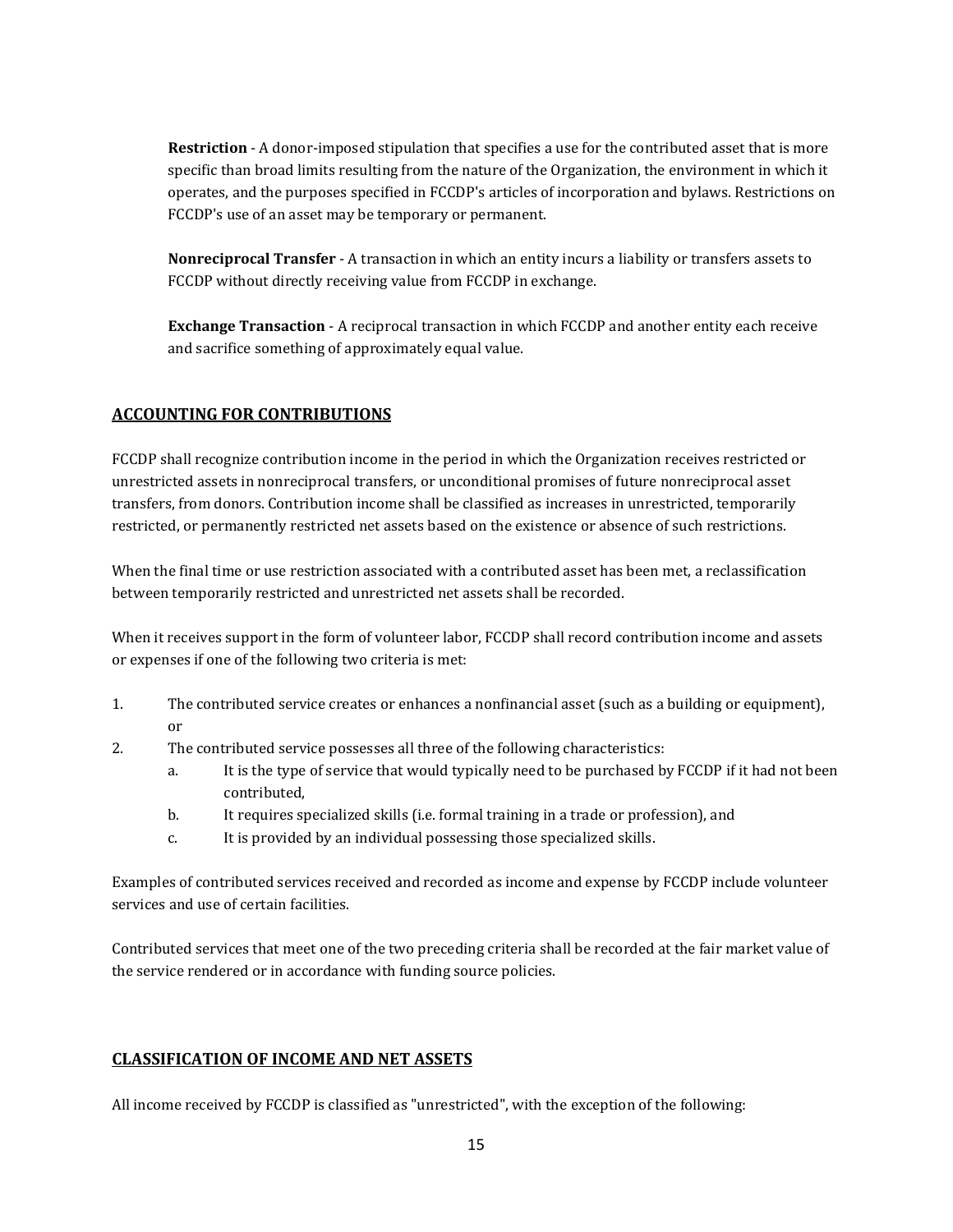1. Grants and other awards received from government agencies or other grantors, which are classified as temporarily restricted, and program income as designated by the funding source.

From time to time, FCCDP may raise other forms of contribution income that carry stipulations that FCCDP utilize the funds for a specific purpose or within a specified time period identified by the donor of the funds. When this form of contribution income is received, FCCDP shall classify this income as Temporarily Restricted income.

As with all Temporarily Restricted net assets, when the restriction associated with a contribution has been met (due to the passing of time or the use of the resource for the purpose designated by the donor), FCCDP will reclassify the related net assets from "Temporarily Restricted" to "Unrestricted" in its Statement of Financial Position and reflect this reclassification as an activity in its Statement of Activities.

From time to time, the FCCDP Board of Directors may determine that it is appropriate to set funds aside for specific projects. To the extent these set-asides result from a Board action, rather than a donor-imposed requirement, the resulting set-aside shall be classified as "unrestricted". However, to identify these funds as being set aside for special projects, such set-asides shall be labeled "Board-Designated" funds within the unrestricted net assets of FCCDP, and shall be reported as a separate component of unrestricted net assets on the FCCDP financial statements.

## **CASH RECEIPTS**

Cash (including checks payable to the Organization) is the most liquid asset an organization has. Therefore, it is the objective of FCCDP to establish and follow the strongest possible internal controls in this area.

## **PROCESSING OF CHECKS AND CASH RECEIVED IN THE MAIL**

For funds that are received directly at FCCDP, cash receipts are centralized to ensure that cash received is appropriately directed, recorded and deposited on a timely basis. All cash and checks received are logged by employees and deposited within 48 hours of receipt.

#### **PROCESSING OF CHECKS AND CASH RECEIVED AT OUTLYING LOCATIONS**

For funds that are received at outlying locations such as Head Start centers and Department offices, all cash and checks received are recorded on a numbered receipt, the receipt is verified by a second person and a copy given to the payee. The cash received is then directed to the Fiscal Officer for deposit. Deposits to local banks are made daily, and copies of the deposit slip and cash receipts are maintained by the Fiscal Officer.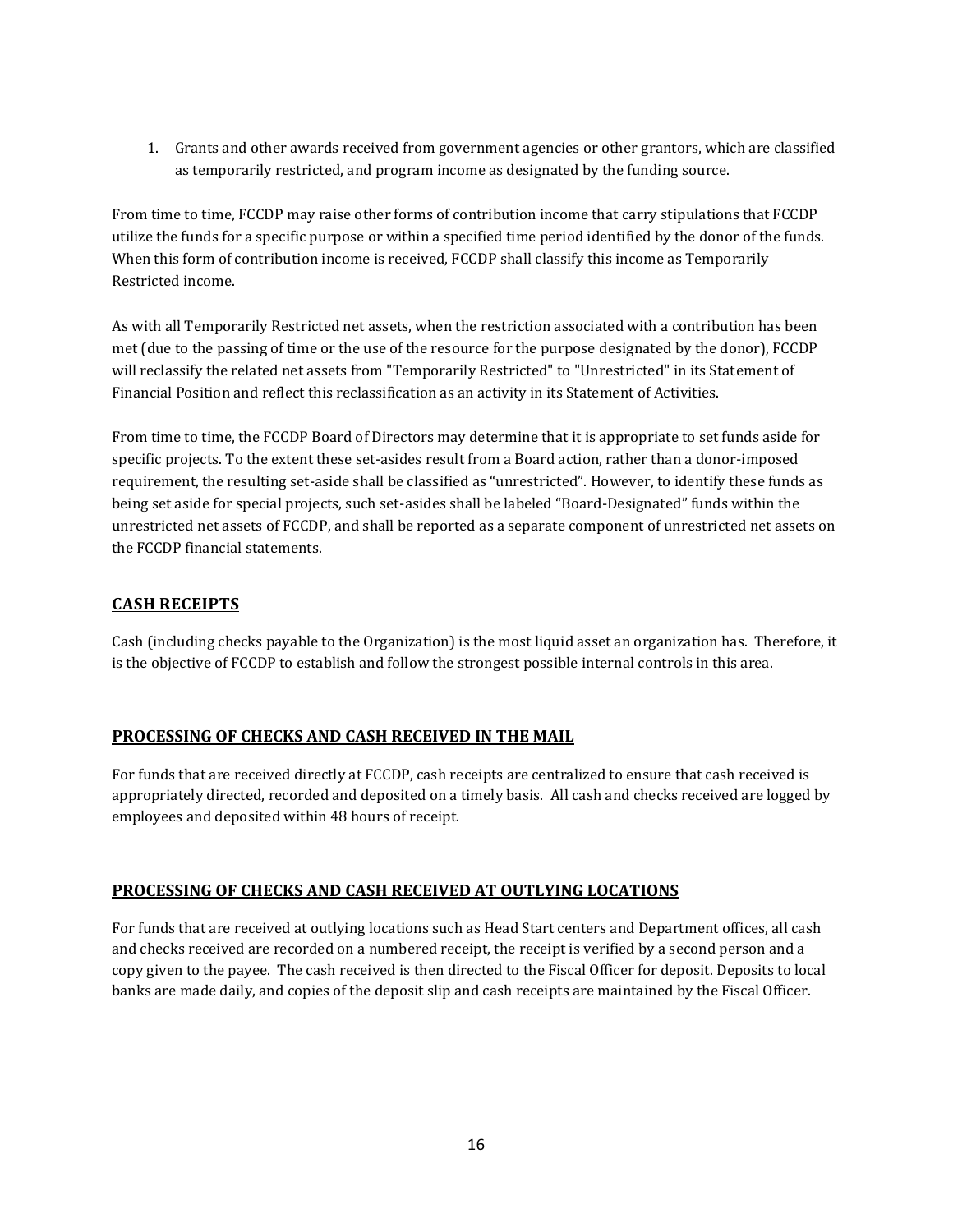## **CHECK HANDLING PROCEDURES**

- 1. All mail will be opened in the presence of **two** employees (see mail room procedures for further details).
- 2. Each check received will be immediately cancelled by stamping the back with an endorsement stamp stating "For deposit only –Five County Child Development Program, Inc.."
- 3. Each check will then be logged in on the Daily Check Receipt Log. Information to include should be the payer's name, check number, description (if available) and the amount.
- 4. Upon completion of mail processing, each clerk will sign-off on the check receipt log.
- 5. All checks will be delivered to the accounting clerk who has responsibility for preparing the daily deposit. Each deposit will be identified and coded according to the program receiving the payment and placed into a bank bag for deposit.
- 6. The Daily Check Receipt Log will be delivered to the General Ledger Accountant responsible for posting the cash receipts into the accounting system.
- 7. The deposit will be taken to the bank on a daily basis and the processed deposit slips will be delivered to the General Ledger Accountant immediately upon return.
- 8. The General Ledger Accountant will reconcile the deposit slips to the Daily Check Receipt Log to confirm that all checks received were deposited. Any discrepancies will be resolved at that time.
- 9. The General Ledger Accountant will confirm the accuracy of coding and post the deposits into the system via the Cash Receipts module.
- 10. Each daily batch will be reviewed and bundled together along with the Daily Cash Receipts Report by Session number and filed.

#### **PAYMENT MANAGEMENT SYSTEM**

Access of grant funds may be available through the Payment Management System under the Department of Health and Human Services. Currently, FCCDP accesses funds for only Head Start. Funds may only be drawn on a reimbursement basis for expenses already incurred. The following procedures apply to the use of the PMS for funding access:

- 1. Designated program staff reviews expenditures to determine funds needed to cover expenses.
- 2. Fiscal manger is notified and gives approval.
- 3. Designated program staff draws funds and sends documentation of request to the fiscal manager, with notification of what date payment is to be expected.
- 4. Fiscal manager verifies deposit amount and records deposit as a cash receipt into MIP.

The fiscal employee should retain thorough documentation of all requests and compare this to the income shown on the respective program's I&E to ensure that the proper amount is recorded as income for the correct program.

It is the policy of FCCDP that no funds from one program will be used to cover the expenses of another program regardless of the funding source.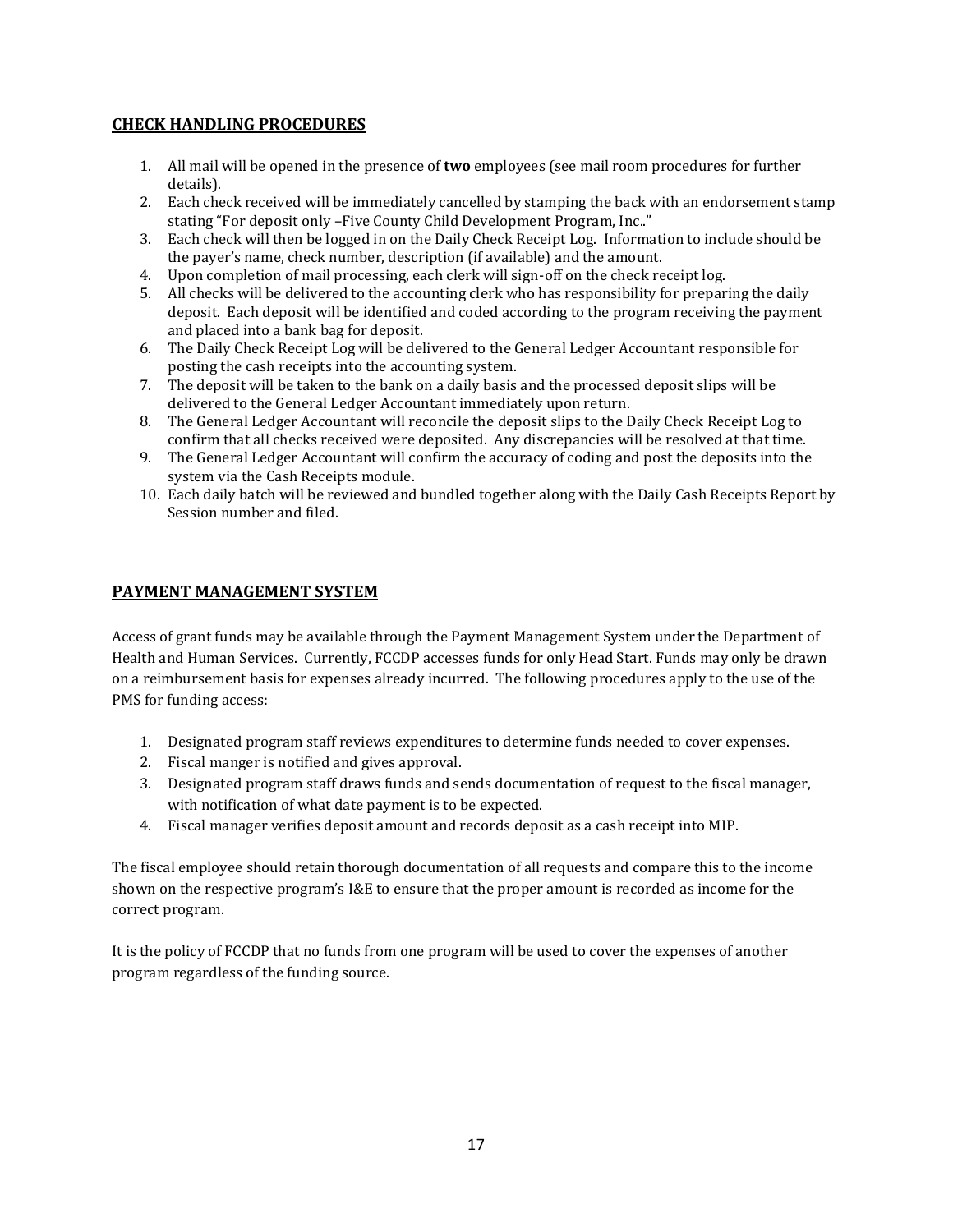### **ACCOUNTS RECEIVABLE MANAGEMENT**

On a monthly basis, a detailed accounts receivable report (showing aged, outstanding invoices by customer) is generated and reconciled to the general ledger by the Fiscal Department. All differences are immediately investigated and resolved, and the reconciliation is reviewed by the Director of Finance.

## **COLLECTIONS**

The vast majority of funds received by the Organization comes from federal and state agencies, therefore, collections is ultimately dependent on availability of funds from the relevant government agencies. There may also be situations where payments to the Organization are delayed due to holds placed by the granting agency. If either of these circumstance delay payment, the Fiscal Officer and the appropriate Program Manager will work together to get the issue resolved as soon as possible.

## **CREDITS AND OTHER ADJUSTMENTS TO ACCOUNTS RECEIVABLE**

From time to time, credits against accounts receivable from transactions other than payments and bad debts will occur. Examples of other credits include adjustments for billing errors. All credits shall be processed by an employee who is independent of the cash receipts function. In addition, all credits shall be authorized by the Fiscal Officer.

## **ACCOUNTS RECEIVABLE WRITE-OFF AUTHORIZATION PROCEDURES**

It is the policy of FCCDP to ensure that all available means of collecting accounts receivable have been exhausted before write-off procedures are initiated. Write-offs are initiated by the Department associated with the amount to be written off, in conjunction with the Fiscal Department.

Once a write-off has been processed, appropriate individuals in the originating department are to be advised to ensure that further credit is not granted and to update the master list of bad accounts. Customers listed as poor credit risks will be extended future credit only if the back debt is paid and the customer is no longer deemed a collection problem.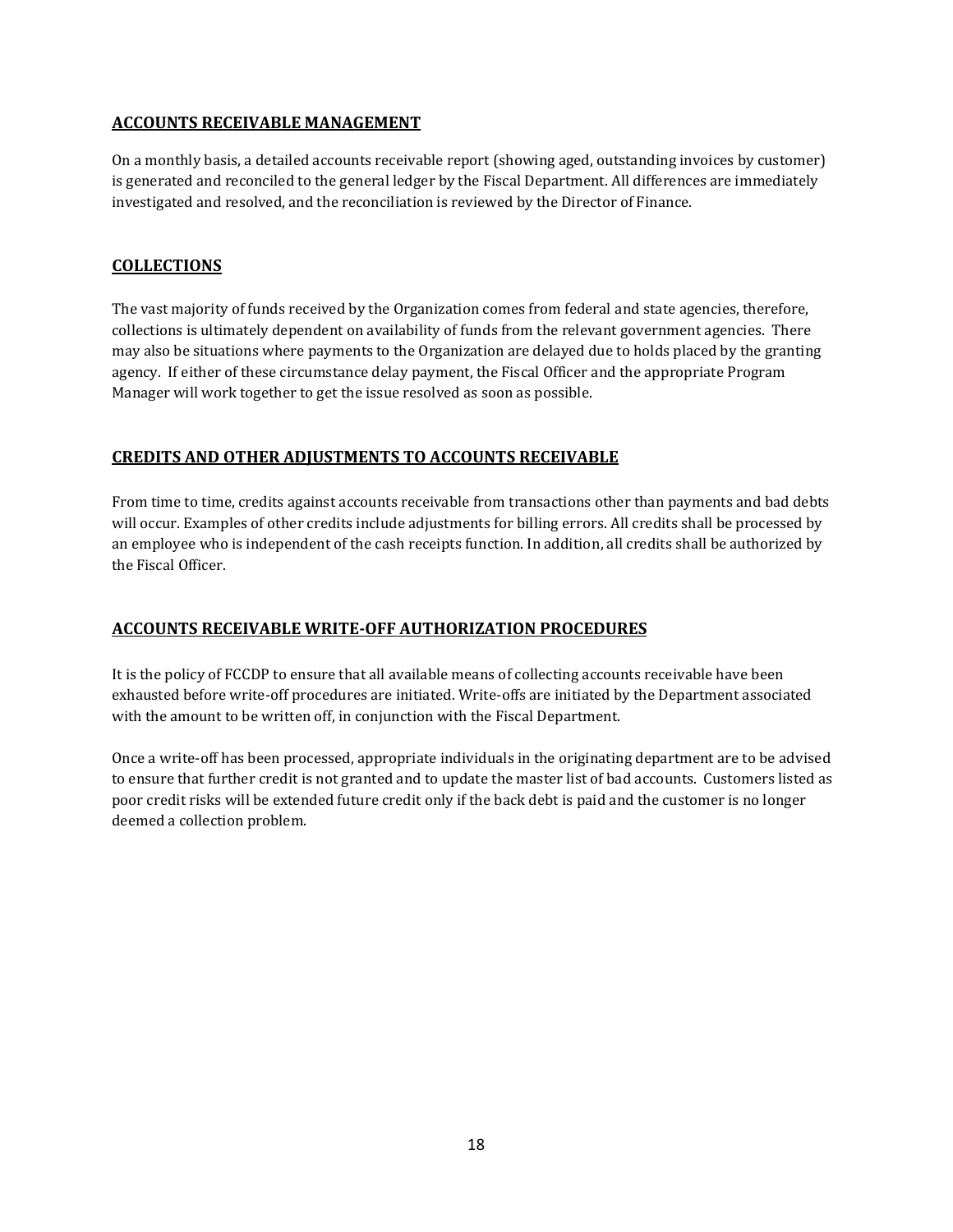## **POLICIES ASSOCIATED WITH EXPENDITURES AND DISBURSEMENTS**

## **ACCOUNTS PAYABLE MANAGEMENT**

FCCDP strives to maintain efficient business practices and good cost control. A well-managed accounts payable function can assist in accomplishing this goal from the purchasing decision through payment and check reconciliation.

It is the policy of FCCDP that the recording of assets or expenses and the related liability is performed by an employee independent of ordering and receiving. The amounts recorded are based on the vendor invoice for the related goods or services. The vendor invoice should be supported by an approved purchase order where necessary, and should be reviewed and approved by a department director prior to being processed for payment. Invoices and related general ledger account distribution codes are reviewed prior to posting to the subsidiary system.

The primary objective for accounts payable and cash disbursements is to ensure that:

- 1. Disbursements are properly authorized
- 2. Invoices are processed in a timely manner
- 3. Vendor credit terms and operating cash are managed for maximum benefits

#### **RECORDING OF ACCOUNTS PAYABLE**

All valid accounts payable transactions, properly supported with the required documentation, shall be recorded as accounts payable in a timely manner. Accounts payable are processed on a daily basis. Information is entered into the system from approved invoices or disbursement vouchers with appropriate documentation attached. It is the policy of FCCDP that only original invoices will be processed for payment unless duplicated copies have been verified as unpaid by researching the vendor records. No vendor statements shall be processed for payment.

#### **PREPARATION OF A VOUCHER PACKAGE**

Prior to any requisition being submitted for payment, a package called a "voucher package" shall be assembled. Each voucher package shall contain the following documents:

- 1. Requisition for payment with signatures (Dept. Head, Fiscal Officer, and Head Start Director)
- 2. Vendor invoice, purchase order, or employee expense report coded with the appropriate general ledger code
- 3. Any other supporting documentation deemed appropriate

The following information is required to ensure timely processing of vouchers:

1. The vendor name must match the name on the invoice or ticket. The remittance address must be on the invoice or voucher.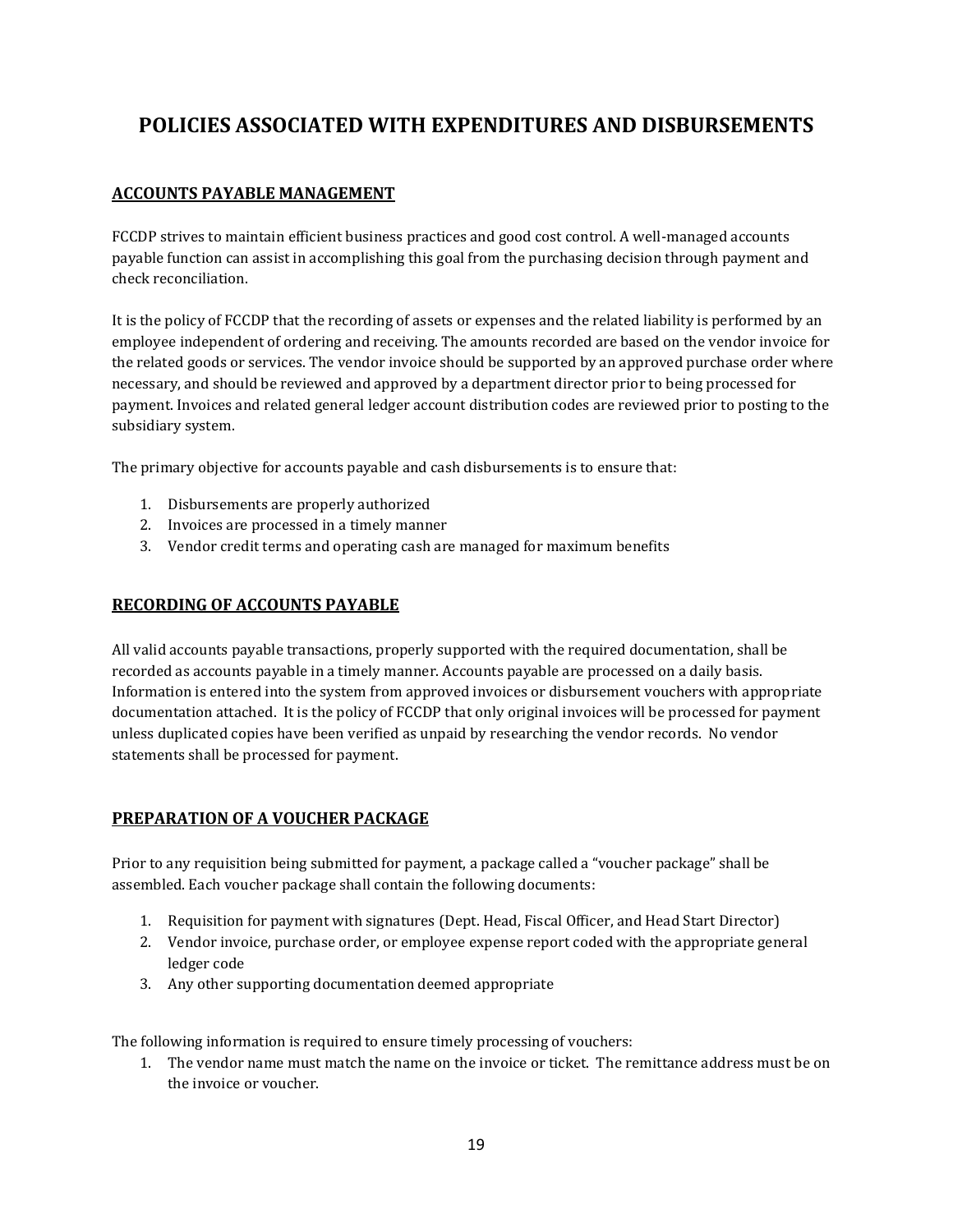- 2. The invoice number must be on the voucher. If an invoice does not have a number and you are unsure what to use, please contact the AP staff for assistance.
- 3. If the invoice is coded to more than one account, the distributed amount must equal the invoice total.
- 4. The account codes must be valid codes from the current chart of accounts.
- 5. The requisition must have an approval signature and date in accordance with the approval requirements detailed below.
- 6. Any changes (cross outs or mark overs) to the codes or amounts must be initialed by the person approving the voucher.
- 7. If there are any special instructions about the invoice such as, "Pay in next AP run", or "Please release check by a certain date," please specify on requisition.

## **VOUCHER APPROVAL REQUIREMENTS**

Vouchers submitted for payment are subject to the following signature requirements:

- 1. Approval authority for purchase vouchers has been limited to individuals at the level of Program Director and above or with written approval of the Executive Director.
- 2. Purchase vouchers less than \$1,000 may be approved by either the Division Director or a designee if they meet the requirements in (1) above.
- 3. Purchase vouchers from \$1,000 \$10,000 must be approved by the Division Director and either the Finance Director or Executive Director.
- 4. Purchase vouchers from \$10,000 \$15,000 must be approved by the Division Director and the Finance Director and Executive Director.

Purchase vouchers greater than \$10,000 must be approved by the Division Director and Executive Director with prior approval of the Board of Directors. Vehicle purchases up to \$24,999 only require approval by the Division Director and Executive Director.

## **PROCESSING OF VOUCHER PACKAGES**

The following procedures shall be applied to each voucher package by the accounts payable staff:

- 1. Check the mathematical accuracy of the vendor invoice.
- 2. Compare the nature, quantity and prices of all items ordered per the vendor invoice to the purchase order, packing slip and receiving report
- 3. Document the general ledger distribution, using the Organization's current chart of accounts
- 4. Note the review and approval of the department director (or their designee) associated with the goods or services purchased

Approvals by department directors indicate their acknowledgement of satisfactory receipt of the goods or services invoiced, agreement with all terms appearing on the vendor invoice, agreement with general ledger account coding, and agreement to pay vendor in full. Approvals shall be documented with initials or signatures of the approving individual.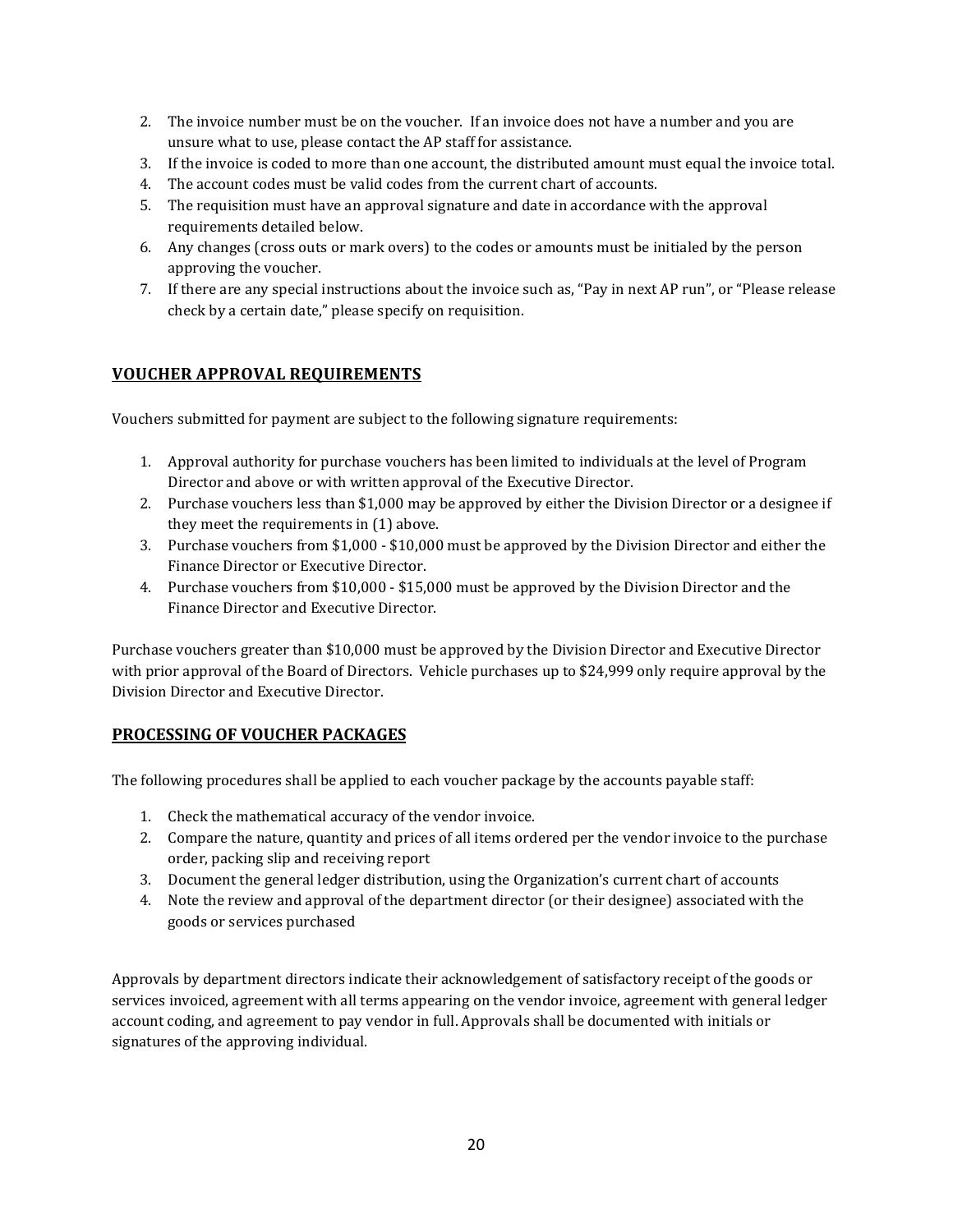### **PAYMENT DISCOUNTS**

To the extent practical, it is the policy of FCCDP to take advantage of all prompt payment discounts offered by vendors. When availability of such discounts is noted, and all required documentation in support of payment is available, payments will be scheduled so as to take full advantage of the discounts.

## **RECONCILIATION OF A/P SUBSIDIARY LEDGER TO GENERAL LEDGER**

At the end of each monthly accounting period, the total amount due to vendors per the accounts payable subsidiary ledger shall be reconciled to the total per the accounts payable general ledger account (control account). All differences are investigated and adjustments are made as necessary. The reconciliation and the results of the investigation of differences are reviewed and approved by the Director of Finance.

Also on a monthly basis, the Accounts Payable manager shall perform the following procedures:

- 1. Check all statements received for unprocessed invoices.
- 2. Check the Purchase Order file for open P.O.'s that are more than 60 days old and follow up.

## **CASH DISBURSEMENTS (CHECK-WRITING) POLICIES**

It is the policy of FCCDP to print vendor checks and expense reimbursement checks on a weekly basis, every Tuesday and Thursday. Checks shall be prepared by persons independent of those who initiate or approve expenditures, as well as those who are authorized check signers.

All vendor and expense reimbursement checks shall be produced in accordance with the following guidelines:

- 1. Expenditures must be supported in conformity with the purchasing, accounts payable, and travel and business entertainment policies described in this manual.
- 2. Timing of disbursements should generally be made to take advantage of all early-payment discounts offered by vendors.
- 3. Generally, all vendors shall be paid within 30 days of submitting a proper invoice upon delivery of the requested goods or services.
- 4. Total cash requirements associated with each check run is monitored in conjunction with available cash balance in bank prior to the release of any checks.
- 5. All supporting documentation is attached to the corresponding check prior to forwarding the entire package to an authorized check signer.
- 6. Checks shall never be made payable to "bearer" or "cash".
- 7. Upon the preparation of a check, vendor invoices and other supporting documentation shall immediately be canceled in order to prevent subsequent reuse.

#### **CHECK SIGNING**

All checks will be signed with 2 signatures through the use of a signature stamp. No checks shall be signed prior to the check being completed in its entirety (no signing of blank checks).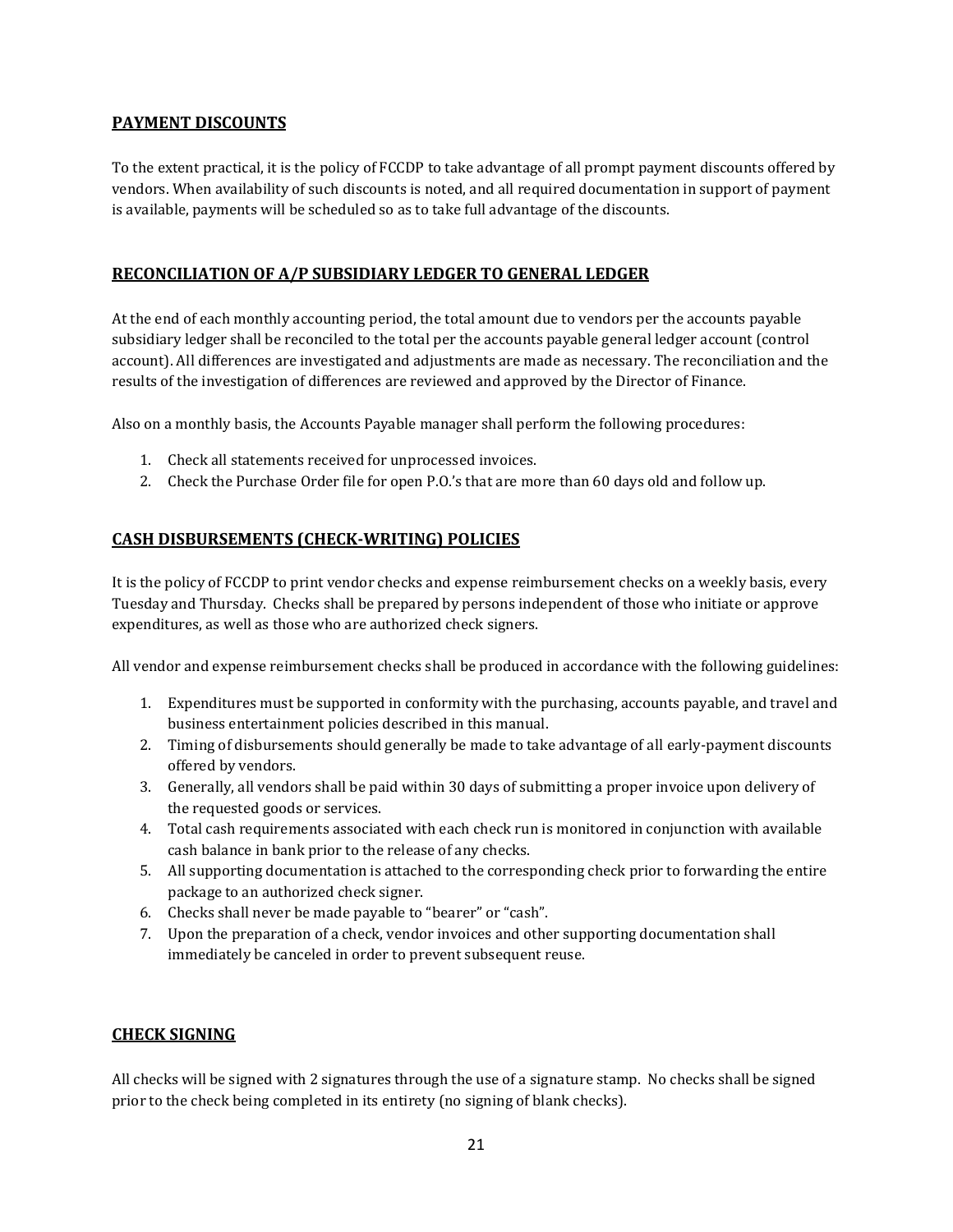Check signers should examine all original supporting documentation to ensure that each item has been properly checked prior to signing. Checks should not be signed if supporting documentation appears to be missing or there are any questions about a disbursement.

## **MAILING OF CHECKS**

After signature, checks are returned to the fiscal department staff, who then mails checks immediately. Checks shall not be mailed by individuals who authorize expenditures.

## **VOIDED CHECKS AND STOP PAYMENTS**

Checks may be voided due to processing errors by making proper notations in the check register and defacing the check by clearly marking it as "VOID". All voided checks shall be retained to aid in preparation of bank reconciliations.

Stop payment orders may be made for checks lost in the mail or other valid reasons. Stop payments are processed by telephone instruction and written authorization to the bank by accounting personnel with this authority. A journal entry is made to record the stop payment and any related bank fees.

#### **RECORD-KEEPING ASSOCIATED WITH INDEPENDENT CONTRACTORS**

FCCDP shall obtain a completed Form W-9 or equivalent substitute documentation from all vendors to whom payments are made. A record shall be maintained of all vendors to whom a Form 1099 is required to be issued at year-end. Payments to such vendors shall be accumulated over the course of a calendar year.

#### **CLASSIFICATION OF WORKERS AS INDEPENDENT CONTRACTORS OR EMPLOYEES**

It is the policy of the FCCDP to consider all relevant facts and circumstances regarding the relationship between FCCDP and the individual in making determinations about the classification of workers as independent contractors or employees. This determination is based on the degree of control and independence associated with the relationship between the FCCDP and the individual. Facts that provide evidence of the degree of control and independence fall into three categories:

- 1. Behavioral control
- 2. Financial control
- 3. The type of relationship of the parties

Facts associated with each of these categories that will be considered by FCCDP in making employee/contractor determinations shall include:

1. Behavioral control: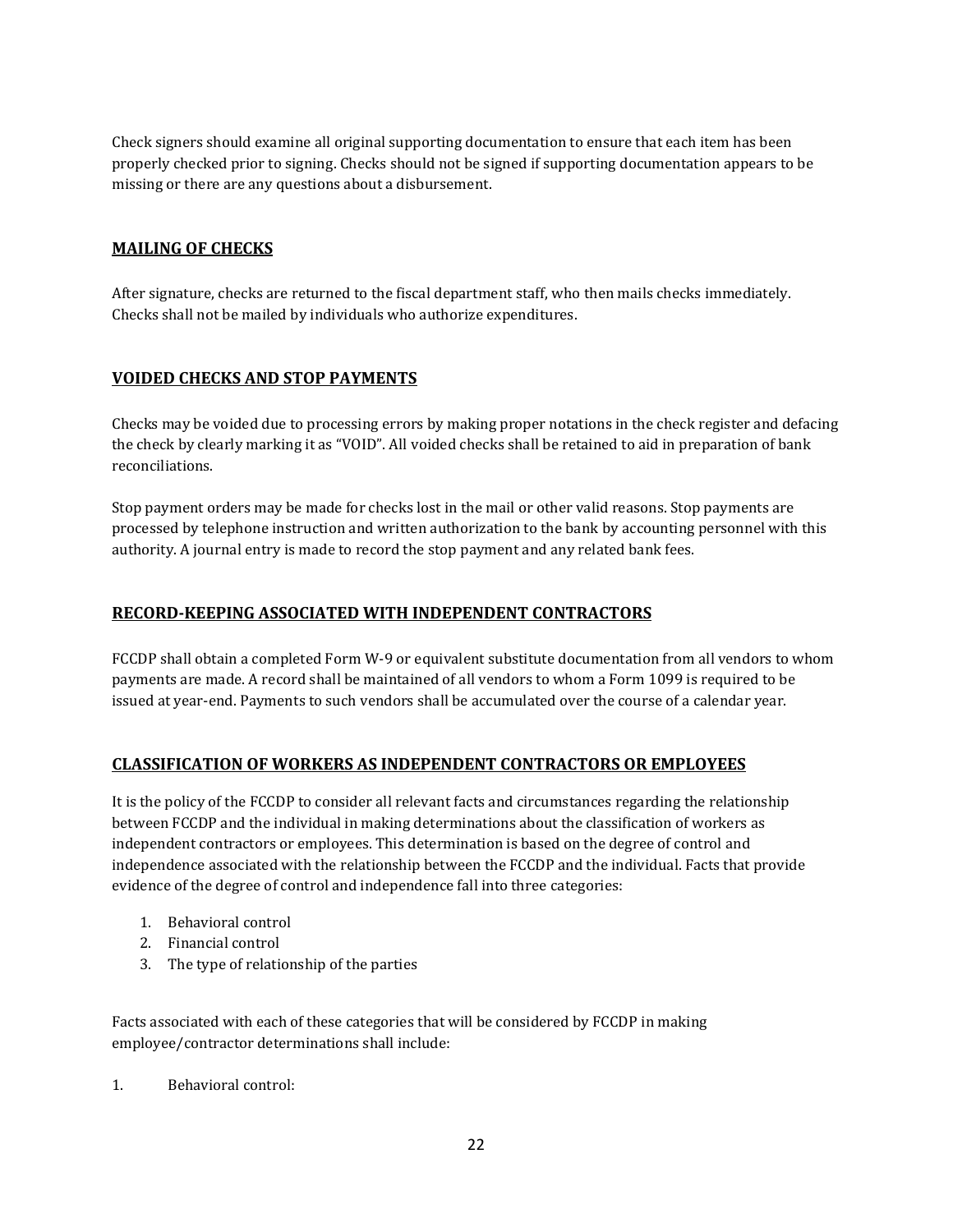a. Instructions given by FCCDP to the worker that indicates control over the worker (suggesting an employee relationship), such as:

- (1) When and where to work
- (2) What tools or equipment to use
- (3) What workers to hire or to assist with the work
- (4) Where to purchase supplies and services
- (5) What work must be performed by a specified individual
- (6) What order or sequence to follow
- b. Training provided by FCCDP to the worker (i.e. employees typically are trained by their employer, whereas contractors typically provide their own training)
- 2. Financial control:

a. The extent to which the worker has unreimbursed business expenses (i.e. employees are more likely to be fully reimbursed for their expenses than is a contractor)

b. The extent of the worker's investment in the facilities/assets used in performing services for FCCDP (greater investment associated with contractors)

c. The extent to which the worker makes services available to the relevant market d. How FCCDP pays the worker (i.e. guaranteed regular wage for employees vs. flat fee paid to some contractors)

- e. The extent to which the worker can realize a profit or loss.
- 3. Type of Relationship:
- a. Written contracts describing the relationship that FCCDP and the individual intend to create
- b. Whether FCCDP provides the worker with employee-type benefits, such as insurance, paid leave, etc. c. The permanency of the relationship

d. The extent to which services performed by the worker is a key aspect of the regular business of FCCDP

If an individual qualifies for independent contractor status, the individual will be sent a Form 1099 if total compensation paid to that individual for any calendar year, on the cash basis, is \$600 or more. The amount reported on a Form 1099 is equal to the compensation paid to that person during a calendar year (on the cash basis). Excluded from "compensation" are reimbursements of business expenses that have been accounted for by the contractor by supplying receipts and business explanations.

If an individual qualifies as an employee, a personnel file will be created for that individual and all documentation required by the FCCDP personnel policies shall be obtained. The policies described in the remainder of this section shall apply to all workers classified as employees.

## **PAYROLL ADMINISTRATION**

FCCDP operates a bi-weekly payroll for agency employees. For all FCCDP employees, a personnel file is established and maintained with current documentation, as described throughout this section and more fully described in FCCDP's Personnel Manual.

The following forms, documents and information shall be obtained and included in the personnel files of all new employees:

- 1. FCCDP Employment Application (and resume, if applicable)
- 2. Applicant references (work & personal)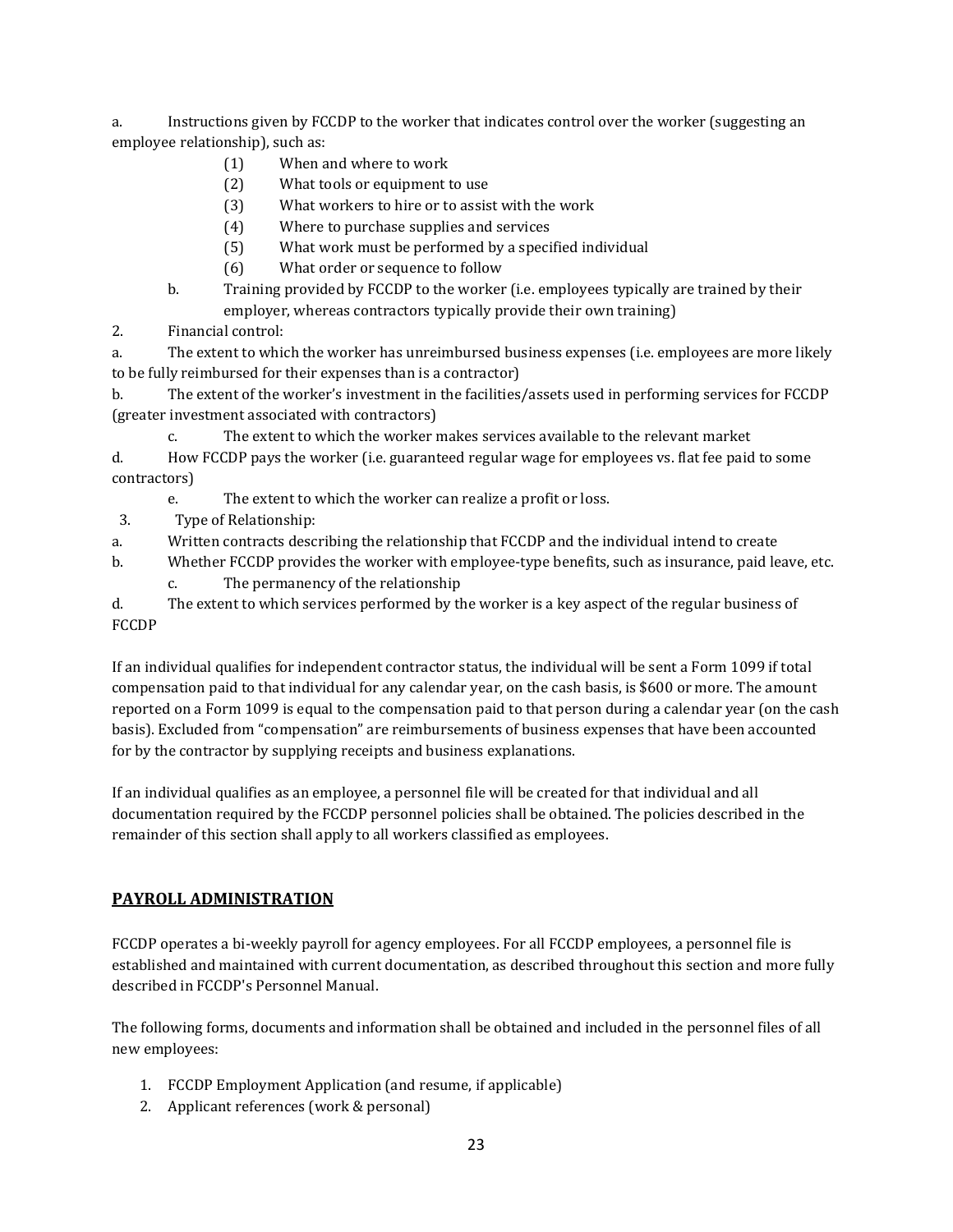- 3. Interview questions and notes
- 4. Form W-4 Employee Federal Withholding Certificate
- 5. Form I-9 Employment Eligibility Verification
- 6. Copy of driver's license
- 7. Copy of Social Security card issued by the Social Security Administration
- 8. Starting date and scheduled hours
- 9. Job title and starting salary
- 10. Authorization for direct deposit of paycheck, along with a voided check or deposit slip

For employees without a current, valid driver's license, acceptable alternative documents shall include:

- 1. U.S. Passport
- 2. Certificate of U.S. Citizenship (INS Form N-560 or N-561)
- 3. Voter's registration card
- 4. U.S. Military card
- 5. ID card issued by a federal, state or local government, provided it contains a photo
- 6. School record or report card (for persons under age 18 only)

For employees without a Social Security card, acceptable alternative documents shall include:

- 1. U.S. Passport
- 2. Certificate of U.S. Citizenship (INS Form N-560 or N-561)
- 3. Original or certified copy of a birth certificate issued by a state, county or municipal authority
- 4. Certificate of Birth Abroad issued by the Department of State (Form FS-545 or Form DS-1350)
- 5. U.S. Citizen ID Card (INS Form I-197)
- 6. Native American tribal document
- 7. ID Card for use of Resident Citizen in the United States (INS Form I-179)

Each employee payroll file shall also indicate whether the employee is exempt or non-exempt from the provisions of the Fair Labor Standards Act.

#### **CHANGES IN PAYROLL DATA**

It is the policy of FCCDP that all of the following changes in payroll data are to be authorized in writing to the Human Resources and Payroll departments:

- 1. New hires
- 2. Terminations
- 3. Changes in salaries and pay rates
- 4. Voluntary payroll deductions
- 5. Changes in income tax withholding status
- 6. Court-ordered payroll deductions

New hires, terminations, and changes in salaries or pay rates shall be authorized in writing by the appropriate department director. Voluntary payroll deductions and changes in income tax withholding status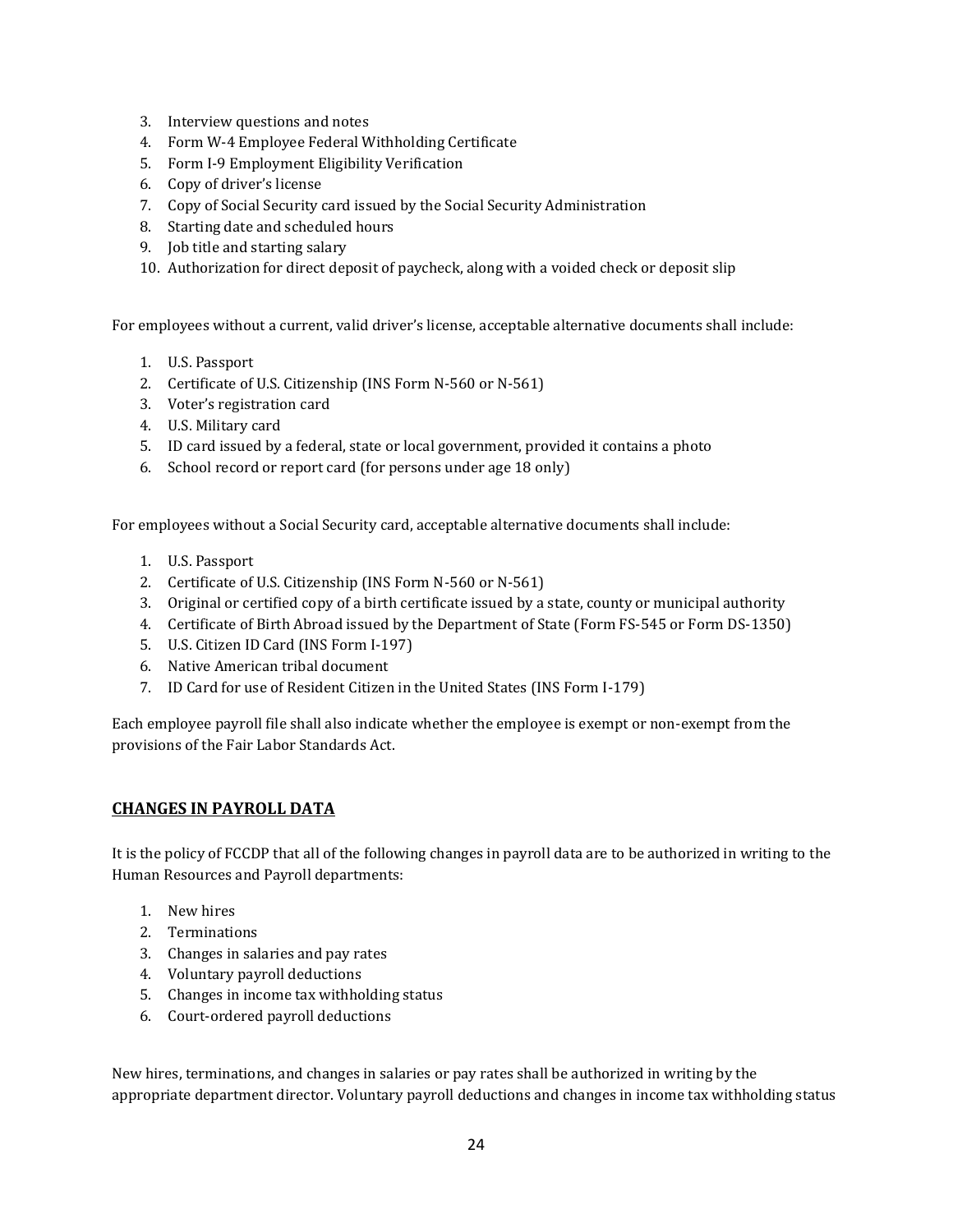shall be authorized in writing by the individual employee. Documentation of all changes in payroll data shall be maintained in each employee's personnel file.

## **PAYROLL TAXES**

The Fiscal Department is responsible for ensuring all required tax forms are properly completed and submitted, and that all required taxes are withheld and paid.

Withholding of federal income taxes shall be based on the most current Form W-4 prepared by each employee. Employees must submit a new form W-4 when hired and anytime changes are requested.

## **PREPARATION OF TIMESHEETS**

Signed and approved timesheets must be submitted to the Fiscal Department no later than 12:00 PM on the Tuesday following the close of each pay period. Timesheets shall be prepared in accordance with the following guidelines:

- 1. Each timesheet shall reflect all hours worked during the pay period (time actually spent on the job performing assigned duties), whether compensated or not
- 2. Errors shall be corrected by crossing through the incorrect entry, filling in the correct entry, and placing the employee's initials next to the change (i.e. employees shall not use "white out" or correction tape)
- 3. Compensated absences (vacation, holiday, sick leave, etc.) should be clearly identified as such;
- 4. Timesheets shall be signed by the employee prior to submission.

After preparation, timesheets shall be approved by department directors or their designees, prior to submission to the Fiscal Department. Corrections identified by an employee's supervisor (department director) shall be authorized by the employee by placing the employee's initials next to the change.

An Organization employee who is on leave, on travel, or is ill on the day that timesheets are due may telephone or fax timesheet information to his or her supervisor (or designated alternate). Time so submitted must reflect the actual time worked and the appropriate classifications. The employee must initial a timesheet submitted in this manner immediately upon his/her return to the office. The timesheet shall be signed by the supervisor or the designated alternate.

## **PROCESSING OF TIMESHEETS**

Processing of timesheets in the Fiscal Department is performed by the Payroll Manager. The Payroll Manager spot-checks the timesheets for mathematical accuracy, and then inputs all timesheets into the payroll system.

After the timesheets are individually entered into the system, a trial payroll report is run. The trial payroll report is checked against the timesheets for accuracy. The Payroll Clerk may not change or correct timesheets.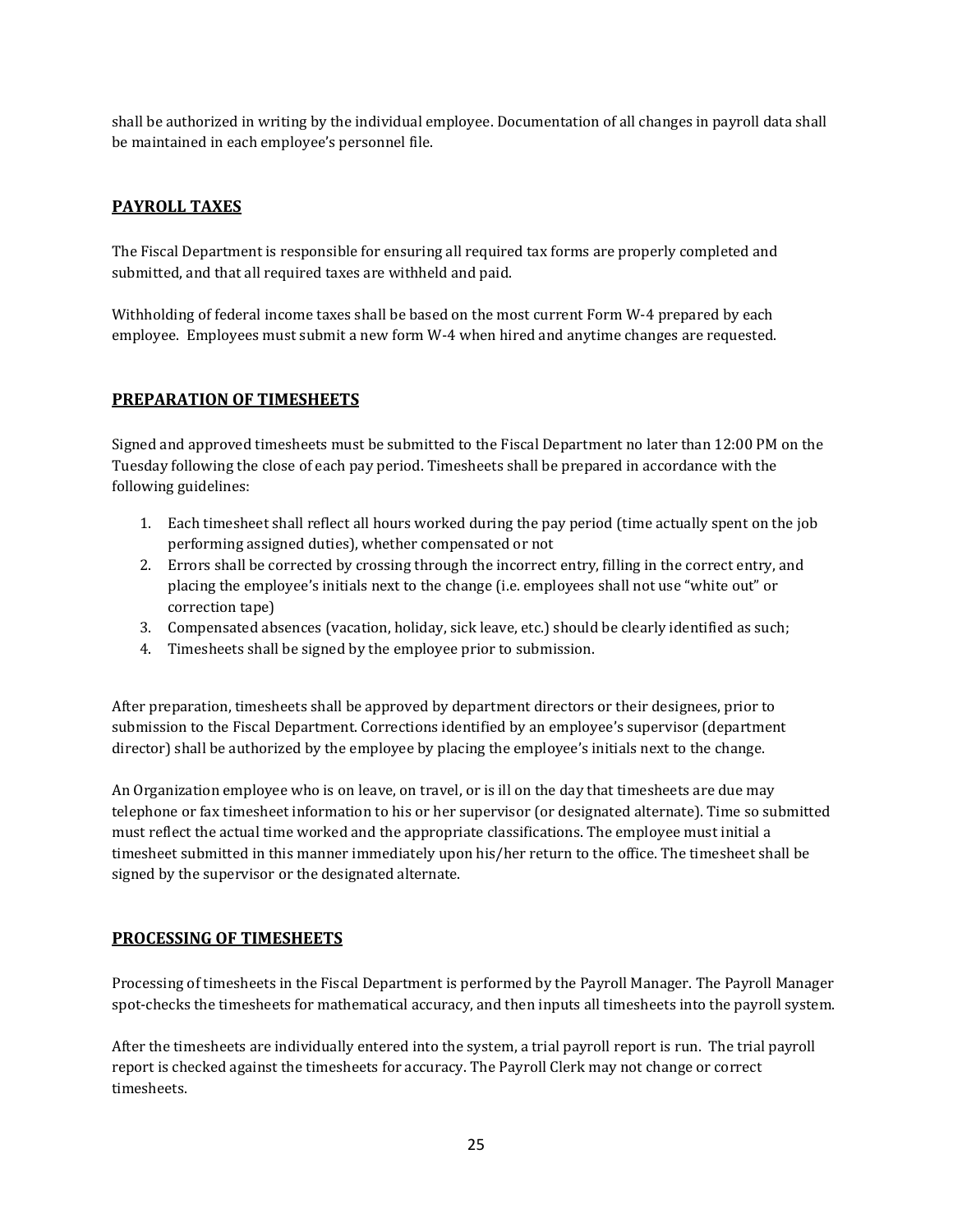Tampering with, altering, or falsifying time records, recording time on another employee's time record or willfully violating any other timesheet policy or procedure may result in disciplinary action, up to and including discharge.

#### **REVIEW OF PAYROLL**

Upon production of all payroll reports and checks, the Fiscal Officer reviews payroll prior to its distribution to employees.

#### **DISTRIBUTION OF PAYROLL**

Payroll payments (or check stubs for electronic deposits) shall be distributed by individuals who do not approve time sheets, are not responsible for hiring and firing, and do not control the preparation of payroll.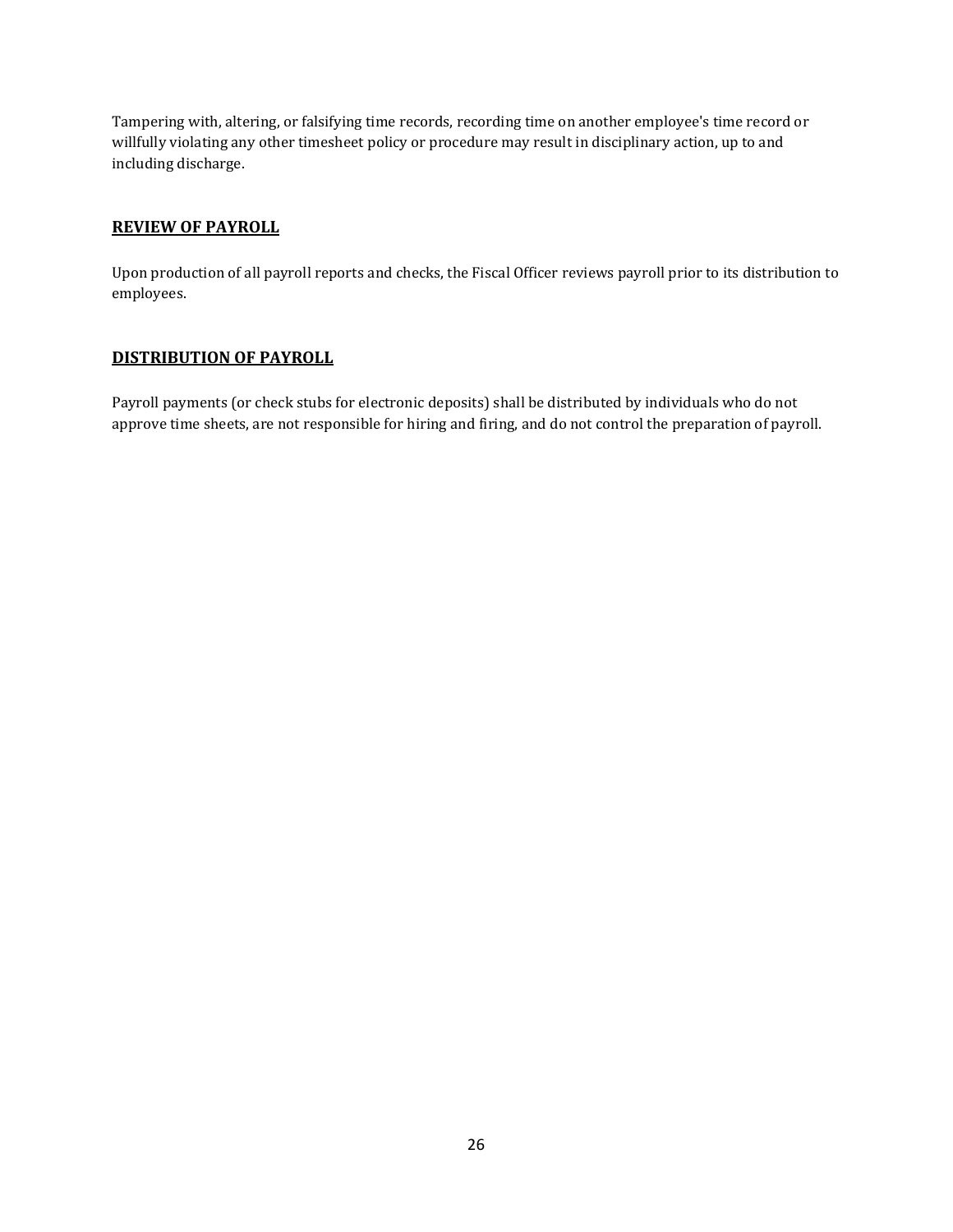## **POLICIES PERTAINING TO SPECIFIC ASSET AND LIABILITY ACCOUNTS**

## **CASH AND CASH MANAGEMENT**

#### **CASH ACCOUNTS**

#### *Deposit Account:*

The primary operating account provides for routine business check disbursements. All program receipts are deposited to this account unless the funding source requires a separate deposit account. Program receipts deposited to separate accounts sweep into this account nightly. Disbursements from this account are by way of transfers to the other operating accounts.

#### *Central Operating Account:*

All agency disbursements are made from this account. Deposits are by electronic funds transfer from the Deposit Account, and are based on requests from Accounts Payable for check runs. All monthly wire transfers by the agency also come out of this account.

#### *Payroll Account:*

All issued agency payroll check are charged to this account. Deposits are made by electronic funds transfer from the Deposit Account and correspond to payroll check runs.

#### *Program Deposit Accounts:*

These accounts are maintained as required by funding sources to record the receipt of program funds.

#### *Savings Accounts:*

These accounts are required by funding sources to receive and hold restricted funds.

#### **BANK RECONCILIATIONS**

Bank statements are forwarded to the Fiscal Department, where reconciliation between the bank balance and general ledger balance is prepared by someone who is not an authorized check signer. The statements are distributed to members of the Fiscal staff, based on their program assignments, for reconciliation. The Fiscal Officer reviews and approves reconciliations of all accounts. Bank reconciliations are also reviewed and approved by a designated FCCDP Board Member. It is the policy of FCCDP to complete the bank reconciliation process within one week of receipt of each bank statement. Bank reconciliations and copies of resulting journal entries are filed in the current year's accounting files. All canceled checks returned with bank statements shall be filed by bank account and month. Check copies returned or check images on CD are stored in a fireproof safe.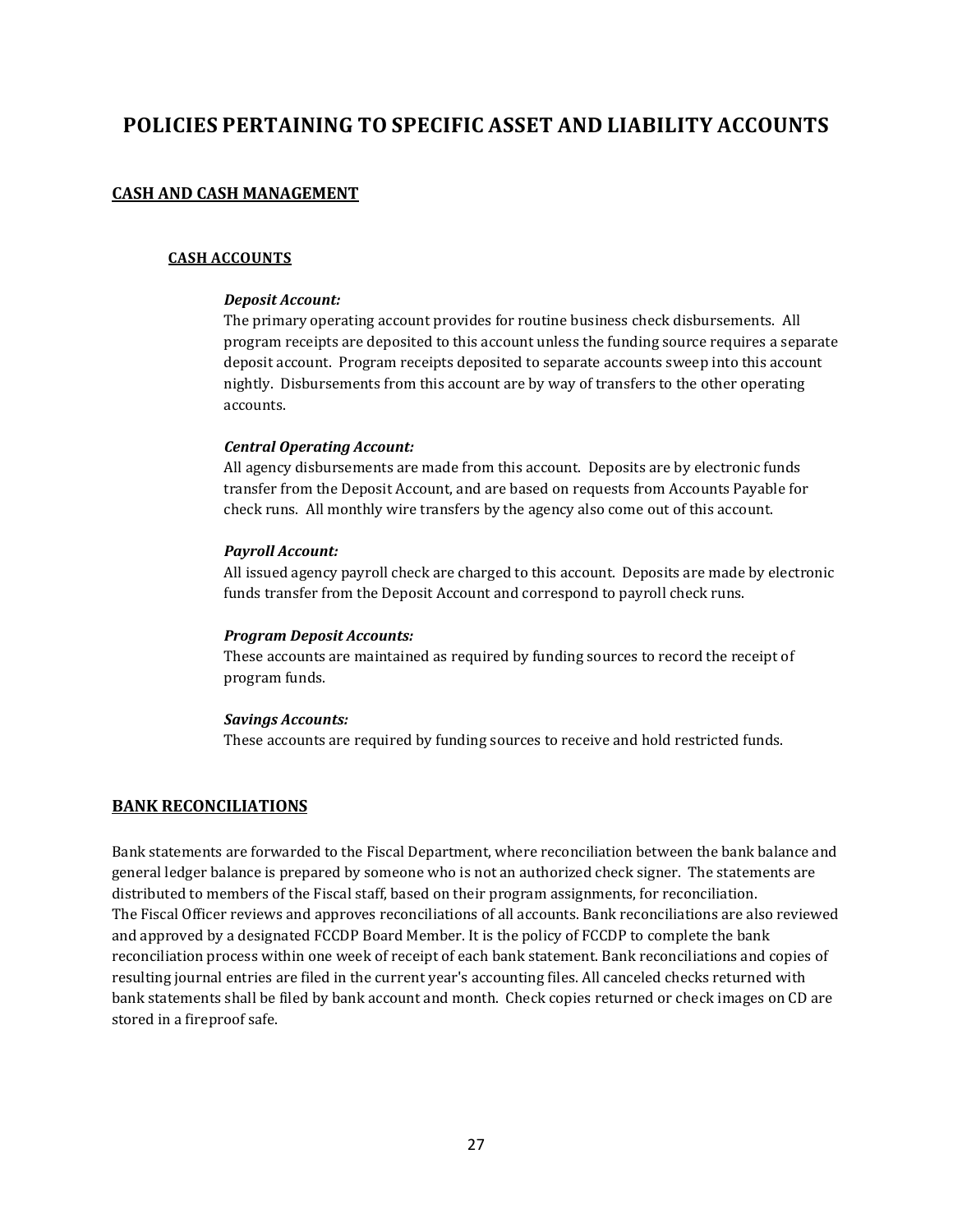## **CASH FLOW MANAGEMENT**

The Fiscal Officer monitors cash flow needs on a weekly basis to eliminate idle funds and to ensure that payment obligations can be met. Cash transfers between accounts are performed on an as-needed basis. Draws on the agency line of credit will only be made if cash funds are unavailable. Draws will only be processed with the approval of the Head Start Director and Fiscal Officer.

## **STALE CHECKS**

It is the policy of FCCDP to void and re-issue all checks that are more than 90 days outstanding. All stale checks that are written off within the same fiscal year as they were written shall be credited to the same expense or asset account that was debited when the check was written, or the expenditure incurred. For stale checks written off in fiscal years subsequent to the year in which the check was written, the credit shall be to miscellaneous income in the program initially charged.

## **INVESTMENT POLICIES**

It is the policy of FCCDP to treat all assets of the organization, including those funds that are legally unrestricted, as though they are held by FCCDP in a fiduciary capacity for the purpose of accomplishing the organization's tax-exempt mission. As such, the policies described in this section are to be interpreted in light of that overall sense of stewardship, and the investment standards of FCCDP shall be those of a prudent investor.

## **DELEGATION OF AUTHORITY**

The Board of Directors of FCCDP has delegated supervisory authority over its investing activities to the Board Executive Committee. The Executive Committee is responsible for regularly reporting on the organization's investments to the full Board.

The Executive Committee is authorized to retain one or more investment counselors to assume the investment management function. In that regard, the Executive Committee may enter into agreements with, delegate investment authority to, pay compensation to, and receive reports from one or more investment counselors.

#### **INVESTMENT OBJECTIVES**

FCCDP's investment objectives are the preservation and protection of the organization's assets, and the maintenance of liquid reserves to meet obligations arising from unanticipated activities, by earning an appropriate return on investments.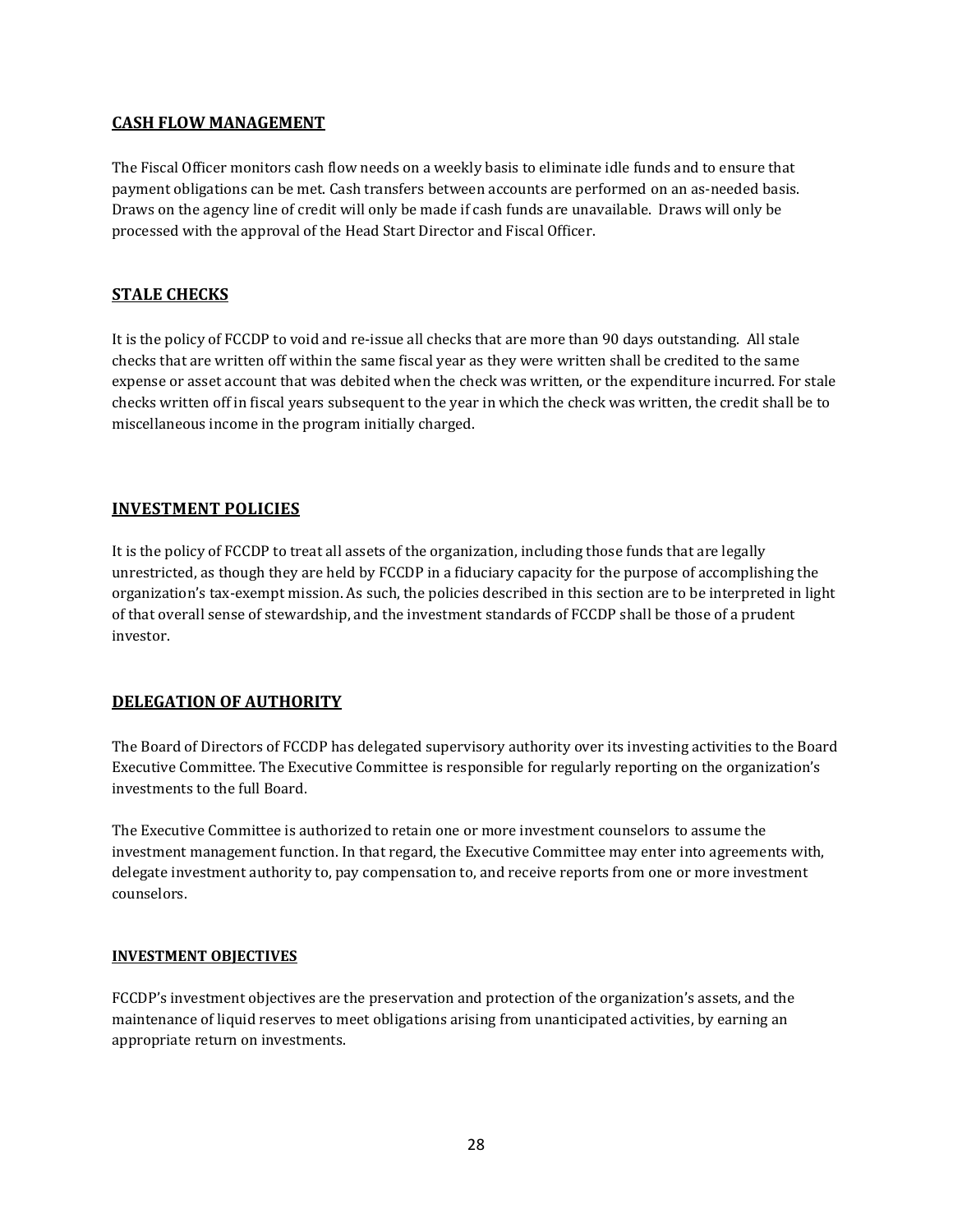## **ALLOWABLE INVESTMENTS**

Investments of FCCDP shall be made exclusively with the following securities:

- 1. Federally-insured Certificates of Deposit, not to exceed \$100,000, including interest, at commercial banks or savings and loan institutions;
- 2. U.S. Treasury securities and securities of Federal agencies and instrumentalities;
- 3. Money market funds that invest in securities approved under these guidelines.

FCCDP shall not engage in margin transactions, short selling, commodity transactions or use of derivatives.

#### **DIVERSIFICATION**

No more than ten percent of the investments of FCCDP shall be in the securities of any one issuer, with the exception of obligations of the U.S. government, its agencies and instrumentalities, and federally-insured certificates of deposit.

#### **ACCOUNTING TREATMENT**

All purchased investments shall initially be recorded at cost. All investments acquired by donation to FCCDP shall initially be recorded at their fair market value as of the date of donation. Donated investments shall be recorded as unrestricted, temporarily restricted, or permanently restricted income and net assets based on the existence or absence of such restrictions, as defined earlier.

Subsequent to acquisition, it shall be the policy of FCCDP to carry all equity securities with readily determinable fair market values and all debt securities at their market values. Adjustments to market value shall be made in the accounting records and financial statements of FCCDP on a quarterly basis.

Adjustments to market value result in unrealized gains and losses on investments. Such gains and losses resulting from contributed investments shall be classified as unrestricted, temporarily restricted, or permanently restricted based on the existence or absence of explicit restrictions on such appreciation and depreciation from the donor, as defined earlier.

#### **PROCEDURES AND REPORTING**

The following procedures will be followed to ensure that investments are properly managed and that these investment policies are consistent with the mission of FCCDP and accurately reflect the current financial condition of the Organization:

- 1. The Fiscal Officer shall maintain a schedule of investments and reconcile this schedule with the general ledger and with investment account statements on a monthly basis. The schedule of investments shall include the following information with respect to each investment:
	- a. Date acquired
	- b. Method of acquisition (purchase or donation)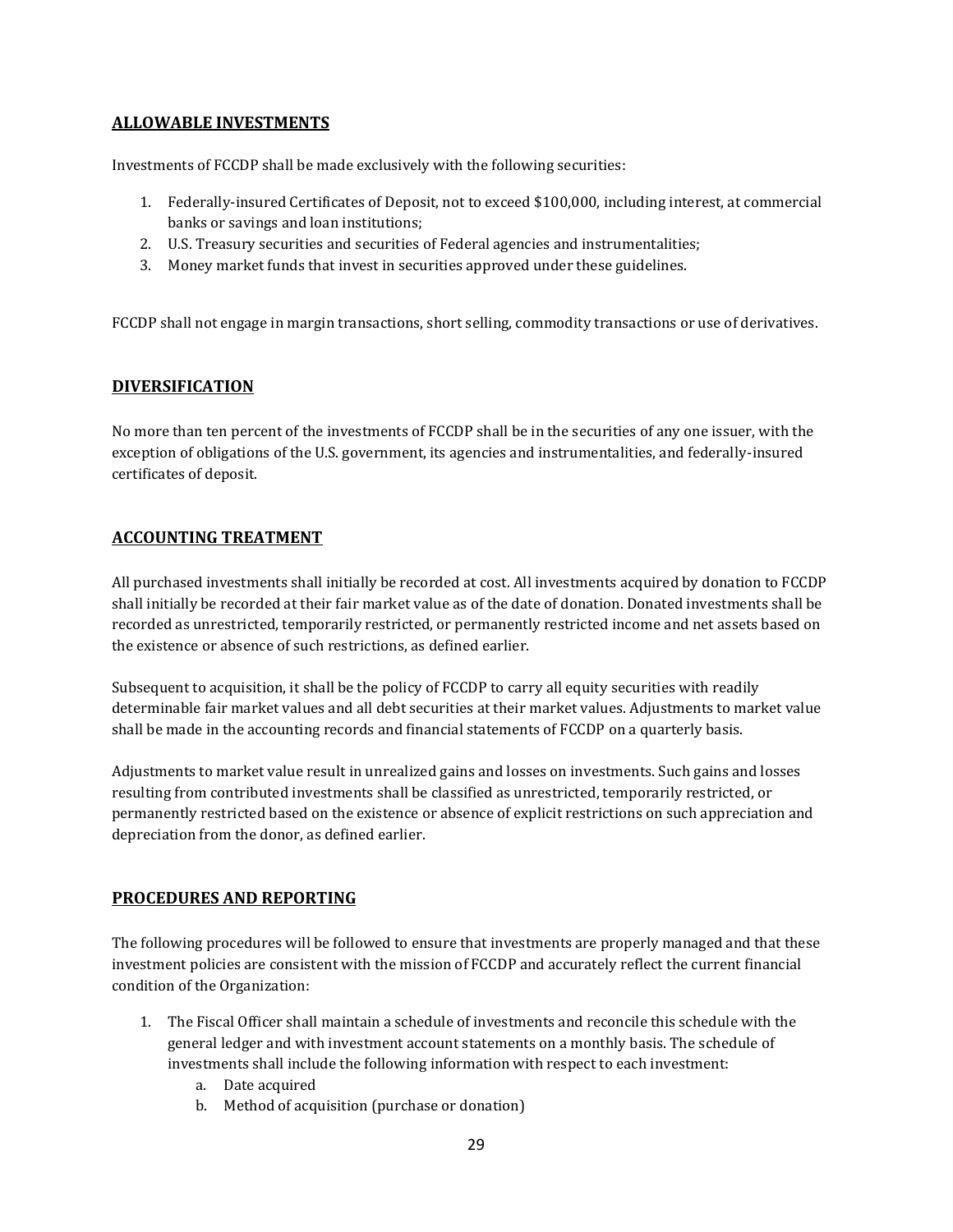- c. Cost or basis at acquisition
- d. Description of investment
- e. Interest rate (if applicable)
- f. Date of maturity (if applicable)
- g. Holder/issuer of security
- h. Current market value
- i. Unrealized gain or loss
- j. Accrued interest receivable (if applicable)
- k. Income received, year-to-date (i.e. interest, dividends, etc.)
- 2. The Fiscal Officer and the investment counselor shall prepare a schedule of investments for presentation on a quarterly basis for the Finance Committee and on an annual basis for the Board of Directors.
- 3. The quarterly investment reports shall detail the portfolio's composition and performance for the quarter and year-to-date, along with a comparison to budget and to the prior year.
- 4. The annual investment report shall be presented to the Board of Directors at the time the FCCDP audit is presented, outlining in detail the investment portfolio's composition and performance for the fiscal year, along with a comparison to appropriate market indices. The report will show results for the most recently completed fiscal year and for last three years.
- 5. Investment policies shall be reviewed annually by the Fiscal Officer and the Head Start Director working with the Executive Committee, to determine any appropriate modifications.
- 6. Recommendations for any revisions or modifications to the investment policy will be made by the Finance Committee to the Board of Directors for their approval.

#### **CAPITALIZATION POLICY**

Physical assets acquired with unit costs in excess of \$5,000 are capitalized as fixed assets on the financial statements. Items with unit costs below this threshold shall be expensed in the year purchased.

Capitalized fixed assets are accounted for at their historical cost and all such assets, except land and certain works of art and historical treasures, are subject to depreciation over their estimated useful lives, as described later.

*Certain programs and funding sources may require different capitalization thresholds. It is the responsibility of the director of such programs to ensure that the Fiscal Officer is made aware of these thresholds and that the related assets are recorded accordingly.*

#### **CONTRIBUTED ASSETS**

Assets with fair market values in excess of \$5,000 (per unit) that are contributed to FCCDP shall be capitalized as fixed assets on the financial statements. Contributed items with market values below this threshold shall be expensed in the year contributed.

Capitalized contributed assets are accounted for at their market value at the time of donation and all such assets, except land and certain works of art and historical treasures, are subject to depreciation over their estimated useful lives, as described later.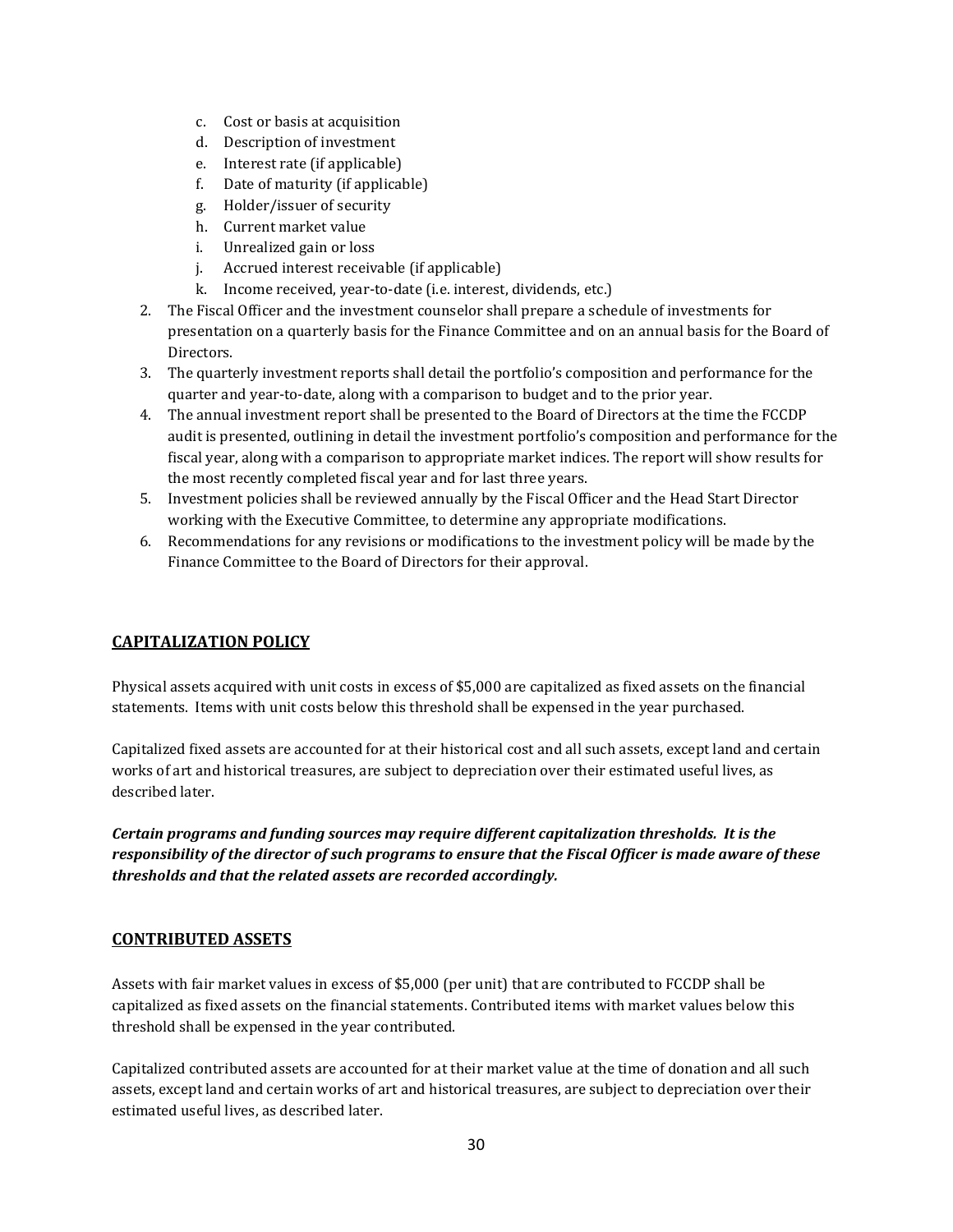## **ESTABLISHMENT AND MAINTENANCE OF A FIXED ASSET LISTING**

All capitalized fixed assets shall be recorded in a property log. This log shall include the following information with respect to each asset:

- 1. Date of acquisition
- 2. Cost
- 3. Description (including color, model, and serial number)
- 4. Location of asset
- 5. Depreciation method
- 6. Estimated useful life

A physical inventory of all assets capitalized under the preceding policies will be taken on an annual basis by FCCDP. This physical inventory shall be reconciled to the property log and adjustments made as necessary. All adjustments resulting from this reconciliation will be approved by the Director of Finance.

#### **RECEIPT OF NEWLY-PURCHASED EQUIPMENT AND FURNITURE**

At the time of arrival, all newly-purchased equipment and furniture shall be inspected for obvious physical damage. If an asset appears damaged or is not in working order, it shall be returned to the vendor immediately.

In addition, descriptions and quantities of assets per the packing slip or bill of lading shall be compared to the assets delivered. Discrepancies should be resolved with the vendor immediately.

#### **DEPRECIATION AND USEFUL LIVES**

All capitalized assets are maintained in the special fixed assets account group and are not to be included as an operating expense. Fixed assets are depreciated over their estimated useful lives using various methods as authorized by the Fiscal Officer.

In the year of acquisition, depreciation is recorded based on the number of months the asset is in service, counting the month of acquisition as a full month (Example: an asset purchased on the  $15<sup>th</sup>$  day of the fifth month shall have 8 full months of depreciation (eight-twelfths of one year) recorded for that year.

Estimated useful lives of capitalized assets shall be determined by the Fiscal Department in conjunction with the department or employee that shall utilize the asset. The following is a list of the estimated useful lives of each category of fixed asset for depreciation purposes:

| Furniture, and fixtures           | Up to 10 yrs         |
|-----------------------------------|----------------------|
| General office equipment          | 5 yrs                |
| Computer hardware and peripherals | $3-5$ yrs            |
| Computer software                 | $2-3$ yrs            |
| Leased assets                     | life of lease        |
| Leasehold Improvements            | remaining lease term |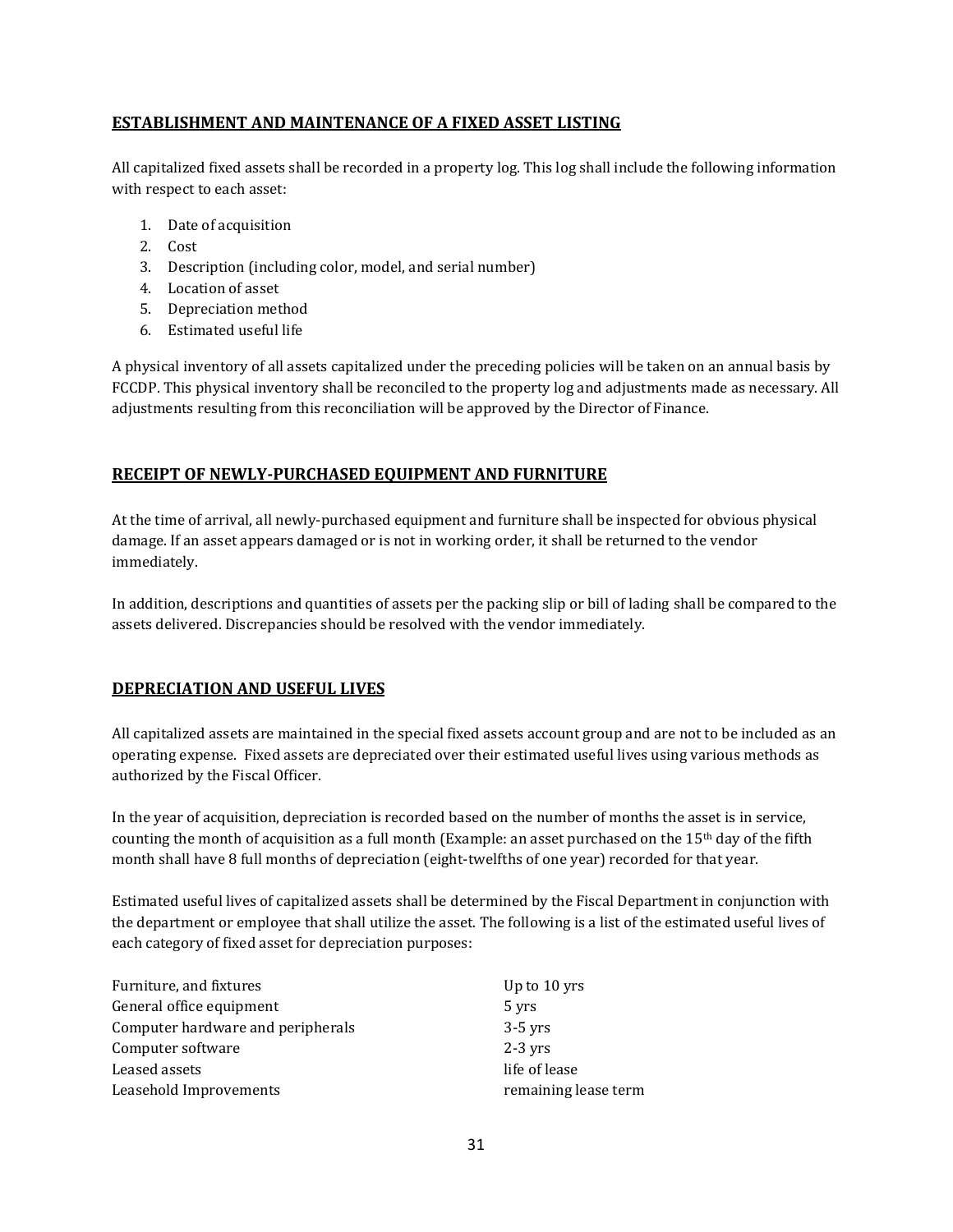For accounting and interim financial reporting purposes, depreciation expense will be recorded on a monthly basis. These transactions can be recorded in Cougar Mountain as "recurring", and posted automatically each month.

### **REPAIRS OF FIXED ASSETS**

Expenditures to repair capitalized assets shall be expensed as incurred if the repairs do not materially add to the value of the property or materially prolong the estimated useful life of the property.

Expenditures to repair capitalized assets shall be capitalized if the repairs increase the value of property, prolong its estimated useful life, or adapt it to a new or different use. Such capitalized repair costs shall be depreciated over the remaining estimated useful life of the property. If the repairs significantly extend the estimated useful life of the property, the original cost of the property shall also be depreciated over its new, extended useful life.

## **DISPOSITIONS OF FIXED ASSETS**

In the event a non-expendable asset is sold, scrapped, donated or stolen, adjustments need to be made to the fixed asset listing and property log. If money is received for the asset, then the difference between the money received and the "book value" (purchase price less depreciation) of the asset will be recorded as a loss if the money received is less than the book value and a gain if the money received is more than the book value.

#### **WRITE-OFFS OF FIXED ASSETS**

The Fiscal Officer approves the disposal of all capitalized fixed assets that may be worn-out or obsolete. Property that is discovered to be missing or stolen will be reported immediately to the Fiscal Officer. If not located, this property will be written off the books with the proper notation specifying the reason.

#### **LEASES**

It is the policy of FCCDP to classify all leases in which the Organization is a lessee as either capital or operating leases. FCCDP shall utilize the criteria described in Statement of Financial Accounting Standards No. 13 in determining whether a lease is capital or operating in nature. Under those criteria, a lease shall be treated as a capital lease if, at the time of entering into the lease, any of the following factors are present:

- 1. The lease transfers ownership to FCCDP at the end of the lease term;
- 2. The lease contains a bargain purchase option;
- 3. The lease term is equal to 75% or more of the estimated economic life of the leased property; or
- 4. The present value of the minimum lease payments is 90% or more of the fair value of the leased property (using, as the interest rate, the lesser of FCCDP's incremental borrowing rate or, if known, the lessor's implicit rate).

All leases that do not possess any of the four preceding characteristics shall be treated as operating leases. In addition, all leases that are immaterial in nature shall be accounted for as operating leases.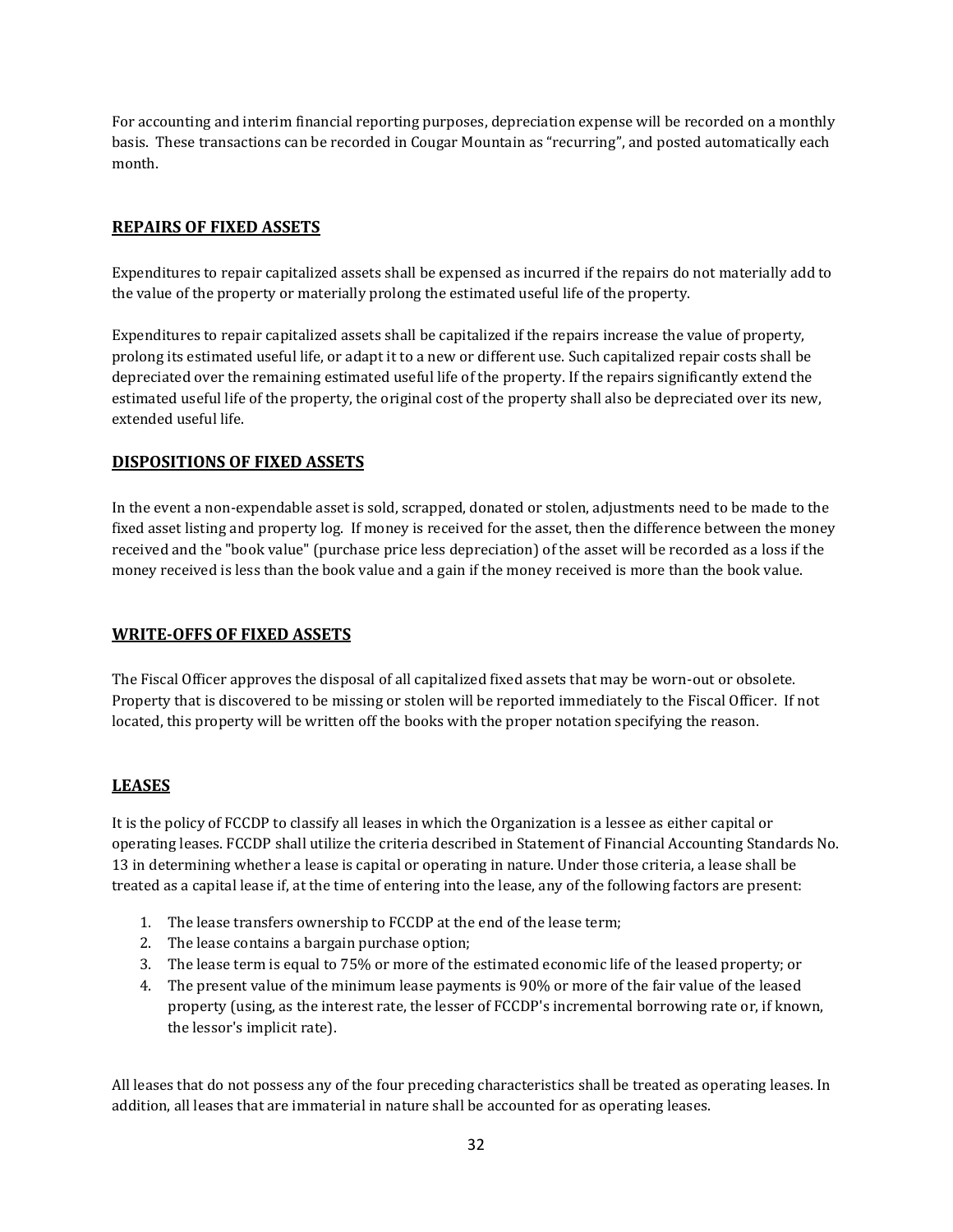## **ACCOUNTING FOR LEASES**

All leases that are classified as operating leases and immaterial capital leases shall be accounted for as expenses in the period in which the obligation to make a lease payment is incurred. For leases with firm commitments for lease payments that vary over the term of the lease (i.e. a lease with fixed annual increases that are determinable upon signing the lease), the amount that FCCDP shall recognize as monthly lease expense shall equal the average monthly lease payment over the entire term of the lease. Differences between the average monthly payment and the actual monthly payment shall be accounted for as an asset or liability of FCCDP.

All leases that are classified as capital leases shall be treated as fixed asset additions of FCCDP. As such, upon the inception of a capital lease, FCCDP shall record a fixed asset and a liability under the lease, based on the net present value of the minimum lease payments (or the fair value of the leased asset, if it is less than the present value of the lease payments). Periodic lease payments shall be allocated between a reduction in the lease obligation and interest expense. The fixed asset recorded under a capital lease shall be depreciated over the term of the lease, using the straight-line method of depreciation.

FCCDP shall also maintain a control list of all operating and capital leases. This list shall include all relevant lease terms.

#### **ACCRUED LIABILITIES**

The Fiscal Department shall establish a list of commonly incurred expenses that may have to be accrued at the end of an accounting period. Some of the expenses that shall be accrued by FCCDP at the end of an accounting period are:

- 1. Salaries and wages
- 2. Payroll taxes
- 3. Vacation pay (see policy below)
- 4. Rent
- 5. Interest on notes payable

In addition, FCCDP shall record a liability for deferred revenue (revenue received but not yet earned) in accordance with the revenue recognition policies described elsewhere in this manual. Adjustments to deferred revenue accounts shall be made monthly.

## **ACCRUED LEAVE**

Personnel policies of FCCDP permit employees to carry forward only accrued sick leave from year to year. Leave that does not "vest" with employees (i.e. leave that is not paid to employees if unused at the time of termination of employment), such as sick leave, shall not be accrued as a liability of FCCDP. It is the policy of FCCDP to pay out any unused discretionary leave at the end of the year only if funds are available. Since the total of the unused leave is not material to the financial statements, no entry is made to record it.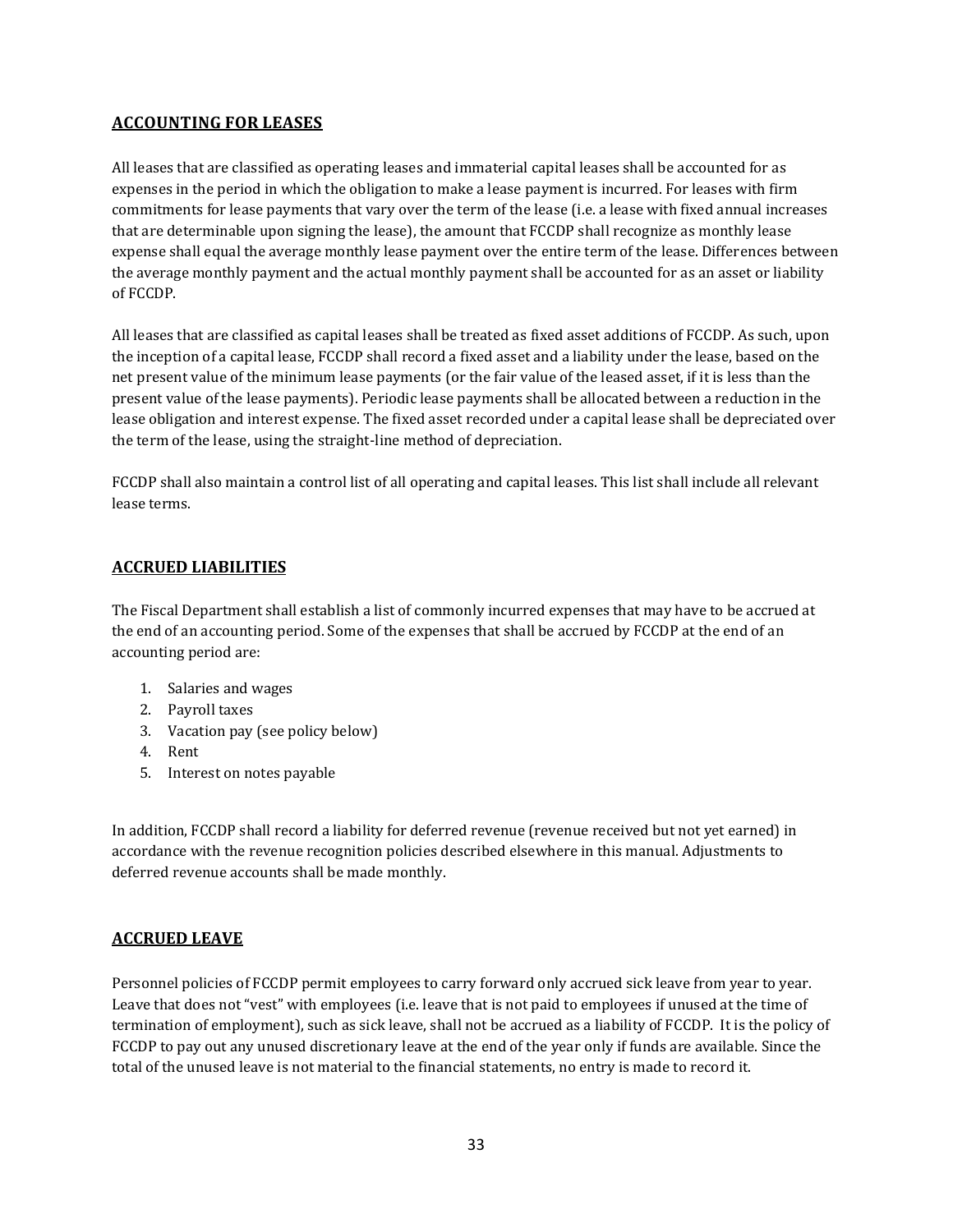#### **NOTES PAYABLE**

It is the policy of FCCDP to maintain a schedule of all notes payable, mortgage obligations, lines of credit, and other financing arrangements. This schedule shall be based on the underlying loan documents and shall include all of the following information:

- 1. Name and address of lender
- 2. Date of agreement or renewal/extension
- 3. Total amount of debt or available credit
- 4. Amounts and dates borrowed
- 5. Description of collateral, if any
- 6. Interest rate
- 7. Repayment terms
- 8. Maturity date
- 9. Address to which payments should be sent
- 10. Contact person at lender

## **ACCOUNTING AND CLASSIFICATION**

An amortization schedule shall be maintained for each note payable. Based upon the amortization schedule, the principal portion of payments due with the next year shall be classified as a current liability in the statement of financial position of FCCDP. The principal portion of payments due beyond one year shall be classified as long-term/non-current liabilities in the statement of financial position.

Demand notes and any other notes without established repayment dates shall always be classified as current liabilities.

Unpaid interest expense shall be accrued as a liability at the end of each accounting period.

A detailed record of all principal and interest payments made over the entire term shall be maintained with respect to each note payable. Periodically, the amounts reflected as current and long-term notes payable per the general ledger shall be reconciled to these payment schedules and the amortization schedules, if any, provided by the lender. All differences shall be investigated.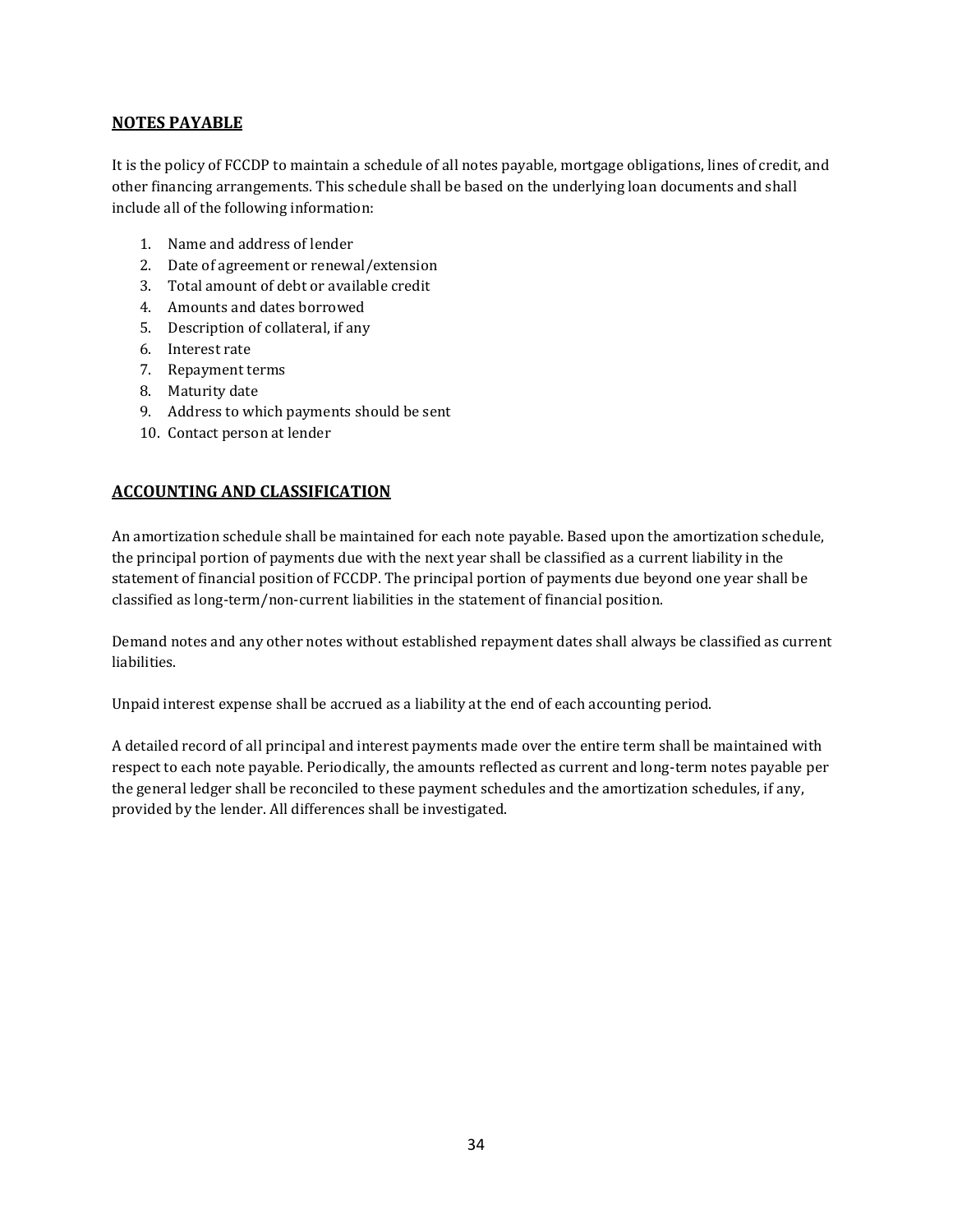## **POLICIES ASSOCIATED WITH FINANCIAL AND TAX REPORTING**

## **STANDARD FINANCIAL STATEMENTS OF THE ORGANIZATION**

Preparing financial statements and communicating key financial information is a necessary and critical accounting function. Financial statements are management tools used in making decisions, in monitoring the achievement of financial objectives, and as a standard method for providing information to interested parties external to the organization. Financial statements may reflect year-to-year historical comparisons or current year budget to actual comparisons.

The basic financial statements of FCCDP that are maintained on an organization-wide basis shall include:

- 1. **Balance Sheet** reflects assets, liabilities and net assets of the organization and classifies assets and liabilities as current or non-current/long-term
- 2. **Revenue and Expense Report** presents support, revenues, expenses, and other changes in net assets of the organization, by category of net asset (unrestricted, temporarily restricted and permanently restricted)
- 3. **Budget Performance** reports the cash inflows and outflows of the organization in three categories: operating activities, investing activities, and financing activities
- 4. **Statement of Functional Expenses** presents the expenses of the organization in both a natural, or objective, format and by function (i.e. which program or supporting service was served)

These reports will be created in the Cougar Mountain system.

#### **FREQUENCY OF PREPARATION**

The objective of the Fiscal Department is to prepare accurate financial statements in accordance with generally accepted accounting principles (GAAP), and distribute them in a timely and cost-effective manner. A standard set of financial statements described in the preceding section shall be produced on a monthly basis, by the 10th business day of the following month. The standard set of financial statements described in the preceding section shall be supplemented by the following schedules. The monthly set of financial statements shall be prepared on the cash or accrual method (depending on the requirement of the funding source) of accounting, including all receivables, accounts payable received by the  $5<sup>th</sup>$  of the month, and actual depreciation expense.

#### **REVIEW AND DISTRIBUTION**

After approval by the Fiscal Officer, a complete set of monthly financial statements, including the supplemental schedules described above, shall be distributed to the following individuals:

- 1. Executive Director
- 2. Department Directors and other employees with budget-monitoring responsibilities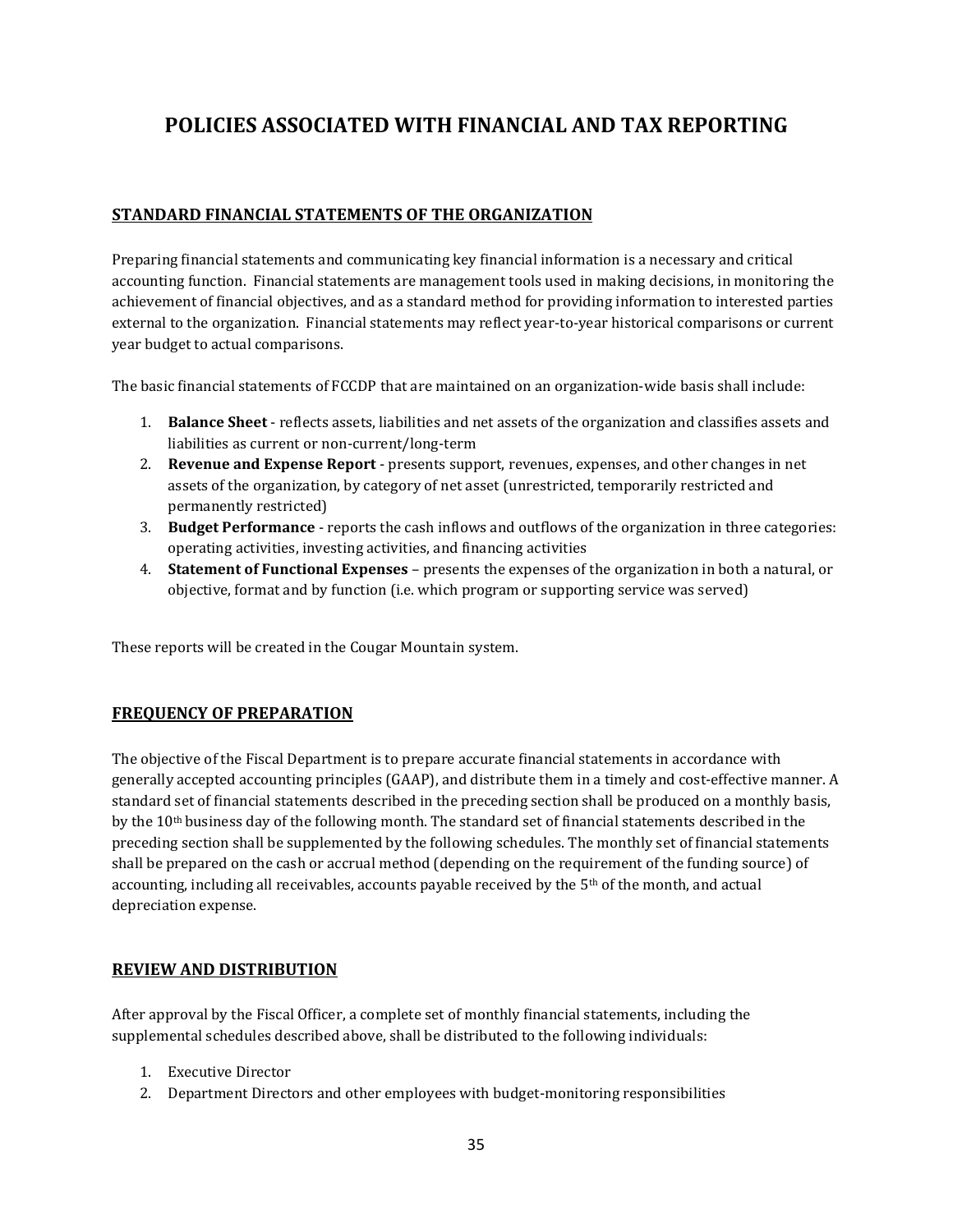- 3. Board of Directors
- 4. Policy Council

Financial statements may include an additional supplemental schedule prepared or compiled by the Fiscal Officer. The purpose of this schedule is to provide known explanations for material budget variances in accordance with FCCDP's budget monitoring policies described later in this manual (under the "Financial Management Policies" section).

#### **DISTRIBUTION OF FINANCIAL STATEMENT TO THE BOARD AND POLICY COUNCIL**

A complete set of FCCDP financial statements and supplemental schedules shall be available for review by the Board members upon request.

The Fiscal Officer will be responsible for making a financial report to the Board of Directors and Policy Council at regularly-scheduled meetings. The report will include a summary of the total cash inflows and outflows for the fiscal year and any other financial concerns that may require Board action.

#### **ANNUAL FINANCIAL STATEMENTS**

A formal presentation of the Organization's annual financial statements shall be provided by the Independent Auditor to the full Board of Directors at the Organization's Annual Meeting or other designated meeting. This presentation will be preceded by a meeting with FCCDP's Finance Committee, at which the Finance Committee will vote to accept or reject the annual financial statements. See separate policies regarding the annual audit under "Financial Management Policies."

#### **TAX AND INFORMATION RETURNS**

To legitimately conduct business, FCCDP must be aware of its tax and information return filing obligations and comply with all such requirements of federal, state and local jurisdictions. Filing requirements of FCCDP include, but are not limited to, filing annual information returns with IRS, property tax returns, income tax returns, sales tax returns, information returns for retirement plans, annual reporting of compensation paid, and payroll tax withholding tax returns.

#### **FILING OF RETURNS**

It is the policy of FCCDP to become familiar with the obligations in each jurisdiction and to comply with all known filing requirements. The Fiscal Officer shall be responsible for identifying all filing requirements and assuring that FCCDP is in compliance with all such requirements.

It is also the policy of FCCDP to file complete and accurate returns with all authorities. FCCDP shall make all efforts to avoid filing misleading, inaccurate or incomplete returns.

Filings made by FCCDP include, but are not limited to, the following returns: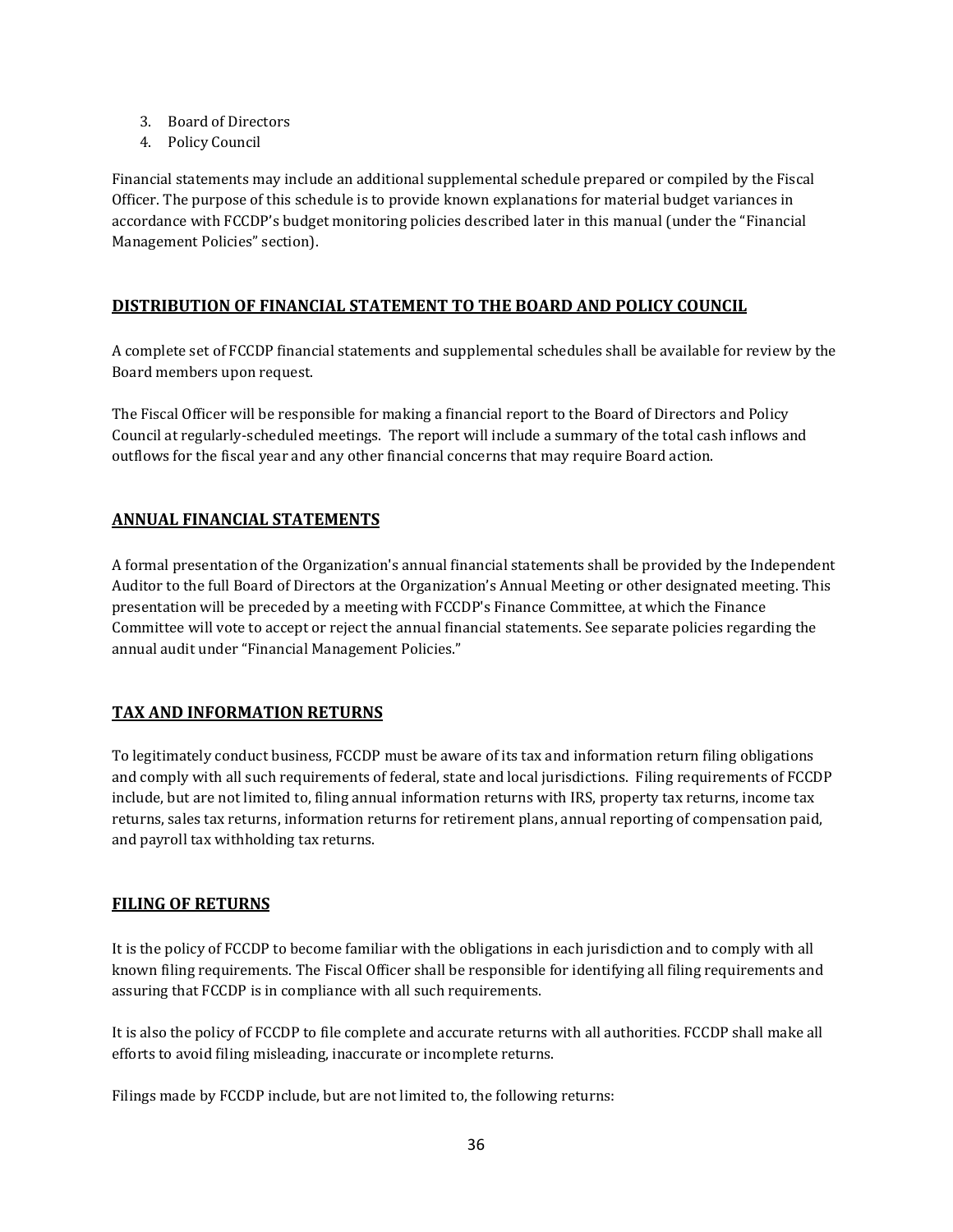- 1. **Form 990** Annual information return of tax-exempt organizations, filed with IRS. Form 990 for FCCDP is due on the fifteenth day of the fifth month following year-end. An automatic 3-month extension of time to file Form 990 may be obtained filing Form 8868. Upon expiration of the first 3 month extension, a second 3-month extension may be requested using Form 8868.
- 2. **Form 990-T** Annual tax return to report FCCDP's unrelated trade or business activities (if any), filed with IRS. Form 990-T is due on the fifteenth day of the fifth month following year-end. An automatic 6-month extension of time to file Form 990-T may be obtained by filing Form 8868.
- 3. **W-2's and 1099's** Annual report of employee and non-employee compensation, based on calendaryear compensation, on the cash basis. These information returns are due to employees and independent contractors by January 31 and to the federal government by February 28.
- 4. **Form 941** Quarterly payroll tax return filed with IRS to report wages paid to employees and federal payroll taxes. Form 941 is due by the end of the month following the end of each quarter, or 10 days later if all payroll tax deposits have been made in a timely manner during the quarter.

FCCDP's fiscal year-end is the last day of September. All annual tax and information returns of FCCDP (Form 990) are filed on the accrual basis of reporting.

Federal and all applicable state payroll tax returns are prepared by the Payroll staff, and reviewed and signed by the Fiscal Officer.

## **PUBLIC ACCESS TO INFORMATION RETURNS**

Under regulations that became effective in 1999, FCCDP is subject to federal requirements to make the following forms "widely available" to all members of the general public:

- 1. The three most recent annual information returns (Form 990), excluding the list of significant donors (Schedule B) that is attached to the Form 990, but including the accompanying Schedule A] and
- 2. FCCDP's original application for recognition of its tax-exempt status (Form 1023), filed with IRS, and all accompanying schedules and attachments.

It is the policy of FCCDP to adhere to the following guidelines in order to comply with the preceding public disclosure requirements:

- 1. Anyone appearing in person at the offices of FCCDP during normal working hours making a request to inspect the forms will be granted access to a file copy of the forms. The Fiscal Officer shall be responsible for maintaining this copy of each form and for making it available to all requesters.
- 2. For all written requests for copies of forms received by FCCDP, the Organization shall require prepayment of all copying and shipping charges. For requests for copies that are received without prepayment, FCCDP will notify the requester of this policy via phone call or by letter within 7 days of receipt of the original request.
- 3. The copying cost charged by FCCDP for providing copies of requested forms shall be \$1.00 for the first page copies and \$0.15 for each subsequent page. All copies shall be shipped to requesters via Priority Mail, thus, shipping charges will be a standard \$3.00 per shipment.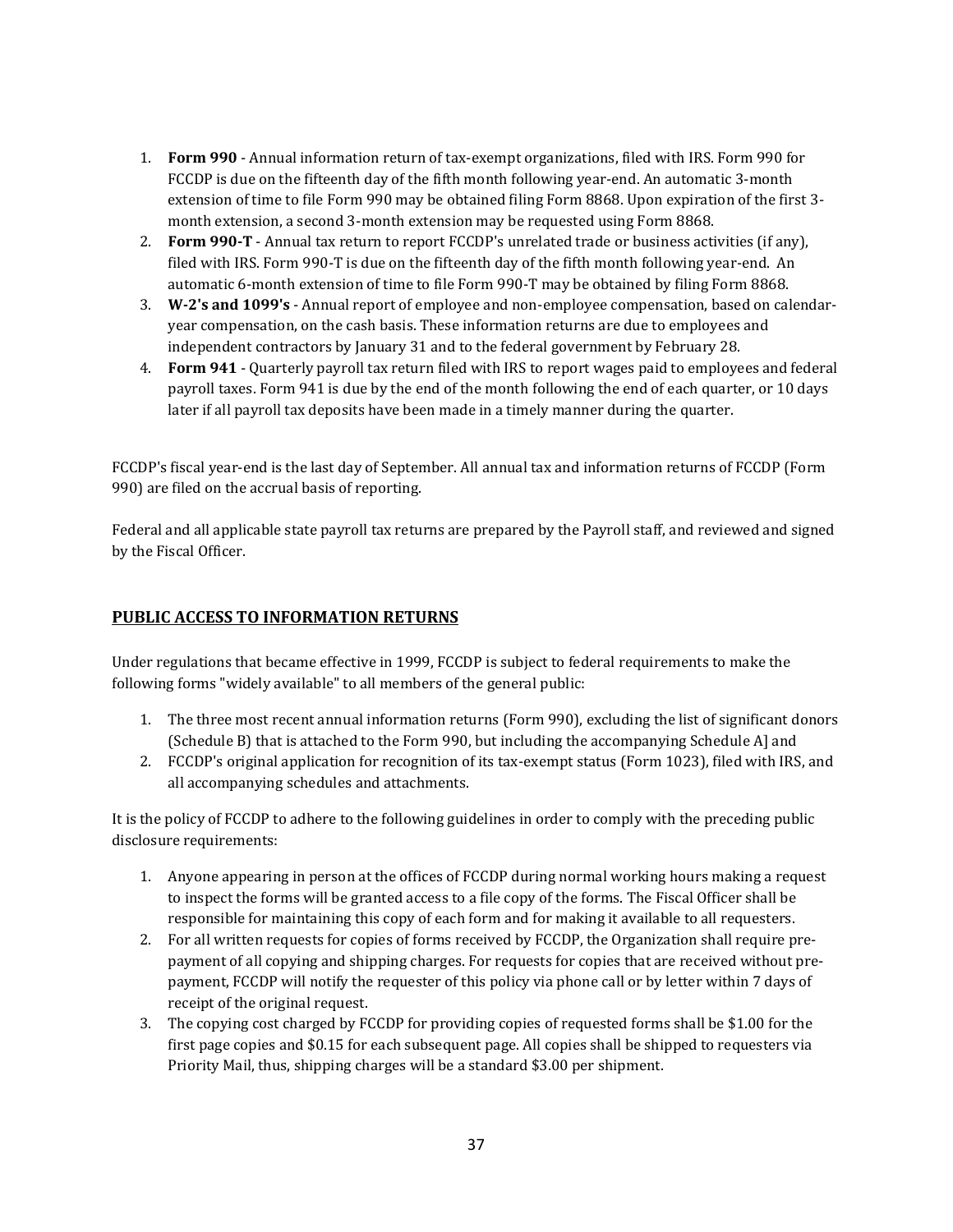- 4. After payment is received by FCCDP, all requested copies should be shipped to requesters within 30 days. Production of all copies and shipping within the 30-day time period shall be the responsibility of the Fiscal Department.
- 5. For requests for copies made in person during normal business hours, copies shall be provided while the requester waits.
- 6. FCCDP shall accept certified checks and money orders for requests for copies made in person. FCCDP shall accept certified checks, money orders, credit cards or personal checks as payment for copies of forms requested in writing.

As an alternative to steps 2 through 6 above, the Organization may choose the option to make its forms widely available by posting all required forms on the World Wide Web and referring all requesters to the appropriate Web site within 7 days of receipt of any request for copies.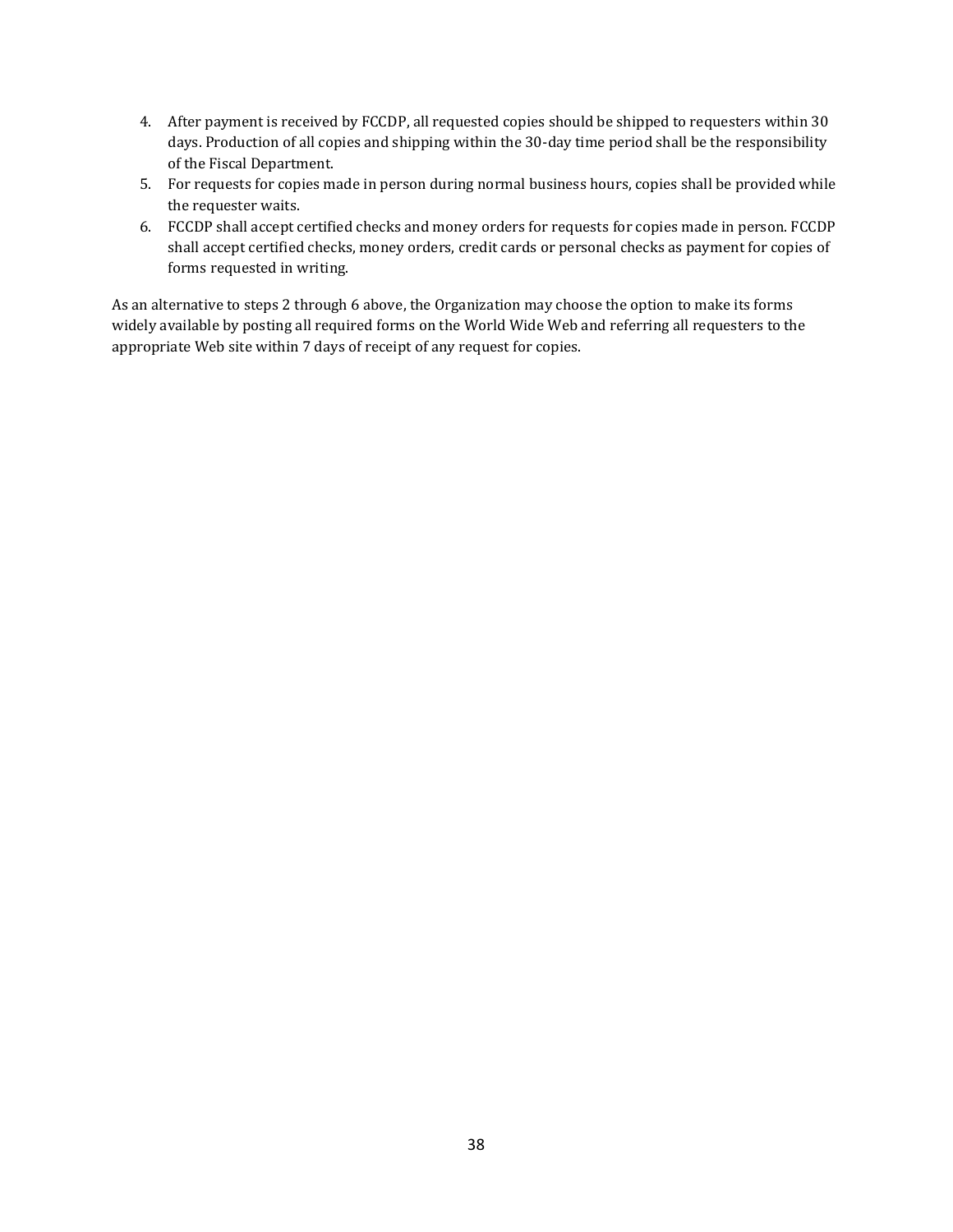## **FINANCIAL MANAGEMENT POLICIES**

#### **BUDGETING**

Budgeting is an integral part of managing any organization in that it is concerned with the translation of organizational goals and objectives into financial and human resource terms. A budget should be designed and prepared to direct the most efficient and prudent use of the organization's financial and human resources. A budget is a management commitment of a plan for present and future organizational activities that will ensure survival. It provides an opportunity to examine the composition and viability of the organization's programs and activities simultaneously in light of the available resources.

#### **PREPARATION AND ADOPTION**

Annually, a budget is prepared for each program based on their program year. Budgets are prepared on the cash basis due to funding sources requirements. Budgets are submitted to the Director of Finance for review of compliance with contract provisions. The Finance Committee also reviews and approves each budget.

#### **MONITORING PERFORMANCE**

On a monthly basis, financial reports comparing actual year-to-date revenues and expenses with budgeted year-to-date amounts shall be produced by the Fiscal Department and distributed to each employee with budgetary responsibilities. Program managers meet with the Executive Director quarterly to discuss the performance of each program.

#### **BUDGET MODIFICATIONS**

Budget modifications may occur through the year depending on the requirements of each program and funding source. If the funding source must approve a modification, the Director of Finance reviews and approves the modification request prior to submission.

#### **ANNUAL AUDIT**

It is the policy of FCCDP to arrange for an annual audit of the Organization's financial statements to be conducted by an independent accounting firm. The independent accounting firm selected by FCCDP will be required to communicate directly with the Organization's Finance Committee upon the completion of their audit. In addition, members of the Finance Committee and Executive Committee are authorized to initiate communication directly with the independent accounting firm.

Audited financial statements, including the auditor's opinion thereon, will be submitted and presented to the Board of Directors by the independent accounting firm during a regularly scheduled Board meeting after the financial statements have been reviewed and approved by the Finance Committee.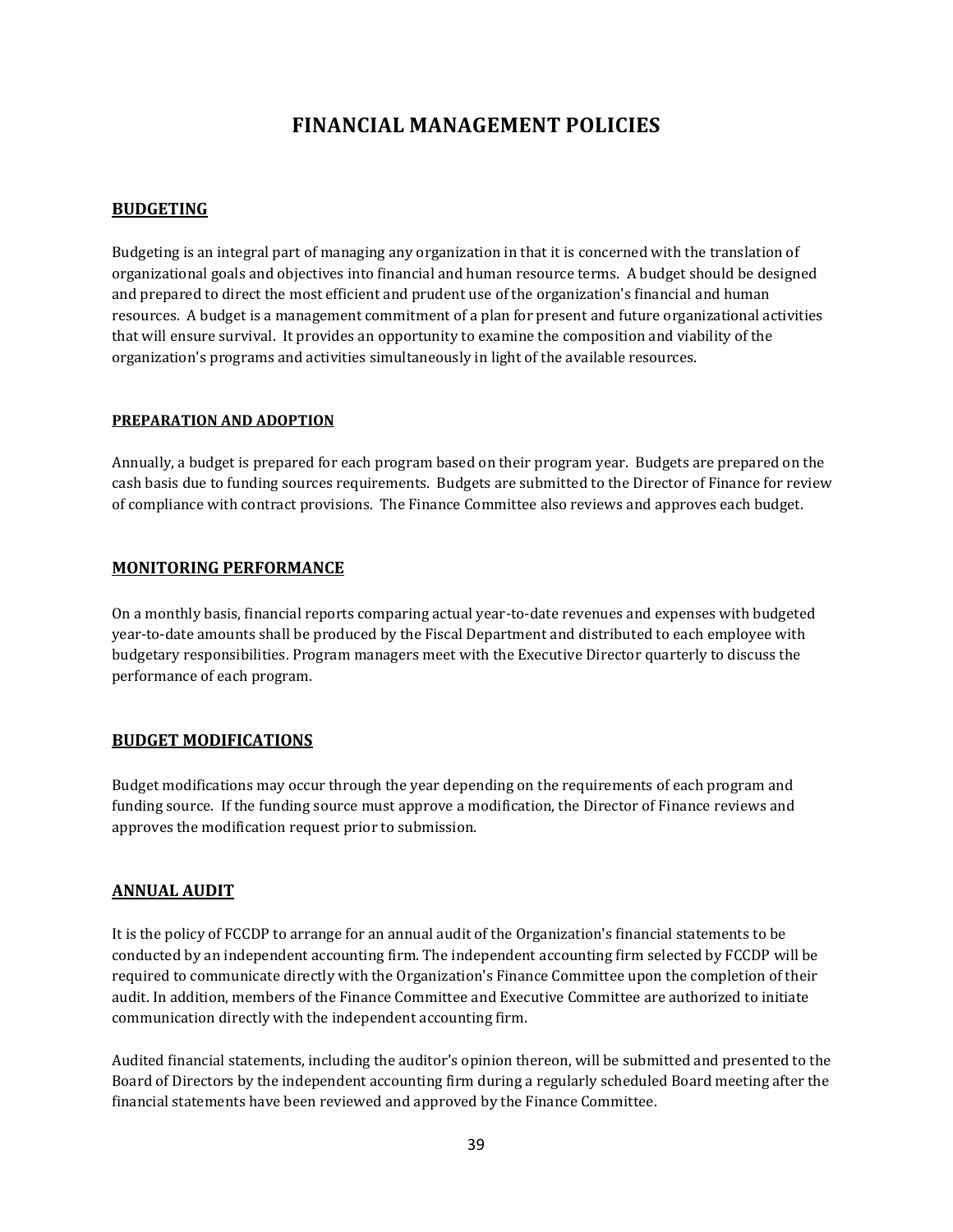## **HOW OFTEN TO REVIEW THE SELECTION OF THE AUDITOR**

FCCDP shall review the selection of its independent auditor in the following circumstances:

- 1. Anytime there is dissatisfaction with the service of the current firm
- 2. When a fresh perspective and new ideas are desired
- 3. Every 5 years to ensure competitive pricing and a high quality of service (this is not a requirement to change auditors every five years; simply to re-evaluate the selection)

## **SELECTING AN AUDITOR**

The selection of an accounting firm to conduct the annual audit is a task that should be taken very seriously. The following factors shall be considered by FCCDP in selecting an accounting firm:

- 1. The firm's reputation in the nonprofit community
- 2. The depth of the firm's understanding of and experience with not-for-profit organizations and federal reporting requirements under OMB Circular A-133
- 3. The firm's demonstrated ability to provide the services requested in a timely manner
- 4. The ability of firm personnel to communicate with Organization personnel in a professional and congenial manner

If FCCDP decides to prepare and issue a written Request for Proposal (RFP) to be sent to prospective audit firms, the following information shall be included:

- 1. Period of services required
- 2. Type of contract to be awarded (fixed fee, cost basis, etc.)
- 3. Complete description of the services requested (audit, management letter, tax returns, etc.)
- 4. Identification of meetings requiring their attendance, such as staff or Board of Director meetings
- 5. Organization chart of FCCDP
- 6. Chart of account information
- 7. Financial information about the organization
- 8. Copy of prior year reports (financial statements, management letters, etc.)
- 9. Identification of need to perform audit in accordance with OMB Circular A-133
- 10. Other information considered appropriate
- 11. Description of proposal and format requirements
- 12. Due date of proposals
- 13. Overview of selection process (i.e. whether finalists will be interviewed, when a decision shall be made, etc.)
- 14. Identification of criteria for selection

Minimum Proposal Requirements from prospective CPA firms shall be:

- 1. Firm background
- 2. Biographical information (resumes) of key firm member who will serve FCCDP
- 3. Client references
- 4. Information about the firm's capabilities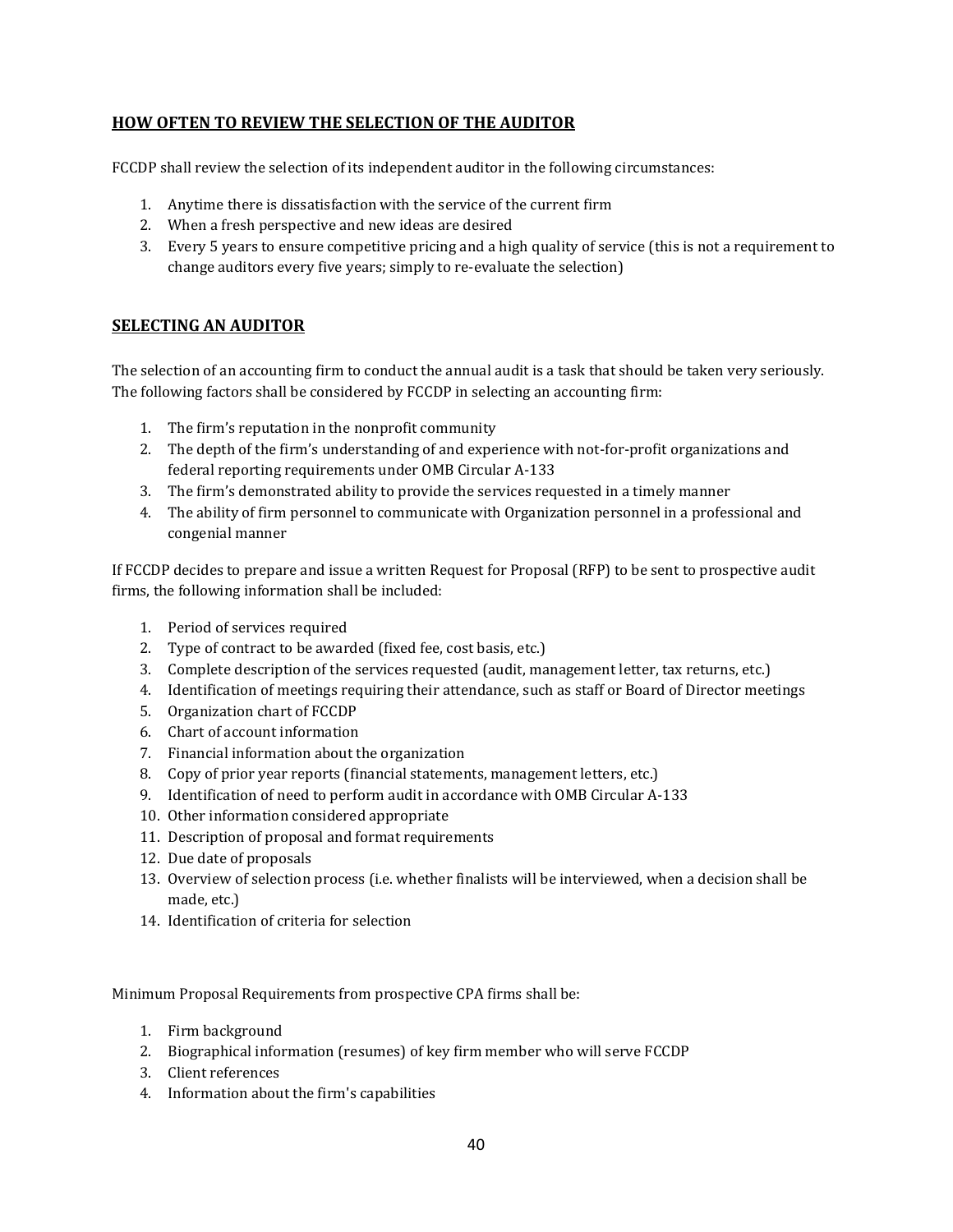- 5. Firm's approach to performing an audit
- 6. Copy of the firm's most recent quality/peer review report, including any accompanying letter of findings
- 7. Other resources available with the firm
- 8. Expected timing and completion of the audit
- 9. Expected delivery of reports
- 10. Cost estimate including estimated number of hours per staff member
- 11. Rate per hour for each auditor
- 12. Other information as appropriate

In order to narrow the proposals to the top selections, the Fiscal Officer may meet with the prospective engagement teams from each proposing firm to discuss their proposal. Copies of all proposals shall be forwarded to each member of the management team charged with making the selection. After the Fiscal Officer narrows down the field of prospective auditors to three firms, final interviews of each firm are conducted by the management team, who makes the final recommendation to the Finance committee for approval.

## **PREPARATION FOR THE ANNUAL AUDIT**

FCCDP shall be actively involved in planning for and assisting with the Organization's independent accounting firm in order to ensure a smooth and timely audit of its financial statements. In that regard, the Fiscal Department shall provide assistance to the independent auditors in the following areas:

- 1. **Planning** The Fiscal Officer is responsible for delegating the assignments and responsibilities to accounting staff in preparation for the audit. Assignments shall be based on the list of requested schedules and information provided by the independent accounting firm.
- 2. **Involvement** Organization staff will do as much work as possible in order to assist the auditors and, therefore, reduce the cost of the audit.
- 3. **Interim Procedures** To facilitate the timely completion of the annual audit, the independent auditors may perform selected audit procedures prior to the Organization's year-end. By performing significant portions of audit work as of an interim date, the work required subsequent to year-end is reduced. Organization staff will as much as possible in order to provide requested schedules and documents and to otherwise assist the auditors during any interim audit fieldwork that is performed.

Throughout the audit process, it shall be the policy of FCCDP to make every effort to provide schedules, documents and information requested by the auditors in a timely manner.

#### **CONCLUDING THE AUDIT**

Upon receipt of a draft of the audited financial statements of FCCDP from its independent auditor, the Fiscal Officer shall perform a detailed review of the draft, consisting of the following procedures:

- 1. Carefully read the entire report for typographical errors
- 2. Trace and agree each number in the financial statements and accompanying footnotes to the accounting records and/or internal financial statements of FCCDP
- 3. Review each footnote for accuracy and completeness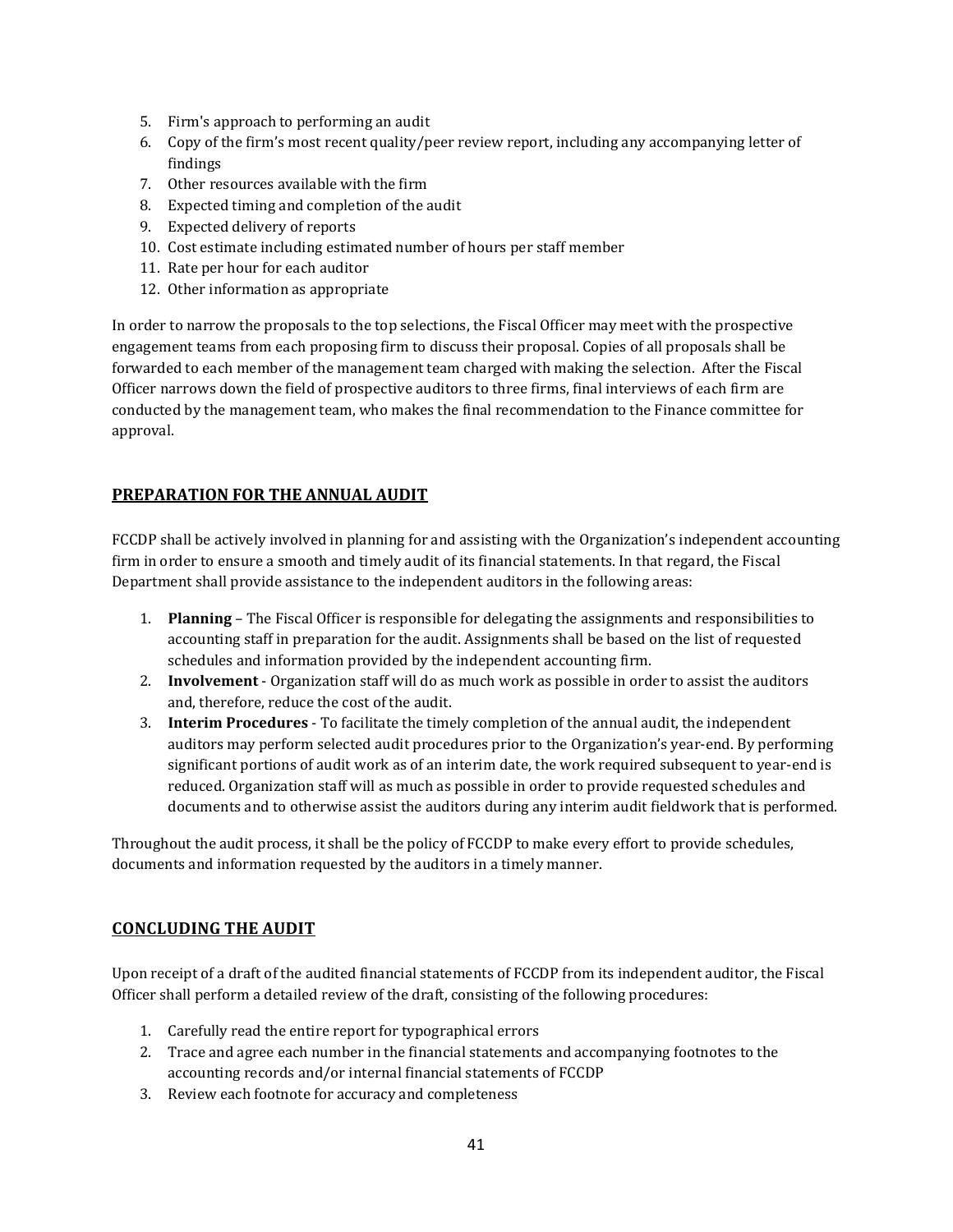Any questions or errors noted as part of this review shall be communicated to the independent auditor in a timely manner and resolved to the satisfaction of the Fiscal Officer.

It shall also be the responsibility of the Fiscal Officer to review and respond in writing to all management letter or other internal control and compliance report findings and recommendations made by the independent auditor.

## **FINANCE COMMITTEE RESPONSIBILITIES**

The Finance Committee's responsibilities include, but shall not be limited to, the following:

- 1. Appointment of, and communication with, the Organization's independent auditors
- 2. Review and approval of the annual, audited financial statements
- 3. Discussion of internal control matters with the independent auditor
- 4. Conducting a quarterly analysis of the Organization's financial statements
- 5. Making policy and other recommendations to the FCCDP Board of Directors regarding matters arising out of the audit

In fulfilling these duties and responsibilities, the Finance Committee is entitled to examine any and all documents within the control of FCCDP and its employees. In addition, the Finance Committee shall have the authority to contract with independent contractors in the fulfillment of the committee's responsibilities.

#### **INSURANCE**

It is fiscally prudent to have an active risk management program that includes a comprehensive insurance package. This will ensure the viability and continued operations of FCCDP.

It is the policy of FCCDP to maintain adequate insurance against general liability, as well as coverage for buildings, contents, computers, fine arts, equipment, machinery and other items of value.

#### **COVERAGE GUIDELINES**

As a guideline, FCCDP will arrange for the following types and levels of insurance as a minimum:

| <b>Type of Coverage</b>                             | <b>Amount of Coverage</b>   |
|-----------------------------------------------------|-----------------------------|
| Comprehensive Liability                             | \$1,000,000                 |
| Automobiles for Employees,<br>Volunteers or Escorts | \$1,000,000                 |
| <b>Fidelity Bond</b>                                | \$125,000 for all employees |
| Umbrella policy                                     | \$1,000,000                 |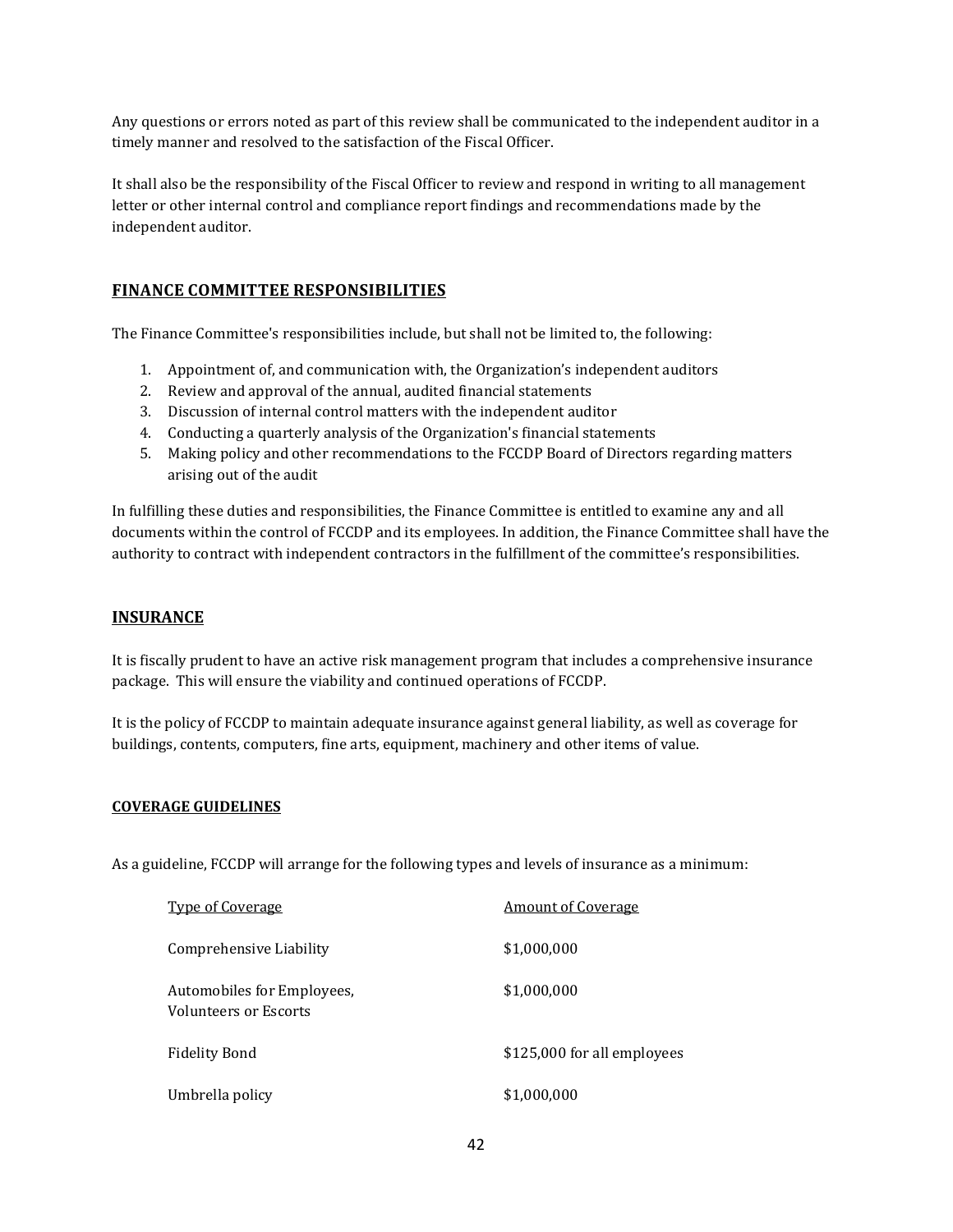| Fire and Water Damage  | Coverage for all items with acquisition cost<br>greater than \$1,000 |
|------------------------|----------------------------------------------------------------------|
| Directors and Officers | \$1,000,000 (with an appropriate deductible level)                   |
| Theft                  | Coverage for all items with acquisition cost<br>greater than \$1,000 |
| Workers' Compensation  | To the extent required by law                                        |
| Day Care Insurance     | \$1,000,000                                                          |

FCCDP shall maintain a detailed listing of all insurance policies in effect. This listing shall include the following information, at a minimum:

- 1. Description (type of insurance)
- 2. Agent and insurance company, including all contact information
- 3. Coverage and deductibles
- 4. Premium amounts and frequency of payment
- 5. Policy effective dates
- 6. Date(s) premiums paid and check numbers

#### **INSURANCE DEFINITIONS**

#### Workers' Compensation and Employer's Liability

Contractors are required to comply with applicable Federal and State workers' compensation and occupational disease statutes. If occupation diseases are not compensated under those statutes, they shall be covered under the employer's liability insurance policy except when contract operations are so commingled that it would not be practical to require this coverage.

#### Fidelity Bond

For all personnel handling cash, preparing or signing checks, FCCDP shall obtain insurance that provides coverage in a blanket fidelity bond. The specific needs of the organization will determine the dollar limit of this coverage.

#### Comprehensive Liability

This type of coverage may include directors, officers and employee general liability insurance, buildings, contents, computers, fine arts, boilers and machinery.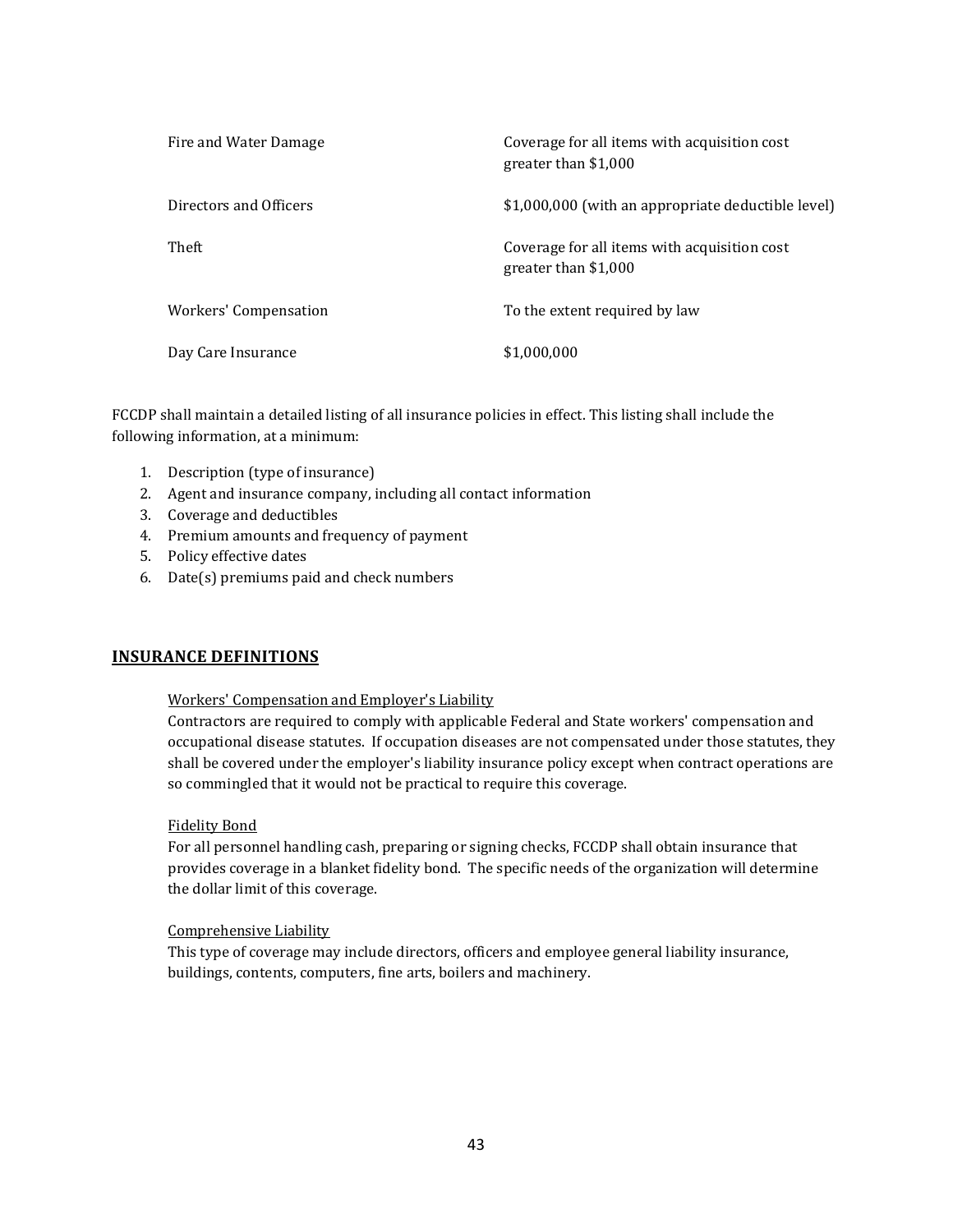## **RECORD RETENTION**

It is the policy of FCCDP to retain records as required by law and to destroy them when appropriate. The destruction of records must be approved by the Fiscal Officer, and logged into the Organization's Destroyed Records Log. The formal records retention policy of FCCDP is as follows:

| Accident reports/claims (settled Cases)         | 7 Years     |
|-------------------------------------------------|-------------|
| Accounts payable ledgers and schedules          | 7 Years     |
| Accounts receivable ledgers and schedules       | 7 Years     |
| Audit reports                                   | Permanently |
| <b>Bank reconciliations</b>                     | 7 Years     |
| <b>Bank Statements</b>                          | 7 Years     |
| <b>Chart of Accounts</b>                        | Permanently |
| <b>Cancelled Checks</b>                         | 7 Years     |
| Contracts, mortgages, notes and leases:         |             |
| Expired                                         | 7 Years     |
| Still in effect                                 | Permanently |
| Correspondence:                                 |             |
| General                                         | 7 Years     |
| Legal and important matters only                | Permanently |
| Routine with customers and/or vendors           | 7 Years     |
| Deeds, mortgages and bills of sales             | Permanently |
| Depreciation schedules                          | Permanently |
| Duplicate deposit slips                         | 7 Years     |
| <b>Employment applications</b>                  | 7 Years     |
| Expense analyses/expense distribution schedule  | 7 Years     |
| <b>Financial statements:</b>                    |             |
| Year end                                        | Permanently |
| <b>Other</b>                                    | Optional    |
| Garnishments                                    | 7 Years     |
| General ledgers/year end trial balance          | Permanently |
| Insurance policies (expired)                    | 7 Years     |
| Insurance records (policies, claims, etc.)      | Permanently |
| Internal audit reports                          | 7 Years +   |
| Internal reports                                | 7 Years     |
| Inventories of products, materials and supplies | 7 Years     |
| Invoices (to customers, from vendors)           | 7 Years     |
| Journals                                        | Permanently |
| Minute books of directors, bylaws and charters  | Permanently |
| Notes receivable ledgers and schedules          | 7 Years     |
| Payroll records and summaries                   | 7 Years     |
| Personnel records (terminated)                  | 7 Years     |
| Petty cash vouchers                             | 7 Years     |
| Physical inventory tags                         | 7 Years     |
| Property records (incl. depreciation schedules) | Permanently |
| Purchase orders:                                |             |
| Purchasing department copy                      | 7 Years     |
| Other copies                                    | 7 Year      |
|                                                 |             |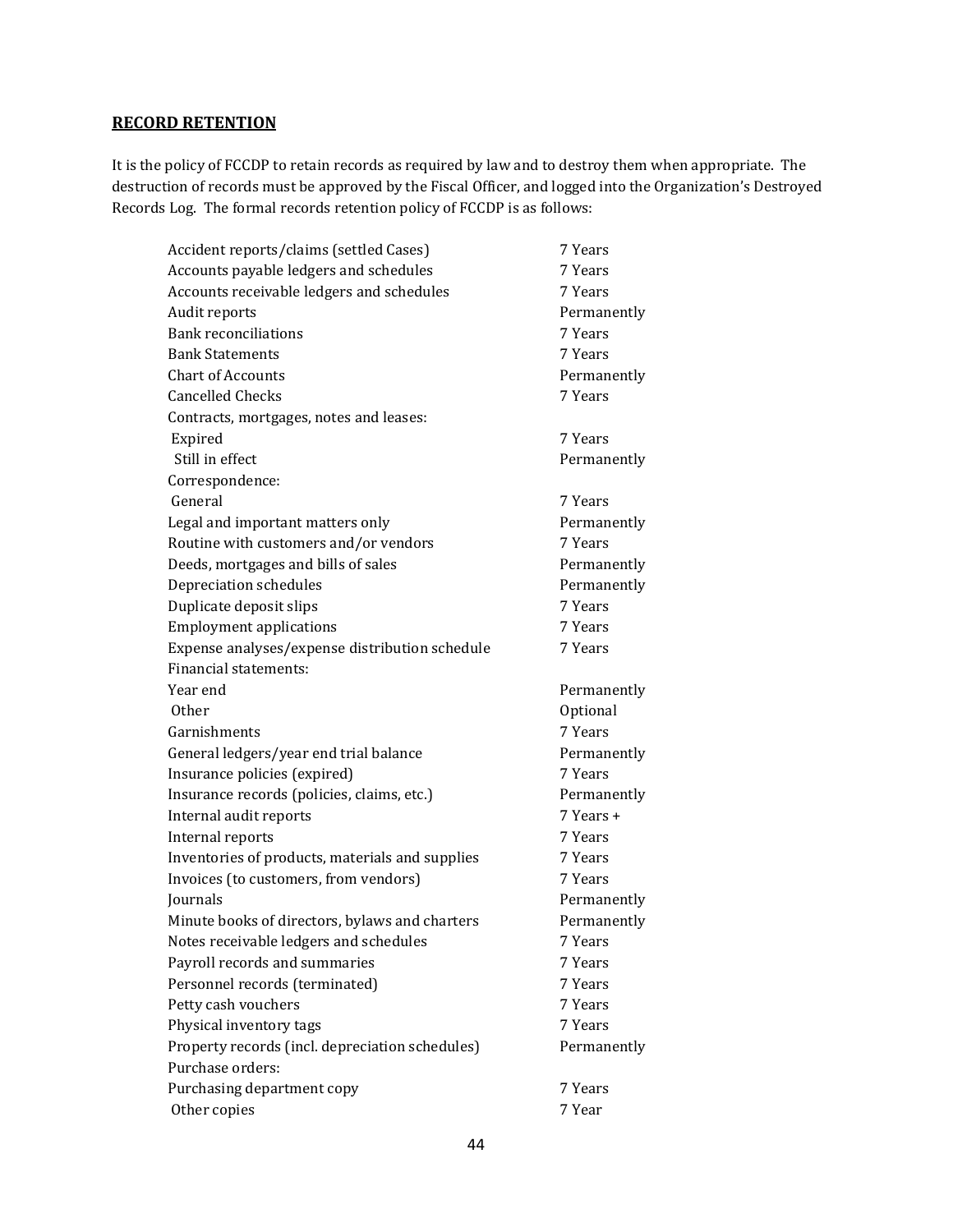| Receiving sheets                                | 7 Year      |
|-------------------------------------------------|-------------|
| Retirement and pension records                  | Permanently |
| Requisitions                                    | 7 Year      |
| Sales records                                   | 7 Years     |
| Subsidiary ledgers                              | 7 Years     |
| Tax returns and worksheets, examination reports |             |
| and other documents relating to determination   |             |
| of income tax liability                         | Permanently |
| Time sheets/cards                               | 7 Years     |
| Trademark registrations and copyrights          | Permanently |
| Training manuals                                | Permanently |
| Voucher register and schedules                  | 7 Years     |
| Withholding tax statements                      | 7 Years     |
|                                                 |             |

#### **FUNCTIONAL EXPENSE ALLOCATIONS**

As one of its financial management objectives, FCCDP strives to determine the actual costs of carrying out each of its program service and supporting activities. In this regard, it is the policy of FCCDP to charge expenses to the appropriate category of program service or supporting activity. Expenses that serve multiple functions or are not readily identifiable with one function shall be allocated between functions whenever possible.

Program and supporting service functions of FCCDP are:

#### Programs:

- 1. Head Start
- 2. Transportation

#### **DIRECT CHARGING OF COSTS**

Certain internal costs shall be directly charged to the appropriate FCCDP function based upon underlying documentation. The following costs shall be directly charged based on the documentation or factor listed next to each:

| Cost                         | <b>Basis For Charge</b>                                    |
|------------------------------|------------------------------------------------------------|
| Salaries                     | Timesheets (hours)                                         |
| Occupancy (facilities) costs | Actual square footage used by each function                |
| Copy costs                   | Actual cost per copy based on monthly copier billings      |
| Human resource function      | Number of full time equivalents (FTEs) in each program, or |
|                              | directly to specific programs if applicable                |

With the exception of salaries, which are allocated according to time spent each payroll cycle, all other costs identified are charged to the appropriate program based upon allocation percentages identified in the agency's cost allocation plan at the time of payment.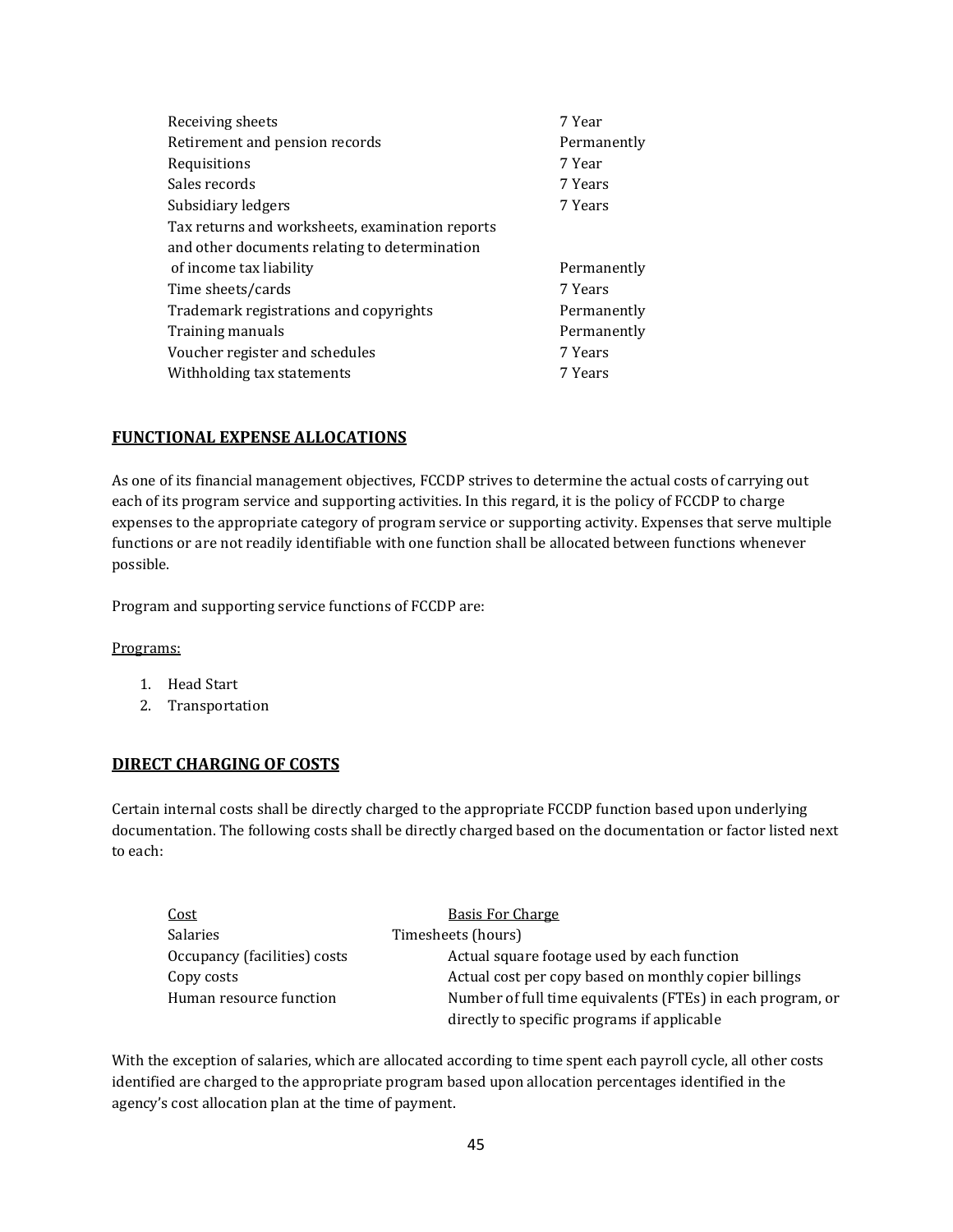## **POLICIES PERTAINING TO FEDERAL AND STATE AWARDS**

## **ADMINISTRATION OF FEDERAL AND STATE AWARDS**

There are several types of agreements through which FCCDP may receive financial assistance from a donor/grantor agency:

**Grant**: A financial assistance award given to the organization to carry out its programmatic purpose. **Contract**: A mutually binding legal agreement where the organization agrees to provide supplies or services and the donor agrees to pay for them.

**Cooperative Agreement**: A legal agreement where the organization implements a program with the direct involvement of the donor.

Throughout this manual, federal or state assistance received in any of these forms will be referred to as a federal or state "award."

## **PREPARATION AND REVIEW OF PROPOSALS**

Individual departments are responsible for preparing proposals for projects that the department intends to pursue. However, all proposals shall be reviewed by the Fiscal Officer prior to submission to government agencies or other funding sources. Final proposals shall be reviewed and approved in writing by the Head Start Director and the Board of Directors.

## **POST-AWARD PROCEDURES**

After an award has been made, the following steps shall be taken:

- 1. Verify the specifications of the grant or contract. The Fiscal Department shall review the terms, time periods, award amounts and expected expenditures associated with the award. A CFDA (*Catalog of Federal Domestic Assistance*) number shall be determined for each award. All reporting requirements under the contract or award shall be summarized.
- 2. Create new general ledger account numbers. New accounts shall be established for the receipt and expenditure categories in line with the grant or contract budget.
- 3. Gather documentation. A file is established for each grant or contract. The file contains the proposal, all correspondence regarding the grant or contract, the final signed award document and all reports submitted to the funding sources.

#### **COMPLIANCE WITH LAWS, REGULATIONS AND PROVISIONS OF AWARDS**

FCCDP recognizes that as a recipient of Federal and State funds, the Organization is responsible for compliance with all applicable laws, regulations, and provisions of contracts and grants. To ensure that the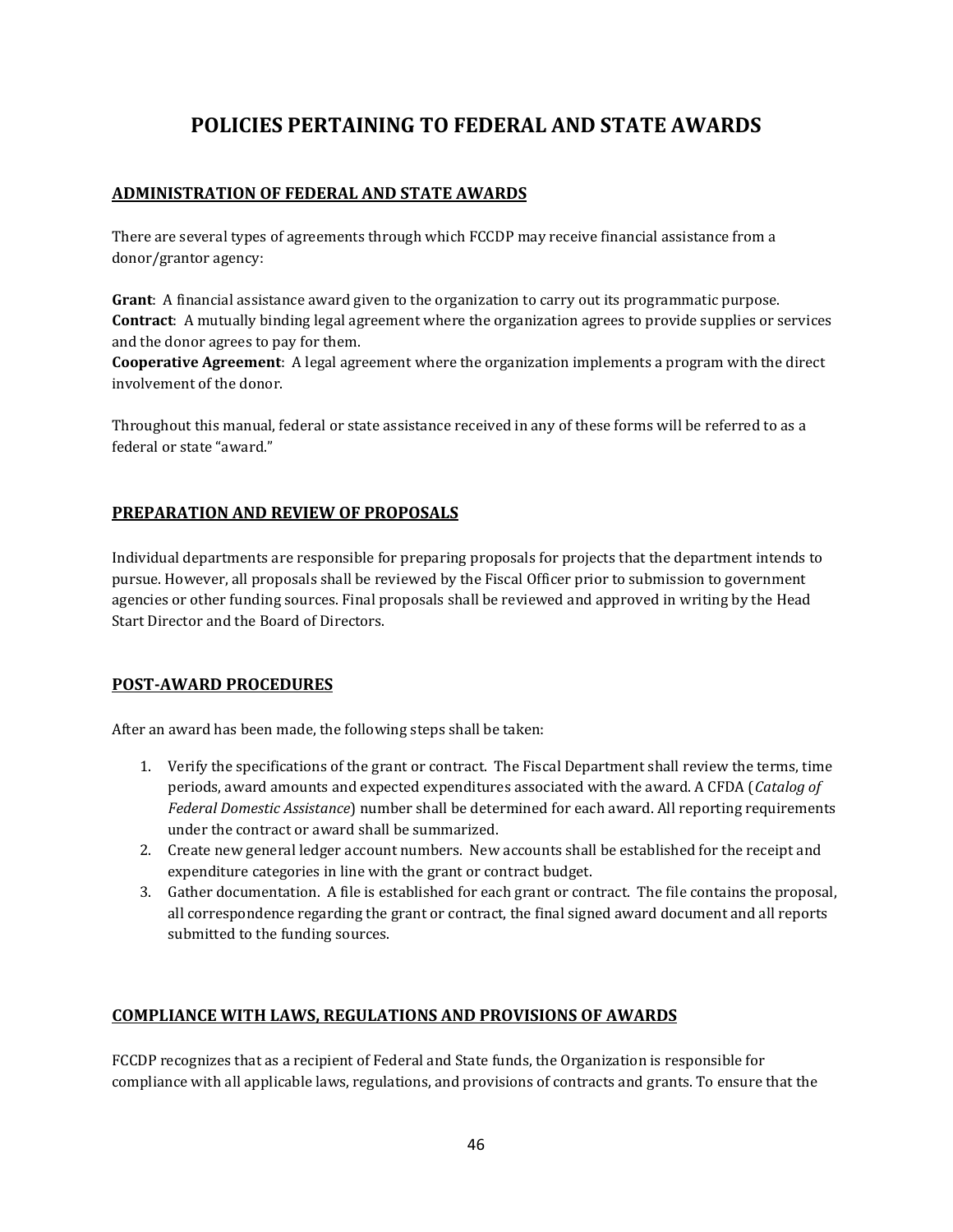Organization meets this responsibility, the following policies apply with respect to every grant or contract received directly or indirectly from a Federal or State agency:

- 1. Read each award and prepare a summary of key compliance requirements and references to specific laws and regulations.
- 2. Review the "OMB Circular A-133 Compliance Supplement" (updated annually) published by the Office of Management and Budget (OMB) for compliance requirements unique to the award and for compliance requirements common to all Federal awards.
- 3. Review the section of the Catalog of Federal Domestic Assistance applicable to the award.
- 4. The FCCDP Fiscal Department shall identify and communicate any special changes in policies and procedures necessitated by Federal or State awards as a result of the review of each award.
- 5. The Organization shall cooperate with the Independent Auditors by informing the CPA firm as to applicable laws, regulations, and provisions of contracts and grants and communicating known instances of noncompliance with laws, regulations, and provisions of contracts and grants to the auditors.

## **BILLING AND FINANCIAL REPORTING**

FCCDP strives to provide management, staff and funding sources with timely and accurate financial reports applicable to federal and state awards. These reports include monthly and cumulative expenditures, a project budget, and a balance remaining column.

FCCDP shall prepare and submit financial reports as specified by the financial reporting clause of each grant or contract award document. Preparation of these reports shall be the responsibility of the General Ledger manager, subject to review and approval by Fiscal Officer.

The following policies shall apply to the preparation and submission of billings to federal and state agencies under awards made to FCCDP:

- 1. It is the policy of FCCDP to request reimbursement after expenditures have been incurred, unless an award specifies another method.
- 2. Each award normally specifies a particular billing cycle; therefore, a schedule is established for each grant and contract to ensure that reimbursement is made on a timely basis along with any other reporting that is required in addition to the financial reports.
- 3. Requests for reimbursement of award expenditures will use the actual amounts as posted to the general ledger as the source for all invoice amounts.
- 4. All financial reports required by each federal or state award will be prepared and filed on a timely basis. To the extent FCCDP's year-end audit results in adjustments to amounts previously reported to federal or state agencies, revised reports should be prepared and filed in accordance with the terms of each award.

If a federal or state award authorizes the payment of cash advances to FCCDP, the Fiscal Officer may request that a request for such an advance be made. Upon receipt of a cash advance from a federal or state agency, FCCDP shall reflect a liability equal to the advance. As part of the monthly closeout and invoicing process, the liability shall be reduced, and revenue recognized, in an amount equal to the allowable costs incurred for that period.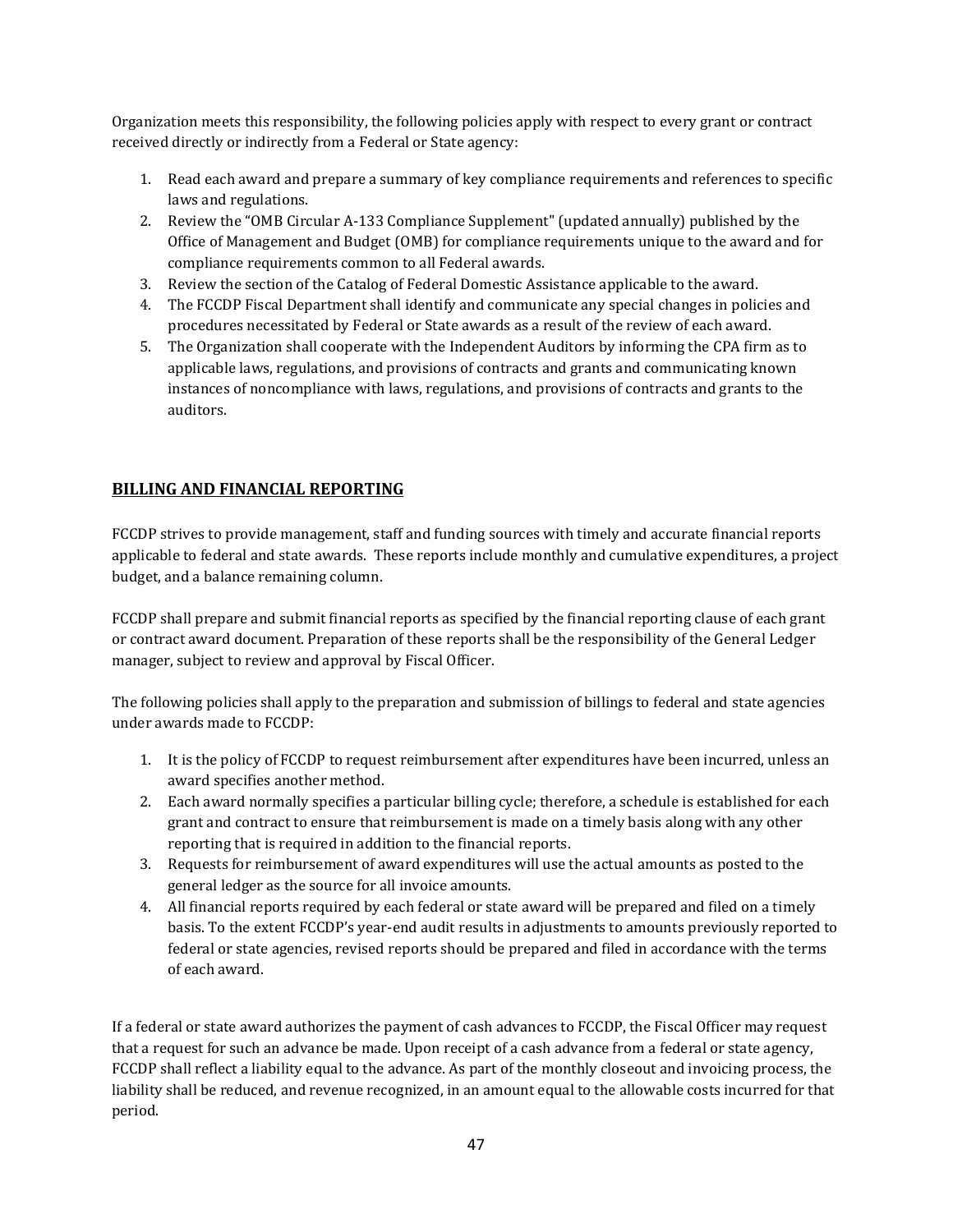## **PROCUREMENT UNDER FEDERAL AND STATE AWARDS**

Procurement of goods and services whose costs are charged to federal or state awards received by FCCDP are subject to all of the specific FCCDP purchasing policies as described in the Agency's "Purchasing Policies and Procedures Manual" and the procurement policies of the funding source, whichever is more restrictive.

## **EQUIPMENT AND FURNITURE PURCHASED WITH FEDERAL AND STATE FUNDS**

FCCDP may occasionally purchase equipment and furniture that will be used exclusively on a program funded by a Federal or State agency. In addition to those policies on Asset Management described earlier, equipment and furniture charged to Federal or State awards will be subject to certain additional policies as described below.

For purposes of Federal award accounting and administration, "equipment" shall include all assets with a unit cost equal to \$5,000 or more with an expected useful life of greater than one year, unless a grant award specifies a lower amount.

All purchases of "equipment" with federal or state funds shall be approved in advance in writing by the awarding agency. In addition, the following policies shall apply regarding equipment purchased and charged to federal or state awards:

- 1. Any equipment that is owned by the Federal or State government and given to FCCDP for use in a program shall be marked as such, and information from which one can calculate the percentage of Federal or State participation in the cost of the equipment shall be maintained in fixed asset records (not applicable to equipment furnished by the Federal or State Government).
- 2. Adequate insurance coverage will be maintained with respect to equipment and furniture charged to Federal or State awards.
- 3. For equipment (or residual inventories of supplies) with a remaining per unit fair market value of \$5,000 or less at the conclusion of the award, FCCDP shall retain the equipment without any requirement for notifying the federal agency. If the remaining per unit fair market value is \$5,000 or more, FCCDP shall gain a written understanding with the federal or state agency regarding disposition of the equipment. This understanding may involve returning the equipment to the agency, keeping the equipment and compensating the agency, or selling the equipment and remitting the proceeds, less allowable selling costs, to the federal or state agency.
- 4. A physical inventory of all equipment purchased with federal or state funds shall be performed every year. The results of the physical inventory shall be reconciled to the accounting records of and federal or state reports filed by FCCDP.

#### **STANDARDS FOR FINANCIAL MANAGEMENT SYSTEMS**

In accordance with OMB Circular A-110, it is the policy of FCCDP to maintain a financial management system that provides for the following: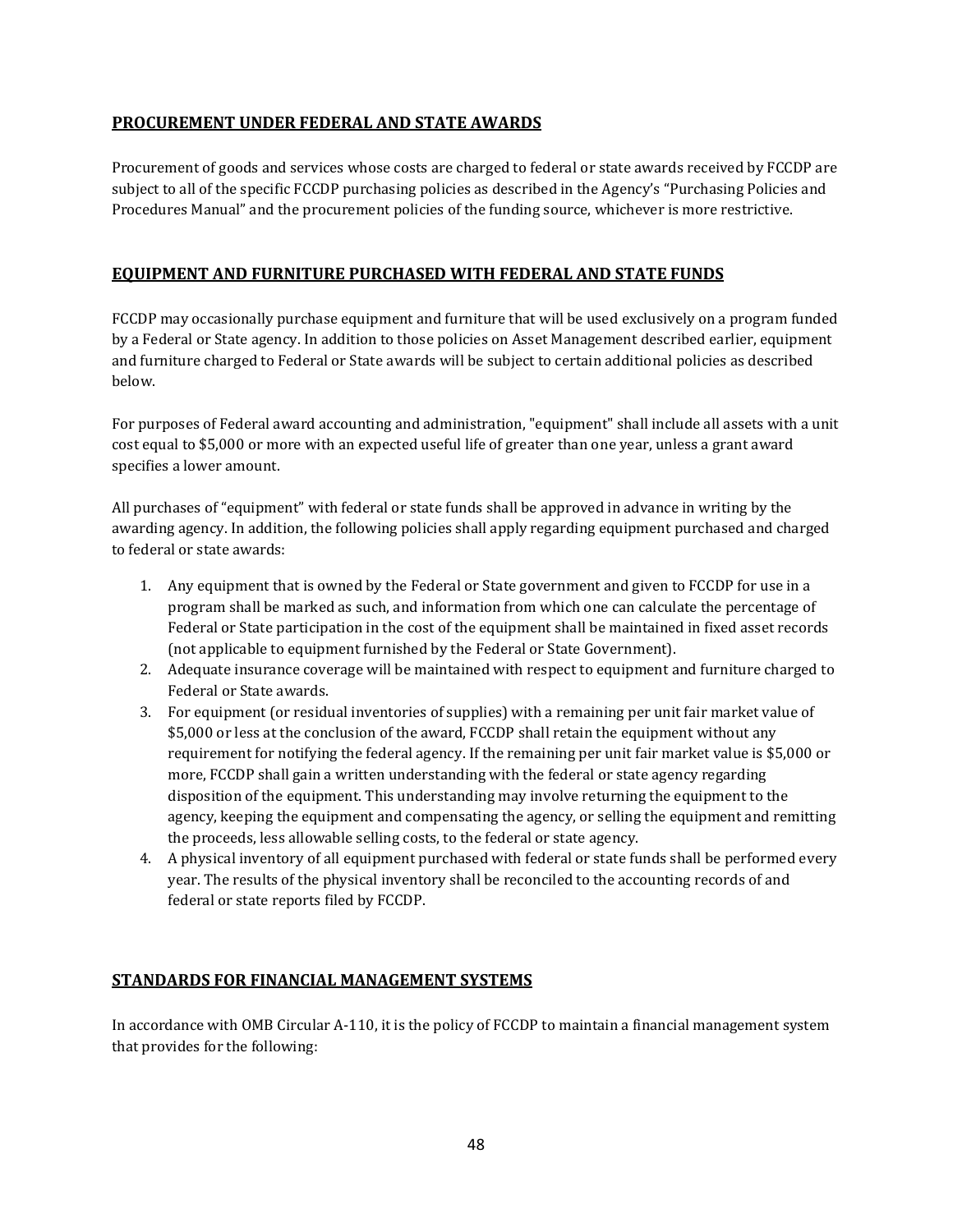- 1. Accurate, current and complete disclosure of the financial results of each federally and statesponsored project or program in accordance with the reporting requirements of Circular A-110 and/or the award.
- 2. Records that identify adequately the source and application of funds for federally and statesponsored activities. These records shall contain information pertaining to Federal or State awards, authorizations, obligations, unobligated balances, assets, outlays, income and interest.
- 3. Effective control over and accountability for all funds, property and other assets. FCCDP shall adequately safeguard all such assets and assure they are used solely for authorized purposes.
- 4. Comparison of outlays with budget amounts for each award. Whenever possible, financial information shall be related to performance and unit cost data.
- 5. Written procedures to minimize the time elapsing between the transfer of funds to FCCDP from the U.S. or State Treasury and the issuance or redemption of checks, warrants or payments by other means for program purposes by the recipient.
- 6. Written procedures for determining the reasonableness, allocability and allowability of costs in accordance with the provisions of the applicable Federal or State cost principles and the terms and conditions of the award.
- 7. Accounting records including cost accounting records that are supported by source documentation.

## **BUDGET AND PROGRAM REVISIONS**

It is the policy of FCCDP to request prior approval from Federal or State awarding agencies for any of the following program or budget revisions:

- 1. Change in the scope or objective of the project or program, even if there is no associated budget revision requiring prior written approval.
- 2. Change in a key person (project director, etc.) specified in the application or award document.
- 3. The absence for more than three months, or a 25 percent reduction in time devoted to the project, by the approved project director or principal investigator.
- 4. The need for additional funding.
- 5. The transfer of amounts budgeted for indirect costs to absorb increases in direct costs, or vice versa, if approval is required by the Federal or State awarding agency.
- 6. The inclusion, unless waived by the Federal or State awarding agency, of costs that require prior approval in accordance with OMB Circular A-122.
- 7. The transfer of funds allotted for training allowances (direct payment to trainees) to other categories of expense.

## **CLOSE OUT OF FEDERAL AND STATE AWARDS**

FCCDP shall follow the close out procedures described in OMB Circular A-110 and in the grant agreements as specified by the granting agency.

FCCDP shall liquidate all obligations incurred under the grant or contract within 90 days of the end of the grant or contract agreement.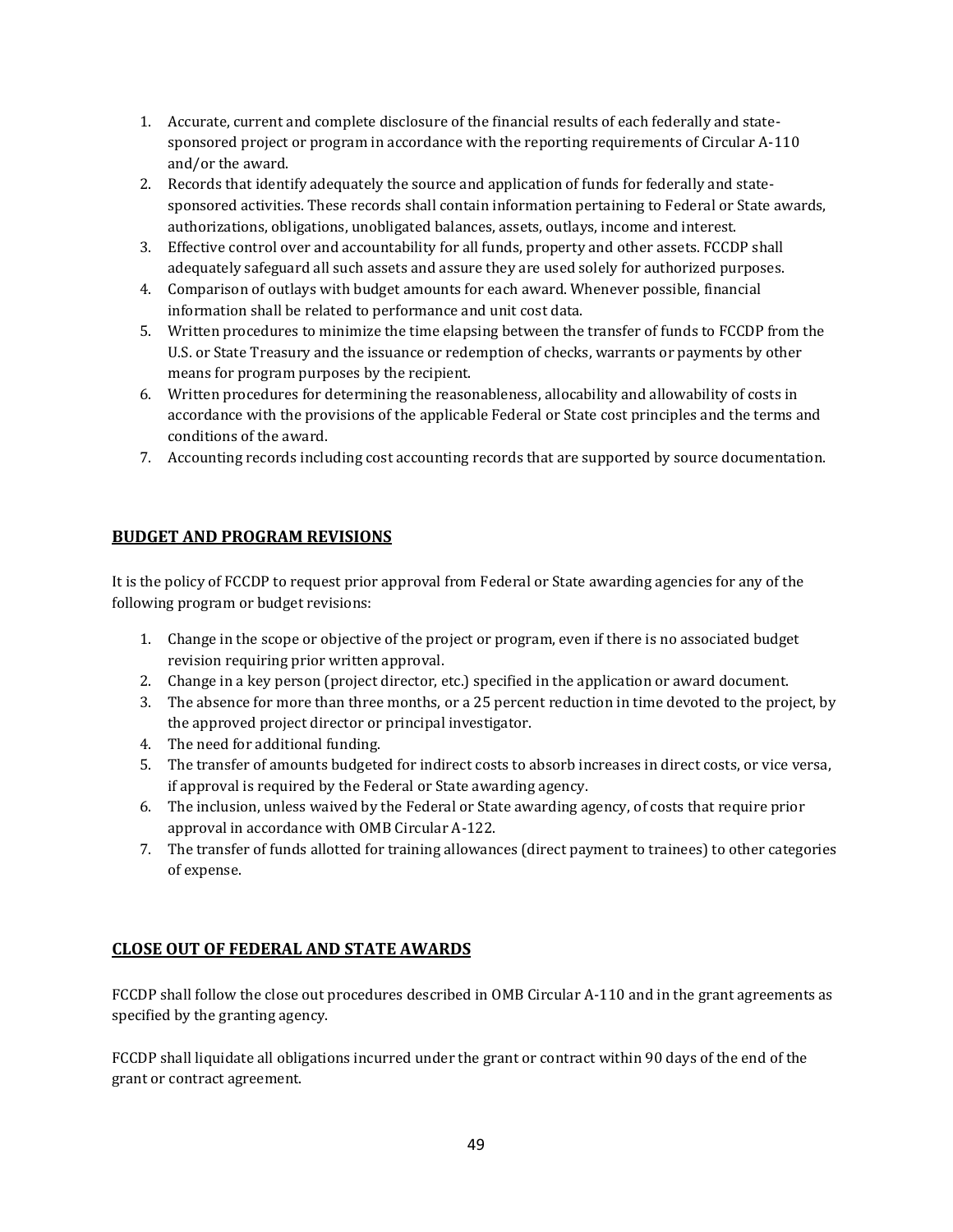## **CHARGING OF COSTS TO FEDERAL AND STATE AWARD**

It is the policy of FCCDP that only costs that are reasonable, allowable and allocable to a Federal or State award shall be charged to that award directly or indirectly. All unallowable costs shall be appropriately segregated from allowable costs in the general ledger in order to assure that unallowable costs are not charged to Federal or State awards.

## **SEGREGATION OF ALLOWABLE AND UNALLOWABLE COSTS**

The following steps shall be taken to identify and segregate costs that are allowable and unallowable with respect to each federal award:

- 1. The budget and grant or contract for each award shall be reviewed for costs specifically allowable or unallowable.
- 2. Accounting personnel shall be familiar with the allowability of costs provisions of 2 CFR 230 particularly:
	- a. The list of specifically unallowable costs found in Attachment B (Selected Items of Cost), such as alcoholic beverages, bad debts, contributions, fines and penalties, lobbying, etc.
	- b. Those costs requiring advance approval from Federal or State agencies in order to be allowable in accordance with Attachment B, such as foreign travel, equipment purchases, etc.
- 3. No costs shall be charged directly to any Federal or State award until the cost has been determined to be allowable under the terms of the award and/or 2 CFR 230.
- 4. For each Federal or State award, an appropriate set of general ledger accounts shall be established in the chart of accounts of FCCDP to reflect the categories of allowable costs identified in the award or the award budget.
- 5. All items of miscellaneous income or credits, including the subsequent write-offs of uncashed checks, rebates, refunds, and similar items, shall be reflected for grant accounting purposes as reductions in allowable expenditures if the credit relates to charges that were originally charged to a Federal award or to activity associated with a Federal or State award. The reduction in expenditures shall be reflected in the year in which the credit is received (i.e. if the purchase that results in the credit took place in a prior period, the prior period shall not be amended for the credit.)

## **CRITERIA FOR ALLOWABILITY**

It is the policy of FCCDP that all costs must meet the following criteria in order to be treated as allowable direct or indirect costs under a Federal or State award:

- 1. The cost must be "reasonable" for the performance of the award, considering the following factors:
	- a. Whether the cost is of a type that is generally considered as being necessary for the operation of the organization or the performance of the award;
	- b. Restraints imposed by such factors as generally accepted sound business practices, arm's length bargaining, Federal and state laws and regulations, and the terms and conditions of the award;
	- c. Whether the individuals concerned acted with prudence in the circumstances;
	- d. Consistency with established policies and procedures of the Organization, deviations from which could unjustifiably increase the costs of the award.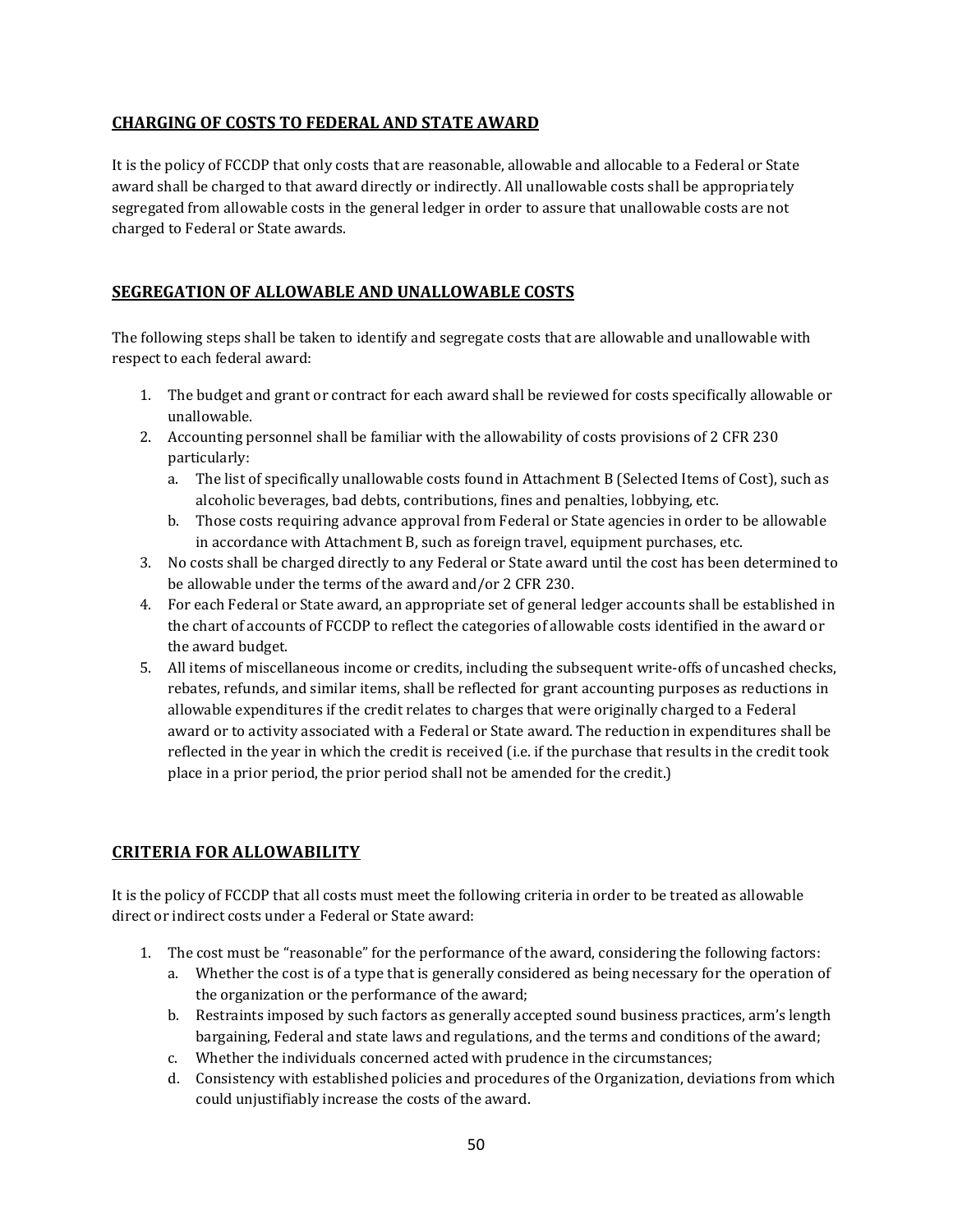- 2. The cost must be "allocable" to an award by meeting one of the following criteria:
	- a. The cost is incurred specifically for a Federal or State award;
	- b. The cost benefits both the Federal or State award and other work, and can be distributed in reasonable proportion to the benefits received; or
	- c. The cost is necessary to the overall operation of the Organization, but, where a direct relationship to any particular program or group of programs cannot be demonstrated.
- 3. The cost must conform to any limitations or exclusions of 2 CFR 230 or the Federal or State award itself.
- 4. Treatment of costs must be consistent with policies and procedures that apply to both federally or state financed activities and other activities of the Organization.
- 5. Costs must be consistently treated over time.
- 6. The cost must be determined in accordance with generally accepted accounting principles.
- 7. Costs may not be included as a cost of any other Federally or State financed program in the current or prior periods.
- 8. The cost must be adequately documented.

#### **DIRECT COSTS**

Direct costs include those costs that are incurred specifically for one award or function. FCCDP identifies and charges these cost exclusively to each award or program.

Each invoice shall be coded with the appropriate account number reflecting which program received direct benefit from the expenditure. Invoices are approved by the appropriate project director.

Time sheets or personnel activity reports, described earlier, are also submitted on a regular basis reflecting employees' work and which programs directly benefited from their effort. Time sheets or personnel activity reports shall serve as the basis for charging salaries directly to Federal or State awards and non-Federal or State functions.

Equipment purchased for exclusive use on a federal or state award and reimbursed by a federal or state agency shall be accounted for as a direct cost of that award (i.e. such equipment shall not be capitalized and depreciated).

#### **ACCOUNTING FOR SPECIFIC ELEMENTS OF COST**

FCCDP shall utilize the following methods of charging specific elements of cost to federal or state awards as direct or indirect costs:

*Salaries and Wages* – Salaries and wages shall be charged directly and indirectly based on the functions performed by each employee, as documented on each employee's timesheet, as follows:

*Direct costs* – All of the employees of FCCDP charge their time directly since their work is specifically identifiable to specific grants or other (non-federal) programs or functions of the organization.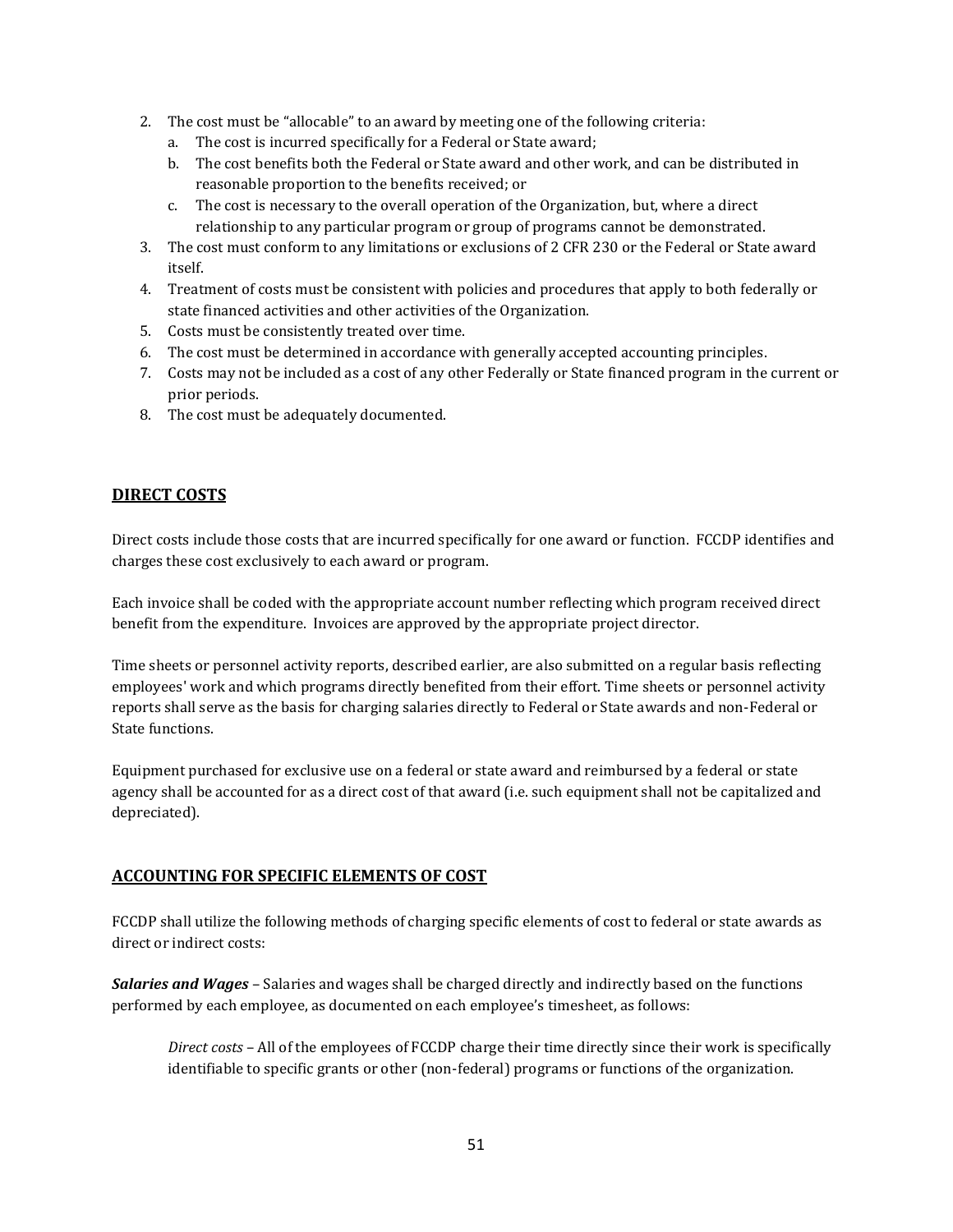Compensated absences (vacation leave earned, sick leave used, and holiday pay) are considered part of salary costs. The accounting system of FCCDP records salaries associated with compensated absences in the same manner that salary costs are recorded.

*Employee Benefits* – FCCDP incurs costs for the following statutory and non-statutory employee benefits:

FICA Unemployment insurance Worker's compensation Health insurance Contributions to pension plan

Since the FCCDP accounting system tracks employee benefit costs by individual employee, each such benefit cost shall be charged in the same proportion as each individual's salary.

*Occupancy Expenses* – Monthly rent expense and related pass-through expenses shall be allocated directly, based on approximate square footage of space utilized.

*Utilities* – Utilities costs incurred by FCCDP include electricity, water, etc. Such utilities costs shall be charged in the same proportion as occupancy costs.

*Supplies and Materials* – To the maximum extent possible, office supplies and materials are charged directly to the grant or program/function that uses the supplies or materials, based on the completion of a supplies usage form. All supplies and materials used by staff that are engaged in indirect activities shall be charged indirectly.

*Postage and Shipping* – To the maximum extent possible, postage and shipping costs shall be charged directly to the grant or program/function that benefits from the postage or shipping costs, based on the postage log kept near the postage machine and the UPS/FedEx shipping logs.

*Photocopying and Printing* – Photocopying costs include all paper and copy supplies, copier maintenance charges and the actual lease cost or depreciation expense of the copier. All printing costs are charged directly to the benefiting grant or program/function.

*Communications* – Communications costs include the costs of local telephone service and long-distance telephone charges, including charges associated with telephone calls, facsimile transmissions, and Internet connections.

*Outside Services* – FCCDP incurs outside service costs for its annual audit, legal fees, staff development specialists, and other consultants. Outside service costs shall be charged as follows:

*Audit fees* – Cost of the financial statement audit and preparation of Form 990 shall be charged directly to each program based upon their percentage of total agency expenditures.

*Legal fees* – Legal fees shall be charged directly to the program/function that benefits from the services.

*Staff Development Specialists* – Costs associated with staff development specialists shall be charged directly to the program/function that benefits from the services.